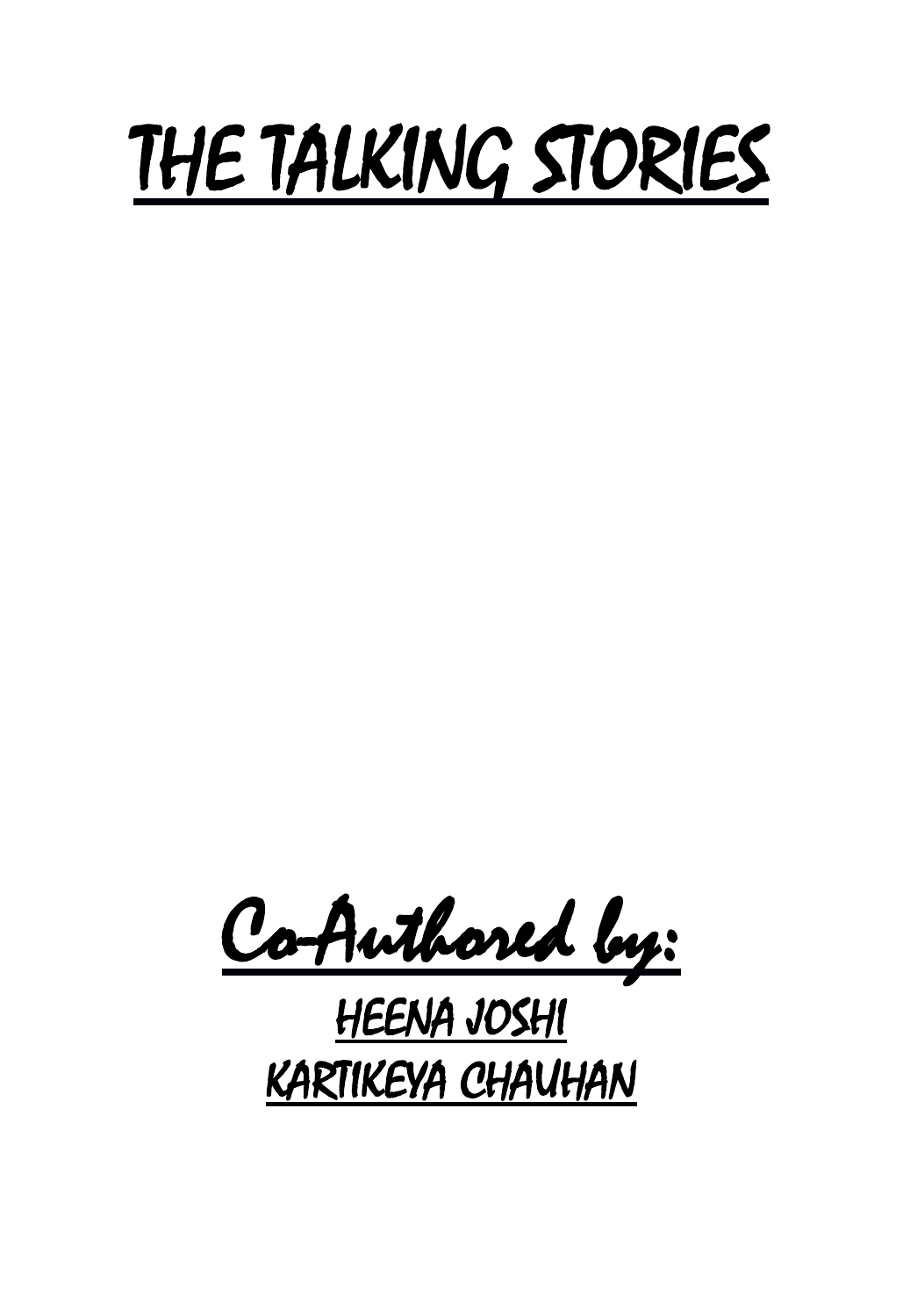

THE WRITING ACADEMY

By

#### www.writernaama**.com** © **HEENA JOSHI & KARTIKEYA CHAUHAN**

All Rights reserved. No part of this publication may be reproduced, stored in retrieval system or transmitted in any form or by any means, electronic, mechanical,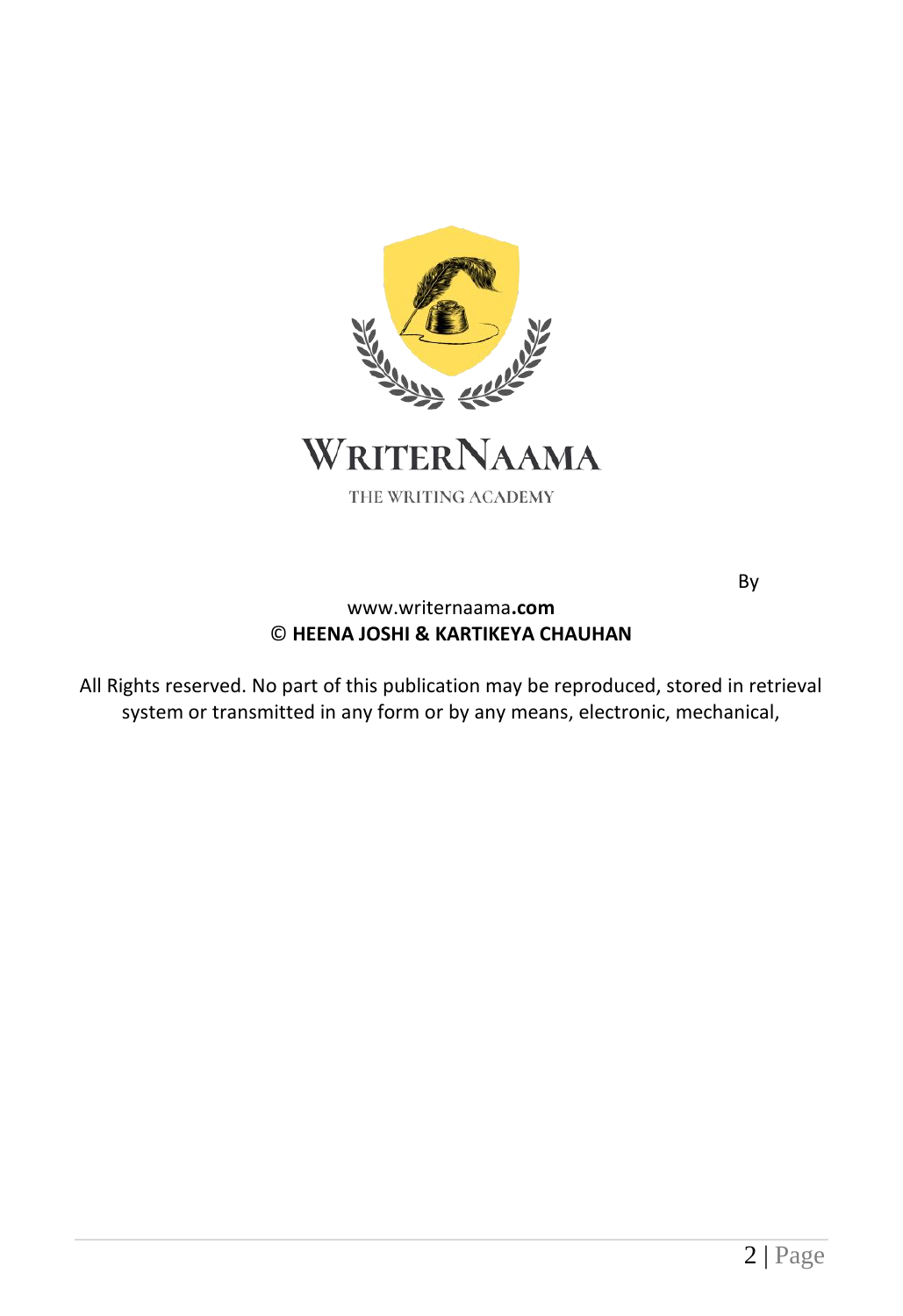photocopying, recording or otherwise, without prior permission in writing by the publisher.

The content of the book is the sole expression and opinion of its author. The publisher believes that the content of the book is not violate and any existing copyright of others in any manner whatsoever.

For information about ordering the book, special discount available for bulk purchases, sales promotions, contact Writernaama Publication House. EMAIL - **momentspublishers@gmail.com**

**Writernaama Publication House**

**www.writernaama.com**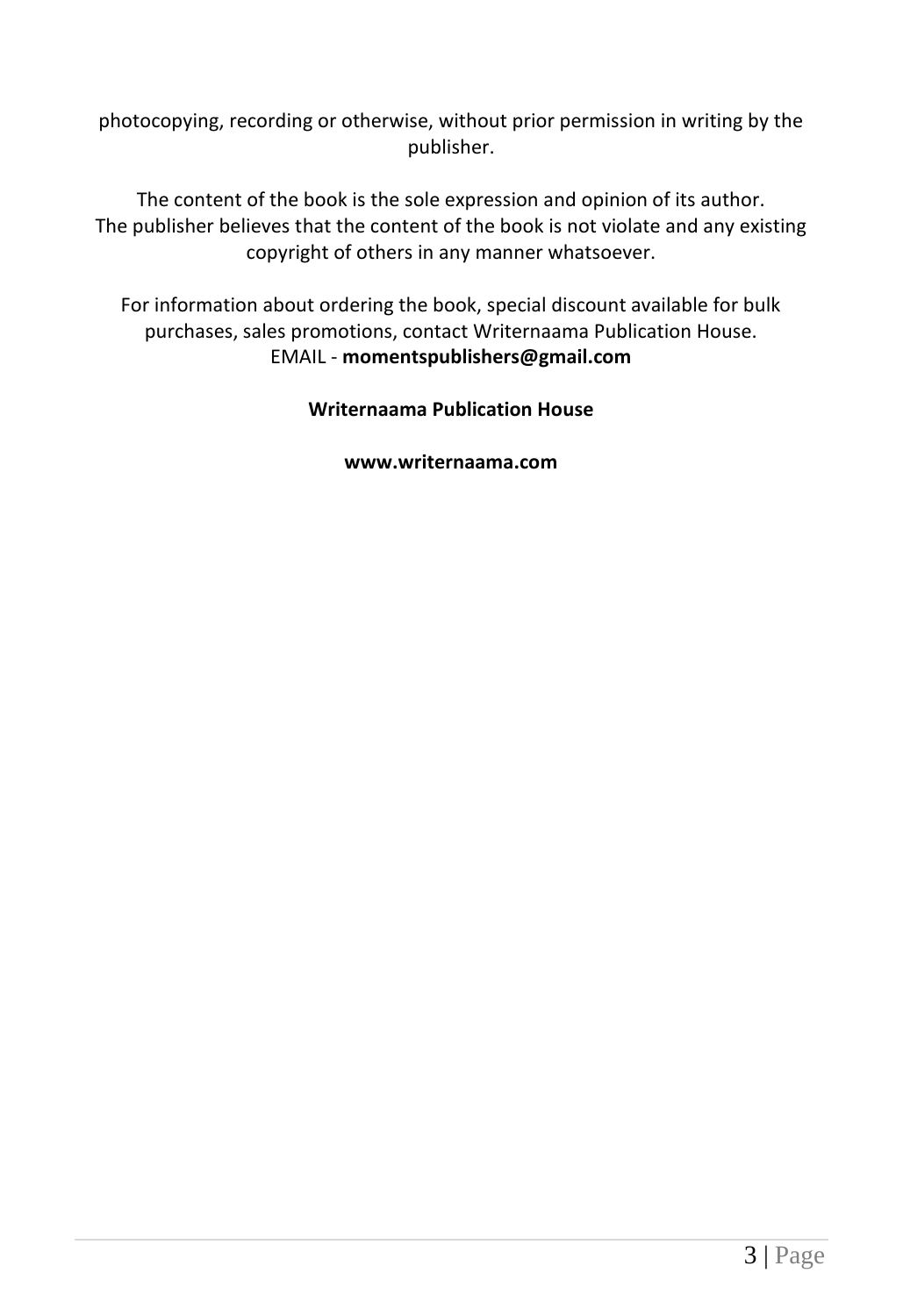# **Acknowledgement**

Journeys and destinations have a strange story entwined together. For many, destinations are perpetual and journeys are ephemeral. When my first book got conceptualized, I was sure to choose a maverick approach. I interchanged the ephemeral became perpetual and vice versa.

In this perpetual sojourn of completing this book, there is a trail of thank you tokens which would never do the justice to express what I feel. I will take a bow in front of my parents Kumud Joshi and Om Prakash Joshi for making me who I am today. Mukul Shrivastava, for all the love and encouragement.

The mention of my co-author cum little brother Kartikeya Chauhan, is inevitable and I would thank him immensely for working with me and giving the 'lazy bug' a much needed push. I would now begin to thank many people, who were behind the scenes. Pakhi Dixit for being there in first draft of editing. Anmol Bhasin for refining our words and making them a bit more magical and charming.

Jayesh bhai for awesome cover designing. Akhtar Khan sir, Minhaz Khan, Raashid Khan and Shabana Akhtar Khan for helping me in finalizing the cover.

Last and never it would be the least, I would whole heartedly thank Mr. Prashant Gandhi for having faith in me and Manik Jaiswal for marketing efforts.

## **-Heena Joshi**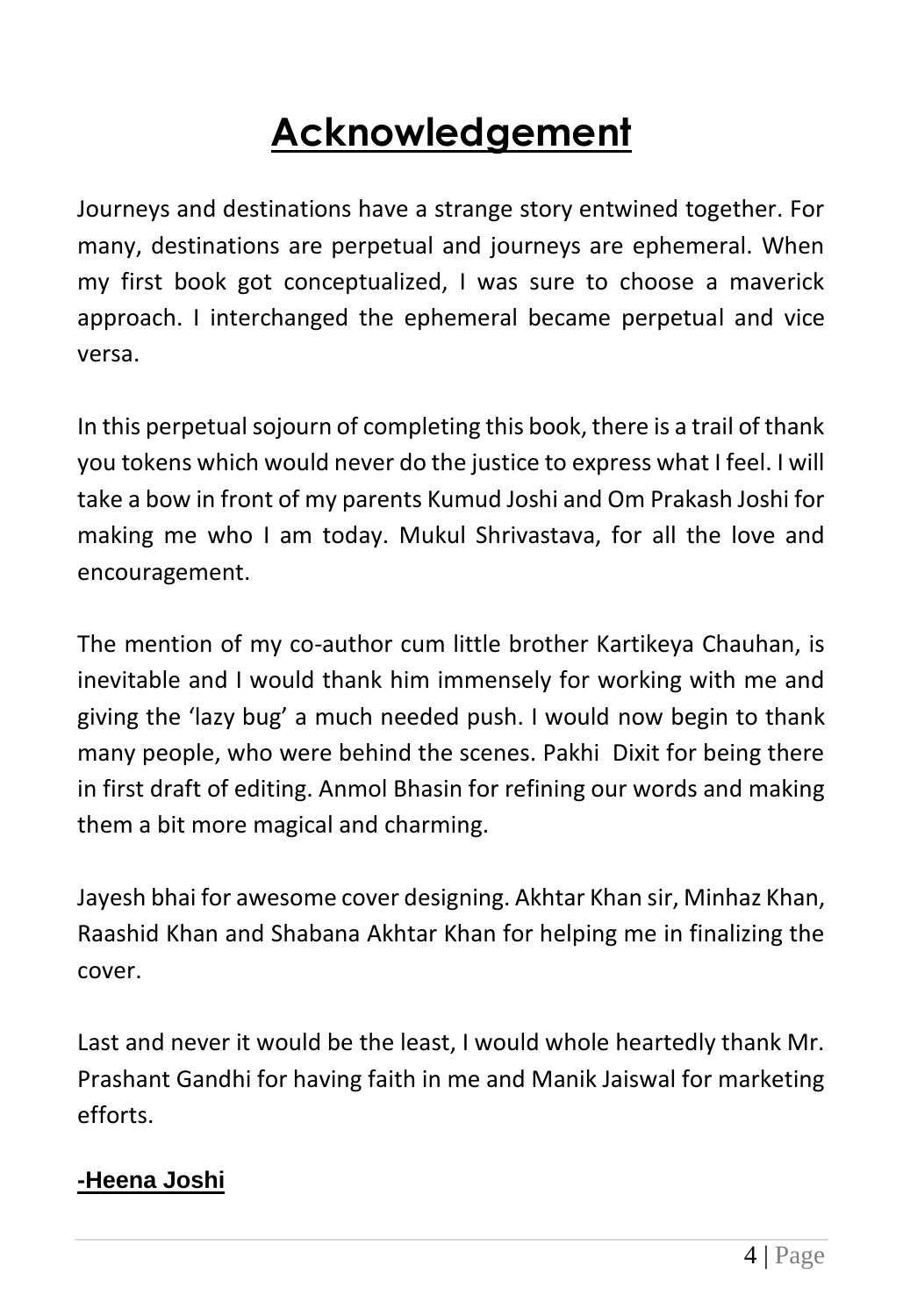# **A Vision for Sight**

'Out of all gestures, Love is about letting go'

They both were deeply in love. Love transforms a person not only in becoming a better human being but also adds some additional sense to your faded or dead senses.

Sometimes an unearthly thread binds the souls of the ones in love which is a way stronger than the bodily connection. The same was the case with them. Physical limitations never could let them bring a second thought for each other.

He never felt that he was blind, because he had been gifted two of the most beautiful eyes in the world, which were physically hers. Like any other true lover, she played her duties well and whole heartedly. She never left any stone unturned in weaving his dreams and also in materializing them. She did everything and anything for him. His dreams were the ones she saw with her eyes wide open, in the lieu that they shall be completed someday. His life was what she lived. Each and every moment she stayed with him to make sure that he never feels devoid of eyes. Even he could see the world with her eyes and her mesmerizing perception. Yet she wanted him to see and explore the world on his own and so she enquired an eye donation center. Every time she went to discuss about the possibilities of donations, his curious mind thought of thousands of giddy questions which started eating up their serene relation.

Many a times, in the middle of their lovey- dovey conversations, she had to leave. He was left infuriated. Yet this all was for him to experience the colors of life, the wonders that supreme power had made. And one day,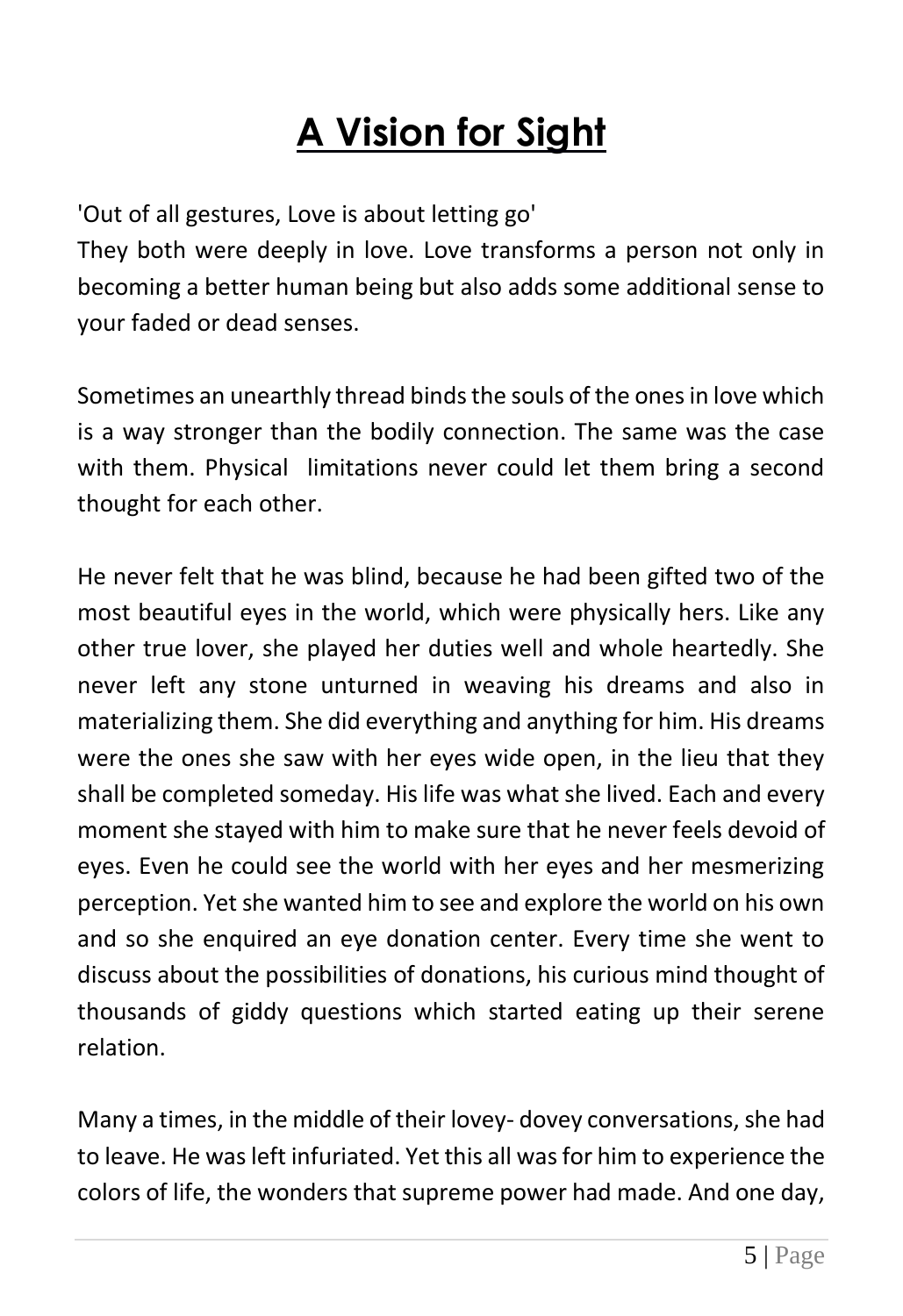after four long months, he saw her entering the house with a wide and captivating smile on her lips. He wondered, what could be the reason behind his love's shining happiness reflected in her gestures.

"What happened, love? May I know the reason of your happiness", his catechized mind enquired.

"You know what, I feel to be the happiest one for I have got the right to disclose this news to you that, that we have got a donor for your eyes and all these days I was busy arranging the system for your eye operation. Now, you will not need my physical presence to be your eyes. You yourself would instigate the sense of life in you", she replied with a fading smile.

Though the news was exciting but the worry took the better of him. He was more of nervous than being zealous.

"I want you to be the first person I see through my new eyes, so you will have to be there." His face glowed in anticipatory joy when he revealed his first wish to her.

"Yes, I will be there always", she replied and smiled with a less curved smile and biting her lower lip in helplessness. The fading smile showed the signs of despair her heart carried. She thanked the Almighty of not letting him listen to the gulp of her tears. She swallowed inside her pain while speaking. Only God and she was aware of the fact that what was going to happen.

The surgery went successful. The doctors were satisfied and they decided to open up his bandages.

He had two reasons to be happy for. First, he was going to be able to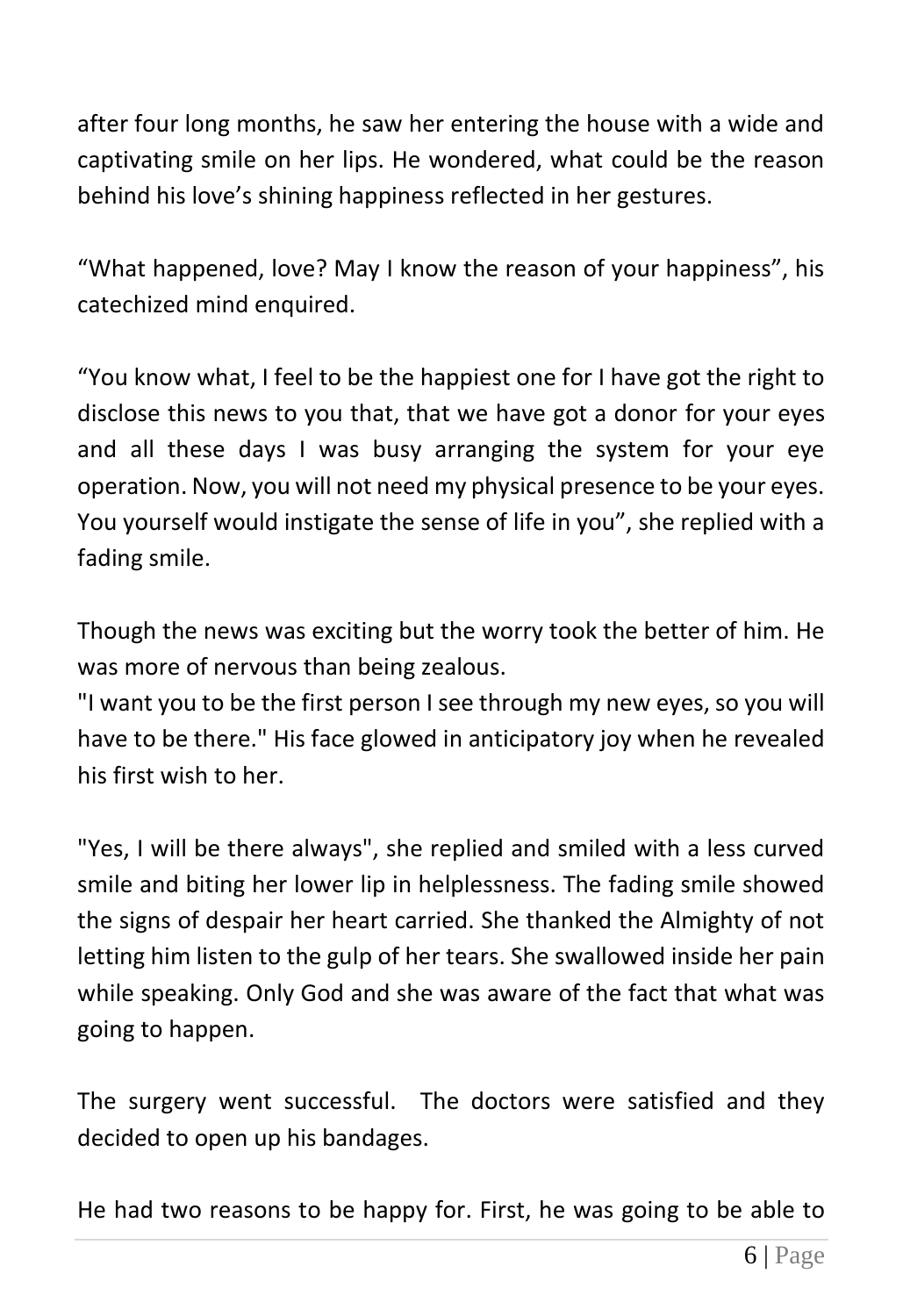see the world now and second, that he could finally see his world in *her*, the love of his life. He asked the doctors to hurriedly wrap the procedure up of opening up the bandages that tied his newly attached eyes as it had already been more than twenty four hours and he was getting desperate and anxious to see her. Finally, his eyes were unwrapped and from there on, began his incessant wait for her.

Myriad imaginations struck his mind of how she would be looking and what she must be wearing. He was very assured that he would recognize her from distance itself since he could feel her smell. He knew that their soulful love needed no recognition test. He wondered, what could her expressions be when he would first stare at her. Would she blush? Or would she break down in his arms whilst being tired of all that happened in the last four months?

His eyes refused to blink so that he doesn't miss her first sight and he was glued to the door. Ant step made him jump, cringe or flinch in mirth and anticipation of her arrival but all turned into dismay when she did not turn up till evening.

Life sometimes puts a jigsaw puzzle in front of you and hides one piece out of it. Your every move becomes a mockery on yourself when in last you find out that one block itself is missing to complete the picture. You imagine your victory beforehand while putting the pieces of jigsaw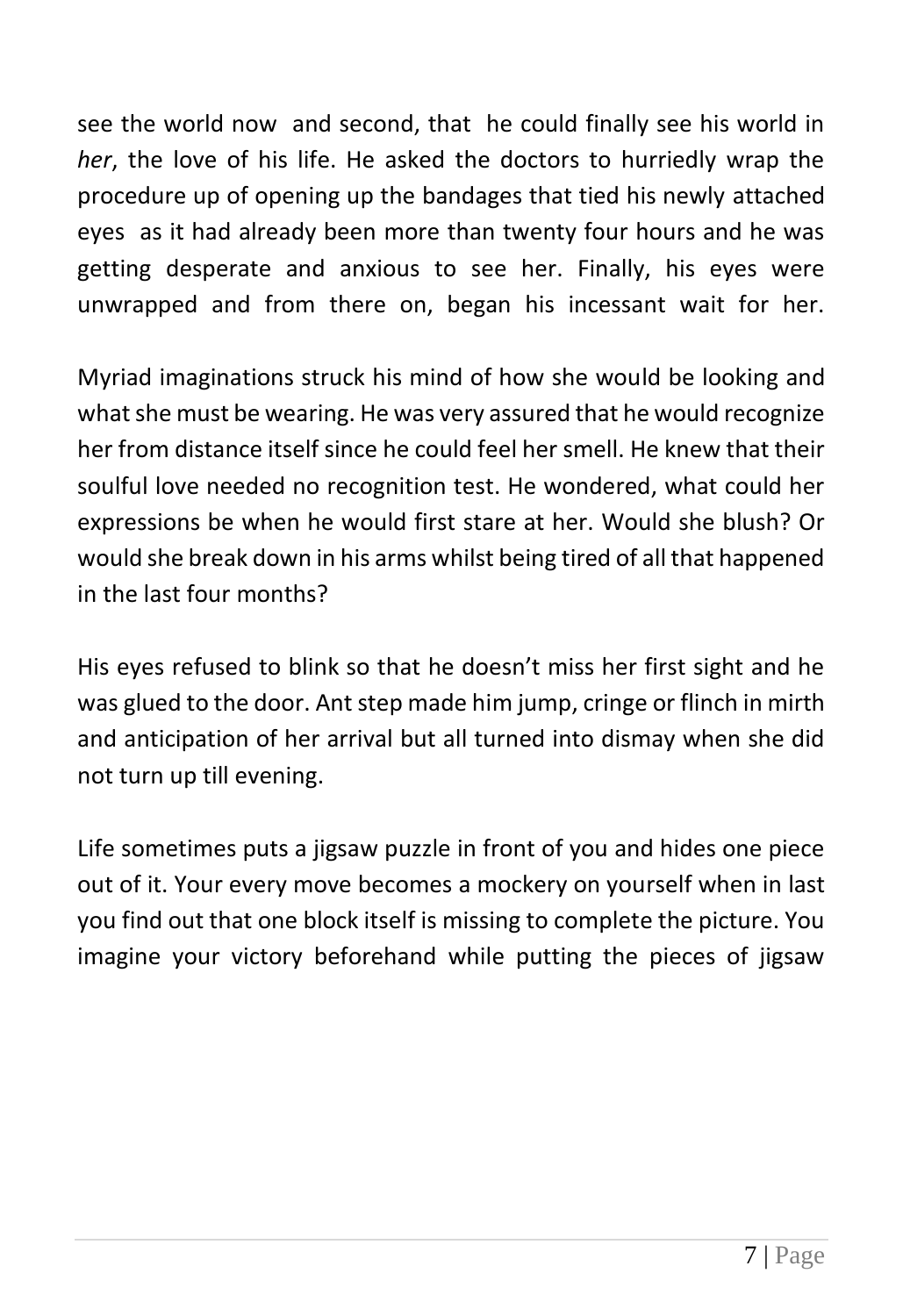puzzle and all comes to a crash like air slipping out of balloon in a whoosh.

Some lies are better than truth. Some distances do better than just good. Some things are better left unexplained.

She was not able to find a donor and wanted him to something for him. She didn't wanted him to know and feel guilty about his eyes. He would have never approved for it. Leaving him was her best option.

She called him. "Where are you?", the voice came over the phone. "It's over, I don't want to see you again", she said and hung up the phone. His calls were unanswered. She didn't pick up the calls. It was raining outside when he came. His tears with the raindrops fell on ground and disappeared in the pool of water. He had lost her, she broke up.

He could see now: "She smiled. She was the reason. She broke up: He cried. She was the reason."

Little did he know that her vision gave him his eyesight. She donated her eyes to him and that this time for real he could see through her eyes. And little did he knew that this "breakup was a life for him" given by her.

#####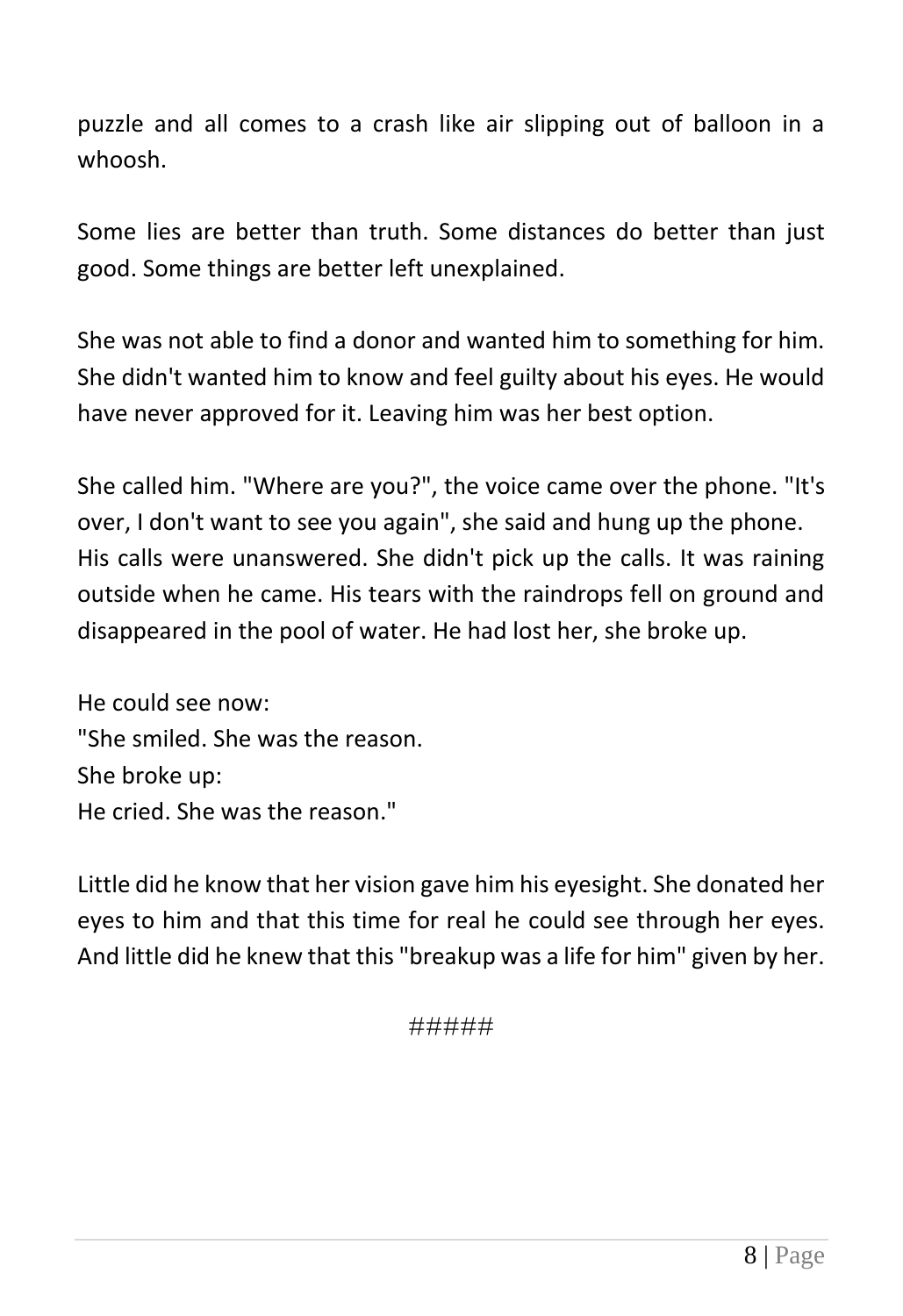## **Because**

"What will you do if suddenly the people whom you rely so much on, vanish from your life. Reason may be any, ranging from death to untold, irrational or mutual separation. How would you deal with it? How to cure loneliness?", asked Rajan, after waiting for long time to be queued raising hands to ask queries.

"So many questions! I guess my real test is on now", giggled Natasha and her nose cringed with utter cuteness. Her short boy cut hairdo, dusky complexion, ragged light blue jeans with a loose, white and red striped checkered shirt with blue casual boots were failing her every attempt of looking like a professional life skill trainer, but her one witty sentence outdid the wrong effect. Natasha's first class as guest speaker in Creation College was pacing towards an interesting conversation.

"Ok. I would like to begin answering them one by one but before that, I would want to do two things. First, asking your name and second, warning you to brace yourself for a much practical answer to sort out such issues and trust me, it would pinch like ouch!" Natasha's each word spurred out confidently was casting a spell on students or maybe it was just Rajan, who felt mesmerized. He tried guessing her age and could not think beyond 25 at max. His cheeks felt warm when he was thinking and then he jerked off the thought and looked around. That is when he understood, that it was not just him, but the whole bunch of his batch, who were not able to take eyes off her.

"Hello, Mr? Am I audible to you? Would you please tell me your name?" Natasha interrupted Rajan's thoughts after waiting for a minute. "Oh! Ma'am, aaaaa I aaamm am Rajan Shukla", Rajan felt like burying himself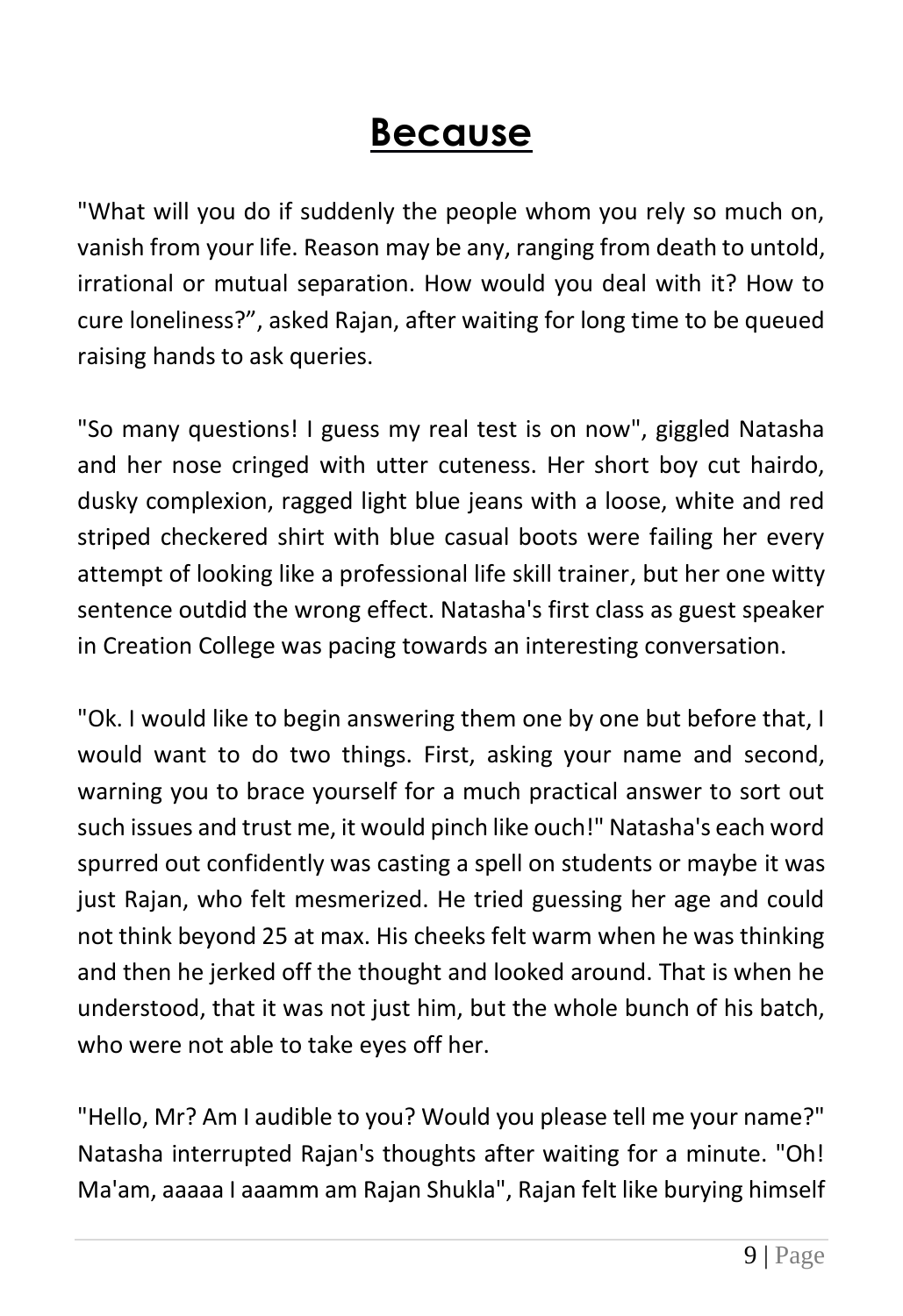under the Earth on stammering and wobbling while standing to respond to her. His eyes met other batch-mates' and he was relieved to find sympathy in them. This satiated him as he felt on the same page with them on this strikingly appealing life skill guest faculty. He thanked his father for selecting this college for him against his wishes for his writing diploma. Sometimes, one should abide blindly on advices and results are much sweeter than imagined.

"Ok Rajan. So here you go. As I said, brace yourself! Talking about relying on someone emotionally, I am sure we all have at least five people in life, whom we rely blindly on and when they leave, the breakage happens for sure. What I would do in such situation is damage control. There are few steps of mending the breakage. Starting from shock, reaction, rejection, dejection, acceptance and again action. We first get shocked and react and we reject the fact that the person left us. Gradually, we realize that the comeback is not possible and thus dejection creeps in for sometime and gradually acceptance mode ripples and accordingly we take apt action to revive our emotional wreckage." She took a pause after explaining one part of his query.

"So you mean, emotional breakdowns are like physical fever, which needs to be cured through good plan?" Rajan's interest was now taking the better of him and he sounded much more confident and curious this time.

"Yes you can say so, but unlike fever, we cannot give the same paracetamol for every emotional breakdown. The reason why the person left, attributes so much to the final action you take to revive your situation. Like if the cause is normal like death or mutual separation, the healing will be for you in action. But if the person harmed you and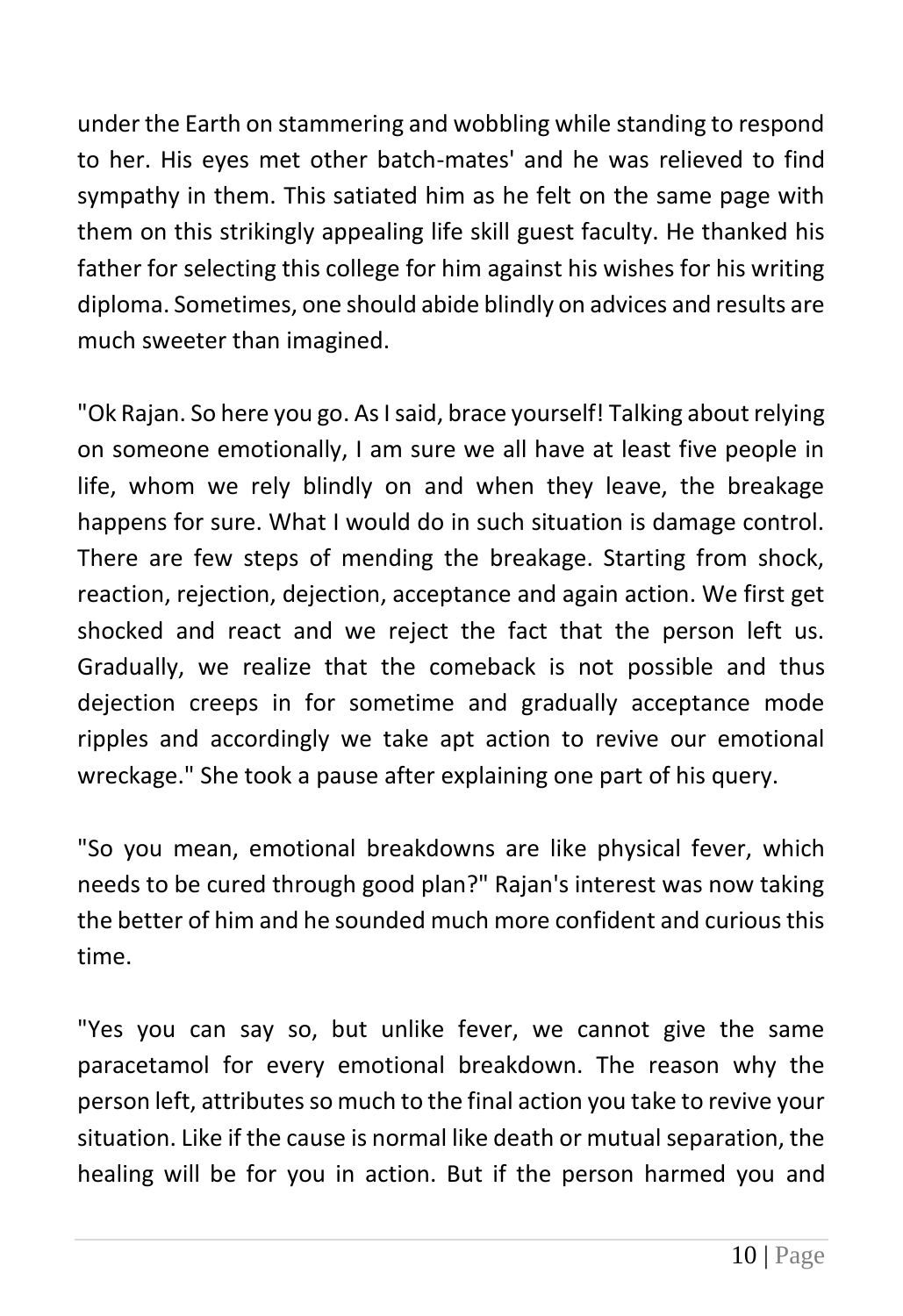deceived you, the one has to take the anti-dote of tiny revenges to get healed." She winked to make it sound a bit lighter.

"Ok Ma'am, I guess, you have answered the dealing part here too. Can you shed some light on curing the loneliness part?" Rajan was now keen on getting a complete response for his query, which seemed to amuse Natasha as well. "Well ! Why not Rajan, please take your seat. I would tell you a story here to cure the loneliness part. Many of you might have heard it." She smiled making eye contact with almost everyone and continued the story, " At a restaurant, a cockroach suddenly flew from somewhere and sat on a lady. She started screaming out of fear. With a panic stricken face and trembling voice, she started jumping, with both her hands desperately trying to get rid of the cockroach. Her reaction was contagious, as everyone in her group also panicked.

The lady finally managed to push the cockroach away but it landed on another lady in the group.

Now, it was the turn of the other lady in the group to continue the drama.

The waiter rushed forward to their rescue.

In the relay of throwing, the cockroach next fell upon the waiter.

The waiter stood firm, composed himself and observed the behavior of the cockroach on his shirt." She paused and resumed with unfathomable confidence in her sparkling eyes, " Now tell me, was the cockroach responsible for their histrionic behavior? If so, then why was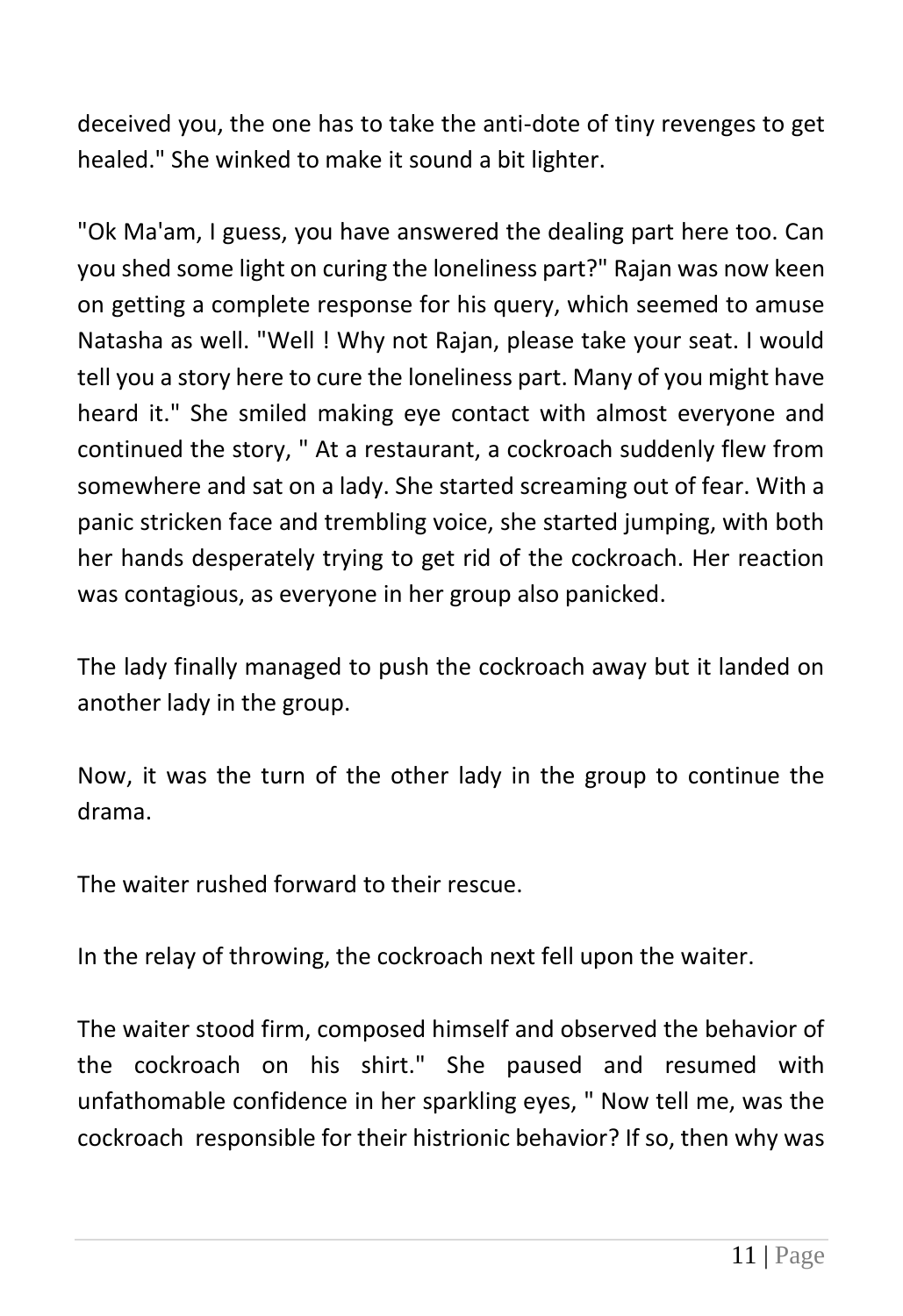the waiter not disturbed?" She paused again and waited for students to digest the information.

"He handled it near to perfection, without any chaos. It is not the cockroach, but the inability of those people to handle the disturbance caused by the cockroach, that disturbed the ladies.

It's not the traffic jams on the road that disturbs me, but my inability to handle the disturbance caused by the traffic jam. It is not the loneliness that disturbs me, but me lack of planning to utilize that time does. The world is full of knowledge and with right attitude and time management, one can be alone but never lonely. There is huge difference between these two seemingly synonym terms. While the former is self chosen and the later is imposed as burden in times of lack of planning, will power and right set of attitude." She ended with a smile.

The hall roared of claps and praises.

Rajan walked faster to catch up the pace with Natasha, who immediately left post soft skill training class. Her brown coloured, jute tote bag was adding more casual look to her. "Ma'am! ,Ma'am" Rajan managed to speak while panting. Natasha turned back and slowed down spotting Rajan. "Hey! Rajan. How are you? I really loved your gesture of acute curiosity for today's class." Natasha tried her best to sound formal to avoid further conversation and kept walking.

"Thank you ma'am but the credit goes to your content and style of teaching ma'am. Any student will be highly interested to take such real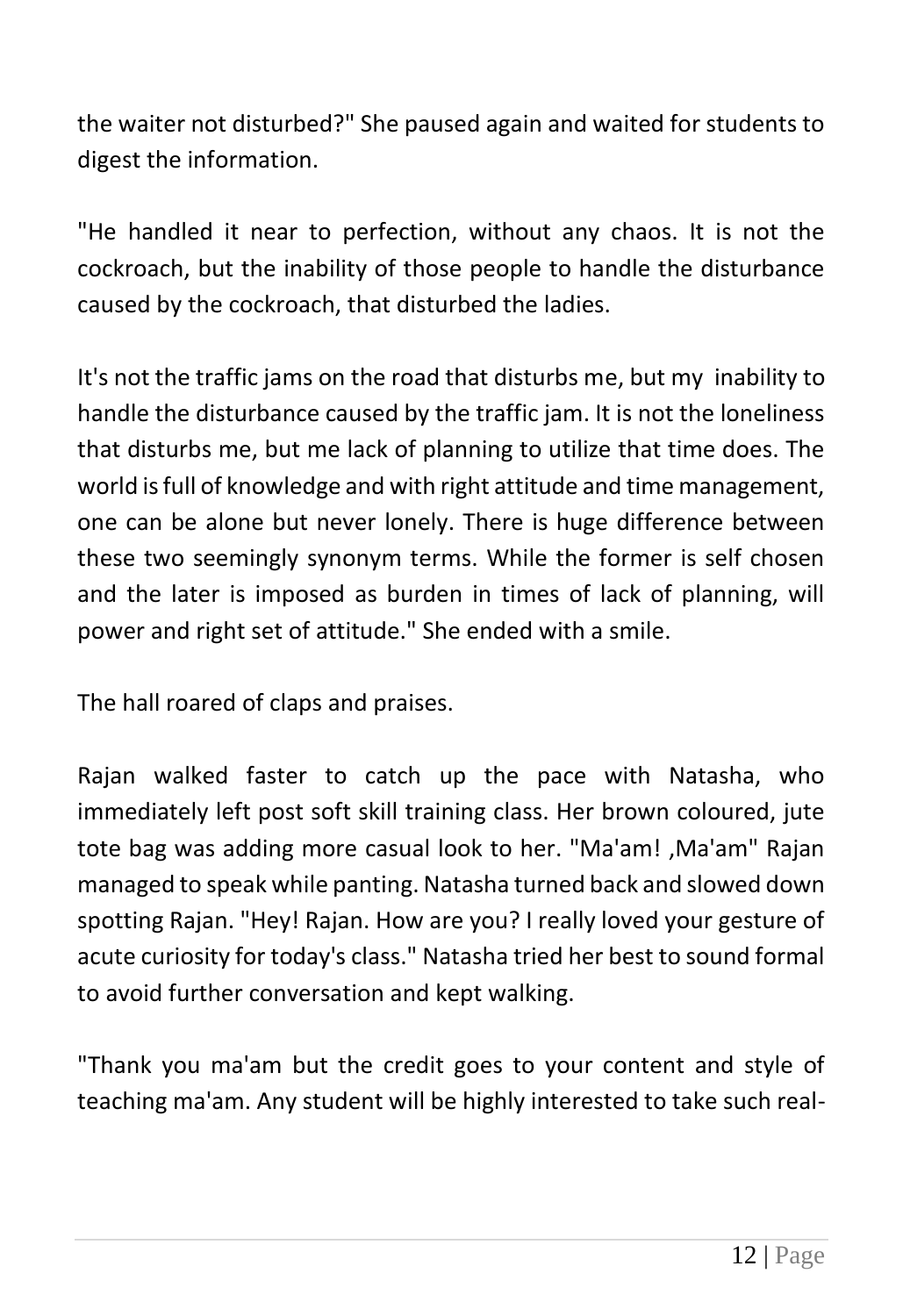time life lessons from you." He praised her in utter awe and respect, which was visibly reflecting in his tone.

"Oh! Let's take equal credits then. A good teacher is nothing without a good student and vice versa. What say?" ,she chuckled and he gushed in awe again with the pink shade on his cheeks.

"Ma'am, I have a request. Please don't take me wrong. I am a writer and I am stuck in between my story. I have been looking for people to help me out. I think, God has sent you for this to me. To be my guide. Can you please discuss my book idea?" His brows shrank while pleading and lips got dry in anticipation of her response.

"Well! Rajan, I would love to. But the thing is, I have got some real urgent task back at home. Why don't we meet at Writer's cafe tomorrow at 5 PM?" Natasha spoke while increasing her pace.

"Alright ma'am, Thanks a lot. See you tomorrow then. I am really thankful." He said it all with a sheepish grin. A sudden hope surged in his veins and his blood seemed to run faster than before. The adrenaline kicked high and once Natasha drove off, Rajan could not resist but jump in air and walked back home whistling happily.

## Writer's Cafe 4:50PM

Natasha was waiting for Rajan. Dressed in a black well fitted patiala, sleeveless embroidered salwar kameez, she was looking resplendent. Her only accessory was a dangling bracelet gifted by Vaani and had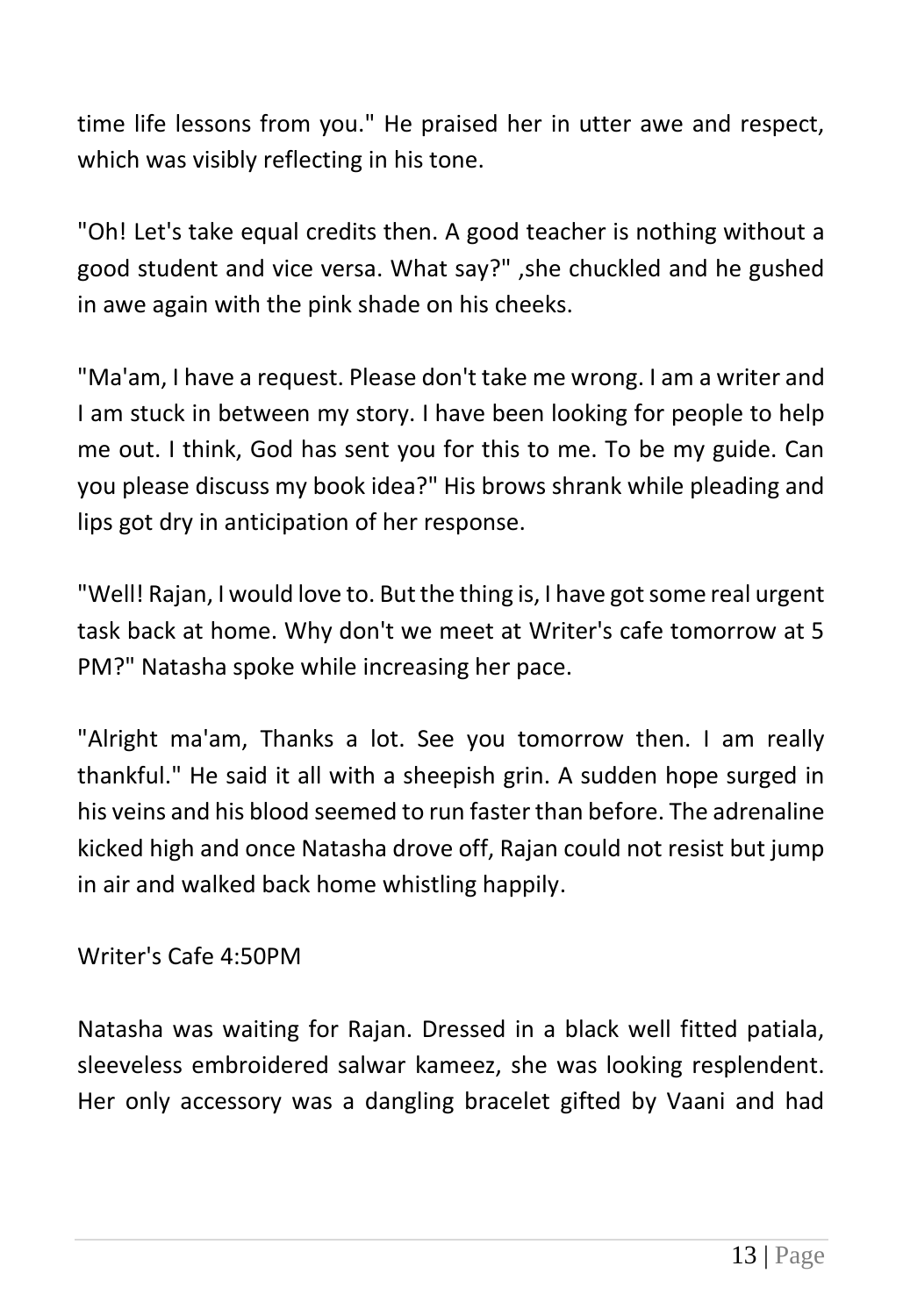alphabets of Vaani hanging down from it. She was busy sipping her frappe while her eyes were glued to her kindle.

Rajan was eyeing around while parking his bike and spotted Natasha's car there. He cursed himself for taking trainers for granted. He never imagined that a trainer of such national repute will be there before time. He was donned in blue denims with a white shirt, which was the classic combo. He ruffled his hair to give them bounce after taking off the helmet. He checked himself in mirror once more and proceeded towards the cafe. There she was sitting, with her back at the entrance. He was again enchanted by her persona and felt his hands sweating in nervousness already. This was not the nervousness borne out of love but it was the stardom.

"Ahem. Hello Ma'am. I am really sorry for being late. How are you?" Rajan forwarded his hand for handshake, which was immediately responded by Natasha. The two seated comfortably and Natasha asked Rajan to order something and came to the point directly.

"So what is your story about?", Natasha enquired with her hands entwined together under her chin and placed them on table. Her twinkling eyes were telling that she was really into it. His eyes fixated on the kindle, trying to see the name of the book, she was drowned into. This was his bad habit and he rebuked himself immediately for it. "My story is about a lesbian family, which adopts a transgender kid and together they try to fit into the jigsaw of the society. So the book talks about their incessant struggle and an effort to reshape the definitions of society." He told and looked into her eyes for response.

"Oh! A unique concept indeed." Natasha said and took the last few sips of her frappe. "So where is the problem?", she asked with a raised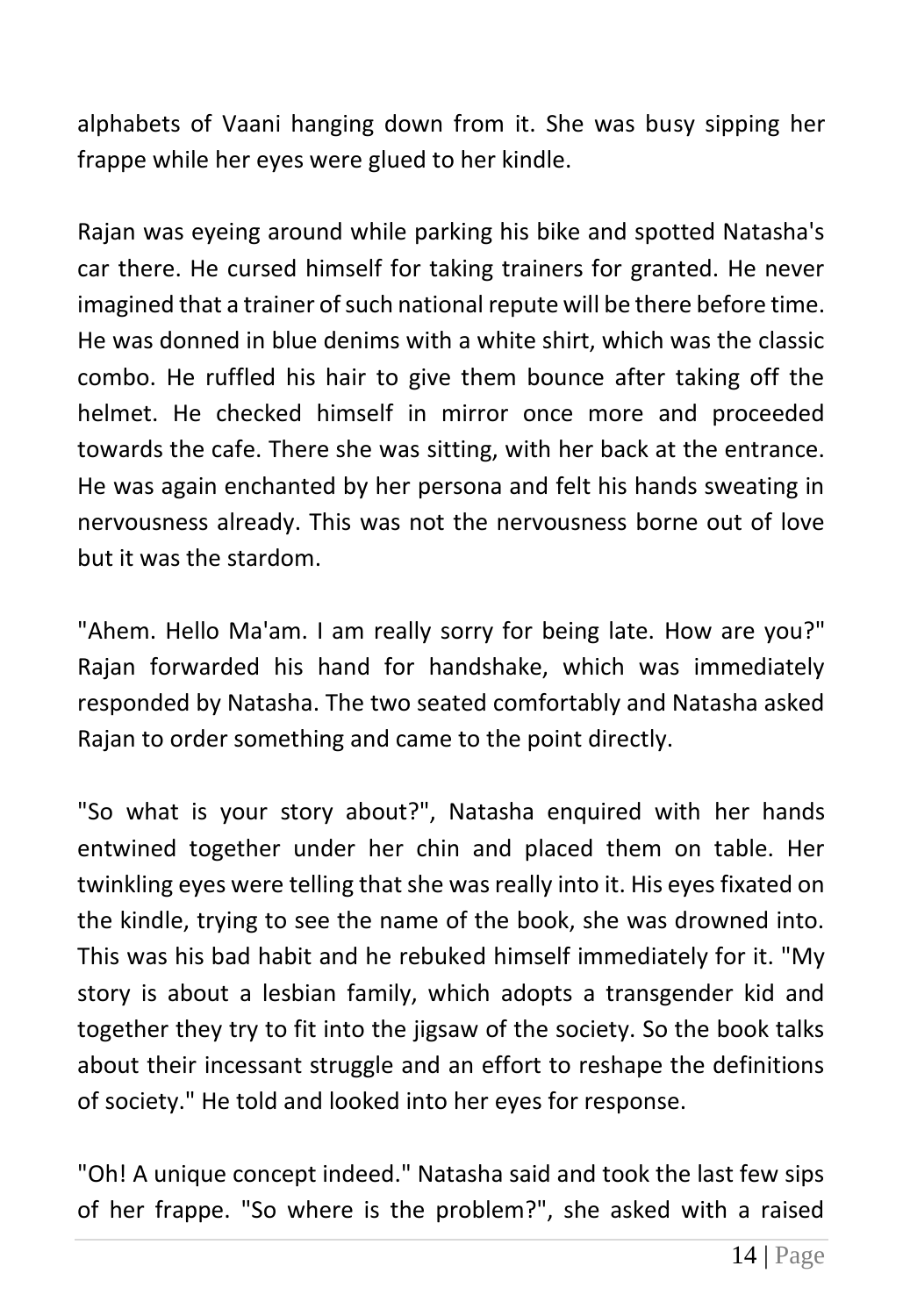eyebrow.

"Ma'am the problem is that I am somehow creeping into depression and I feel, I have a writer's block."

"Hmm. So that's the problem. No worries. I can help you in that", Natasha said cheerfully in an assuring tone.

"Oh really! How ma'am? I am so thankful to you." Beamed Rajan.

"Well, there is a friend of mine. He is a psychologist. I can take you there for his sessions and your problem can be solved. He has cream de la cream clients and treats them well." She said it with her neck held high. "And together we both will beat your blues."

He took a pause, and looked at her excited gestures, while munching on the french fries. He gulped and said, "Ma'am, I am obliged to you, but being a student, I guess, I won't be having enough funds for such a best psychologist. And what if people come to know that I am visiting a psychologist?"

"Come on Rajan! You being a writer, think that going to psychologist is a taboo?" She guffawed while throwing her arms in the air. "Dear, they are therapist and consultants, just like any other consultant we consult when our finances or career dwindles. And don't you worry about the payment part. Dr. Animesh has done many ", frowns signified distress on her face. He wondered what this distress meant. Was it her over helping nature or his narrow thinking on psychology. He decided to jerk off the thoughts and spoke, " Ok. Alright Ma'am", he now could feel his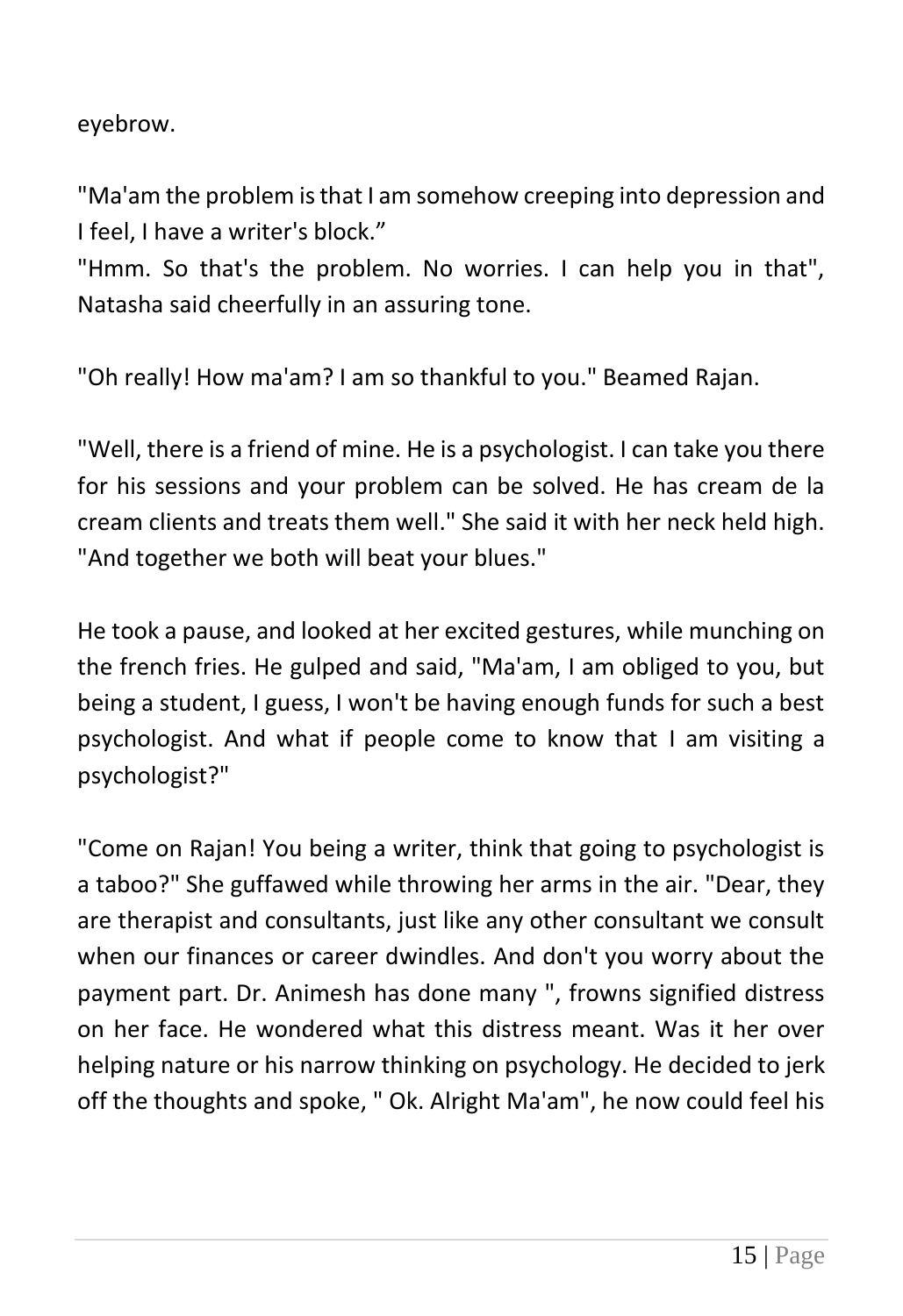eyes moist a bit. It had been a deadlock since a whole year and she came like a keys to that lock. He thanked God.

Next evening when Rajan went to Natasha's flat, he got anxious when nobody opened the door. He rang the doorbells thrice and it was when he bent forward to peep into the keyhole, he realizes that the door was actually left ajar. Shocked Rajan, opened the door while calling out, "Natasha". He paused for a moment once the door gave him the full view of Natasha's living room.

The walls of her room were well painted with the elegant combo of creme and purple. The plush brown sofas with a strong mahogany built squared glass table, beneath if, were lying all the newspapers neatly cascaded on each other. There was a 32 inches plasma LCD screen glued gracefully to the creme wall. There was a white modern art painting on the purple wall. This living room had two connected spaces, the diagonal left went to the open kitchen which again looked nicely furnished with maroon colored wardrobes and the diagonal right was a door, which was closed. He assumed it to be Natasha's bedroom.

Thinking that she must be asleep, Rajan called her again. He wondered how careless she was to keep the door ajar like that. He waited for the answer but when there was no noise on the other side, he decided to knock and to his shock again, he found that door ajar as well. "Natasha, don't play pranks on me. I know that you are hiding and will come and scare me. But let me warn you, that I am entering your territory, your room." And with that, Rajan opened the door and surprisingly did not find anyone. The bed was nicely done with a pink satin spreadsheet. A big teddy was sitting just in the middle of the bed and in his lap, a diary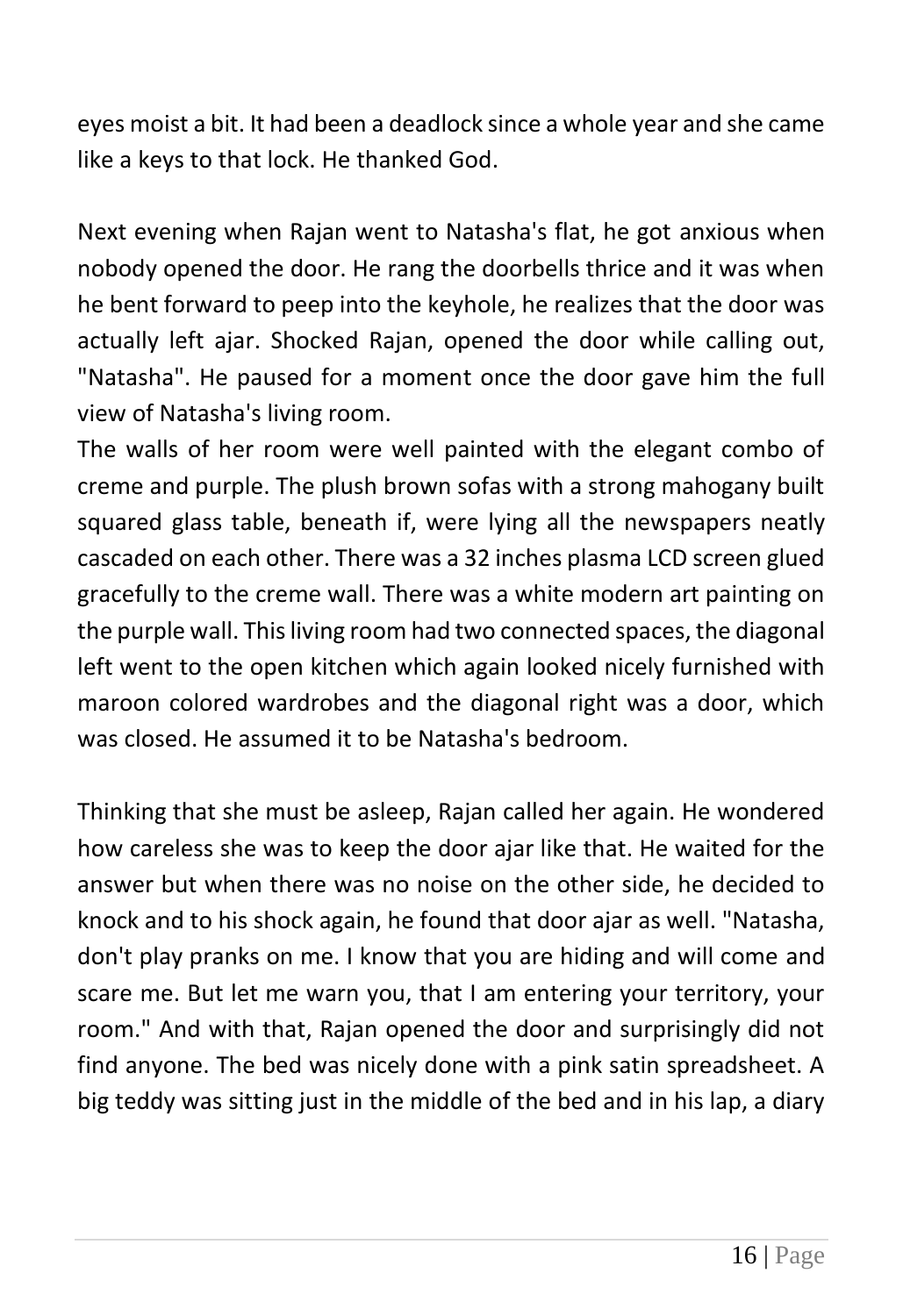and pen were placed. Rajan looked around and tried to find the places to hide, but was unsuccessful in searching for one, except the bathroom.

"Natasha, are you in washroom? Bathing? Now enough of hide and seek. Come out. I want to talk to you." Rajan said in an exasperating tone and found the bathroom's door ajar too. He wondered that if Natasha was not at her home, then why the main door was open. He went further and checked the washroom and as expected, there was no one inside. He now took out his mobile and tried to text Natasha, which didn't reach. He dialed her number and found the phone switched off. A strange sensation and plethora of questions, started running on his mind. He calculated all the possibilities of her whereabouts. He dialed Dr. Animesh's number assuming she might be with him.

"Oh! Rajan. No, she is not with me. I am in a session with a patient. I will call you once I am done and she must have gone to get some grocery downstairs, you relax and make yourself home till then." Dr. Animesh sounded in hurry and still managed to calm Rajan down. Rajan then went to the kitchen and served himself a glass of water, which he gulped down in one shot.

"What if Natasha is hidden under the bed or behind the curtains of her bedroom and will suddenly come out and scare the death out of him?" He thought and headed back to her bedroom. He checked every possible corner where she can hide but of no avail. Exhausted, he sat on her bed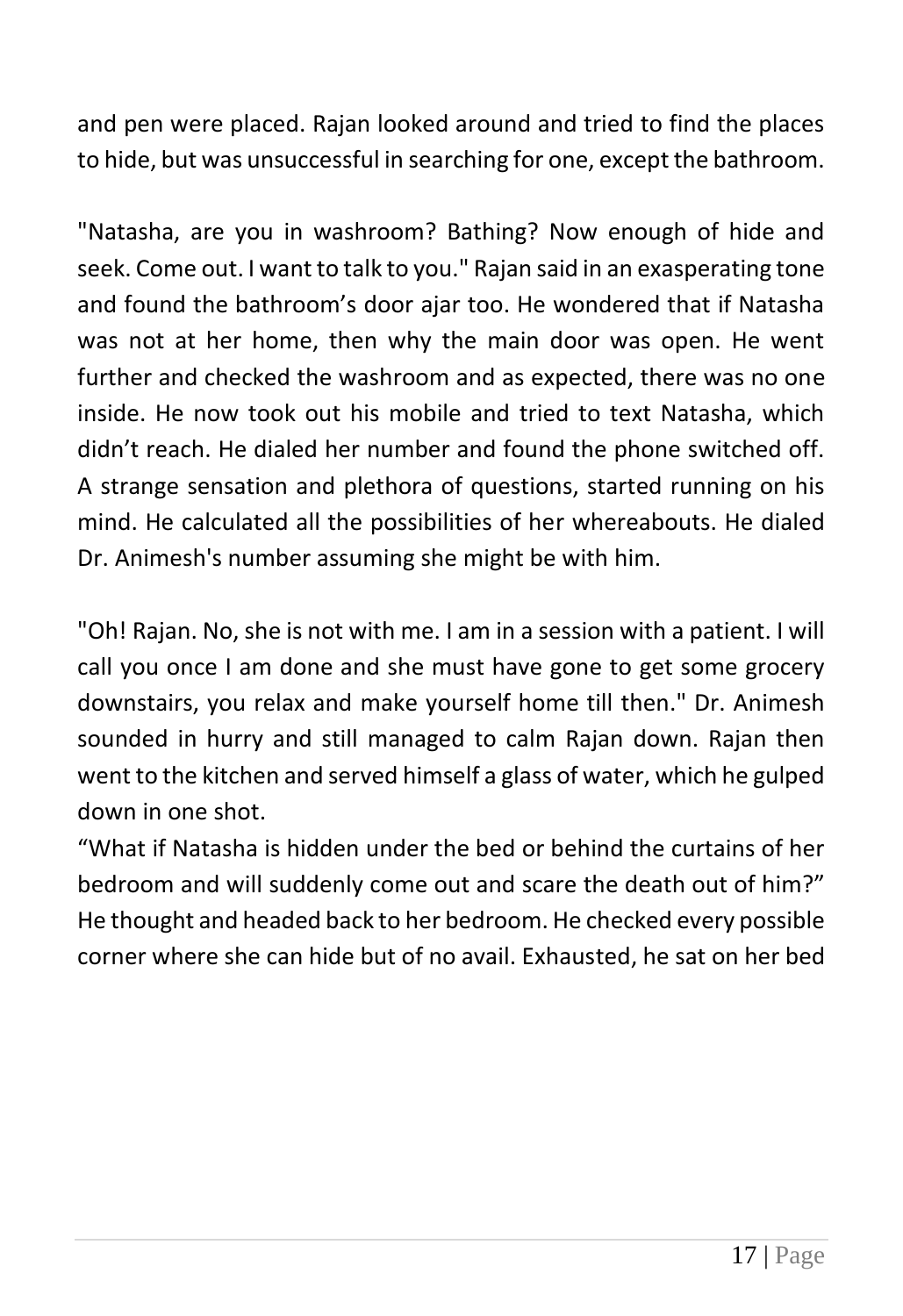and dialed her number again with a sigh. The wait was unbearable since he had decided to propose her today.

His eyes fell on the diary and he noticed a page placed as a bookmark inside it. He took out the page and started reading.

## **Dear Rajan,**

I know what you are here for and I knew it long back and could feel this rising in you. Regardless of what I feel for you, I first want to tell you that I had already planned this day. When I first read your eyes and gauged a soft corner in your heart for me, I decided that I will tell you the biggest secret of our intersected lives that day. And I guess the day has come.

Intersected life because you must be thinking that we know each other from past few months but that is not true. Not only we but our parents also knew each other. Your father knew my mother well enough to fall in love with her, before both of them got married to someone else and my mother knew your father well enough, not to let him love her since she never felt the love for him. Believe it or not this is the truth and I have the proof glued in the diary's last page.

Rajan, wiped his sweat with palm and picked up the diary. His hands were clumsy with the shock. The diary was yellow leather with a strong hound and a strip to tie. The last page had photo of Rajan's father with a group of college friends where Natasha's mother and Rajan's father encircled to highlight. Rajan kept looking at it and a tear trickled down his eye. He picked up the letter to read further.

Now that you have seen the photograph, let me tell you that the story doesn't end here but begins from here. When my mother kept on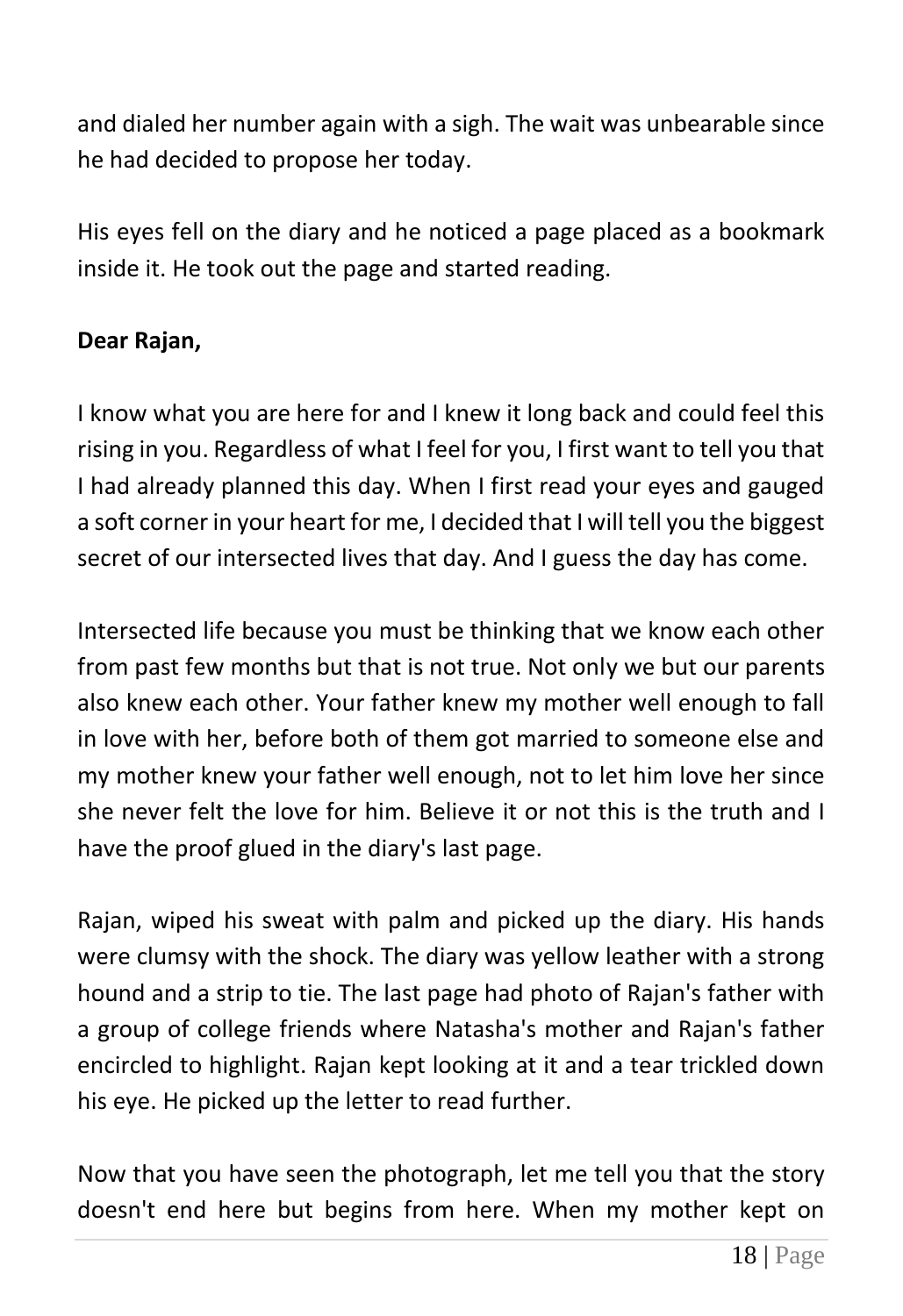refusing your father's love and when this incident was spread like a jungle-fire in her residential area, she was married soon. Your father did not give up and developed some insane devilish instincts. He not only attacked my father once and hit on his head but also attacked my mother with acid on her face on the news of her pregnancy.

Her whole face, including right eye and lips and throat were badly burnt. When I was born, she succumbed to injuries and passed away. My father remarried but somehow I could not strike the same cord with my new mother. That doesn't make her a bad lady. I admire her.

Rajan's head reeled and the whole world swayed after reading this paragraph. His whole world turned upside down. His father, whom he loved so much was a culprit of acid attack. His mind was gushing with thoughts of disgust and shame. He lost the courage to read further. Tears were flowing non-stop now and after 15 minutes of sobbing and crying hard while sitting down on the floor with shock, he gained composure and decided to read further.

By telling you all this, I want to tell you few things which are-

1. This is not my residence, so you cannot trace me back.

2. Dr . Animesh is my brother and we have together given you hallucinations medicines to make you lose your sanity. Now I guess, even those won't be needed after reading all this. Living with a guilt is the biggest punishment on this Earth.

3. We had planned to make you a bit mad, living with a guilt throughout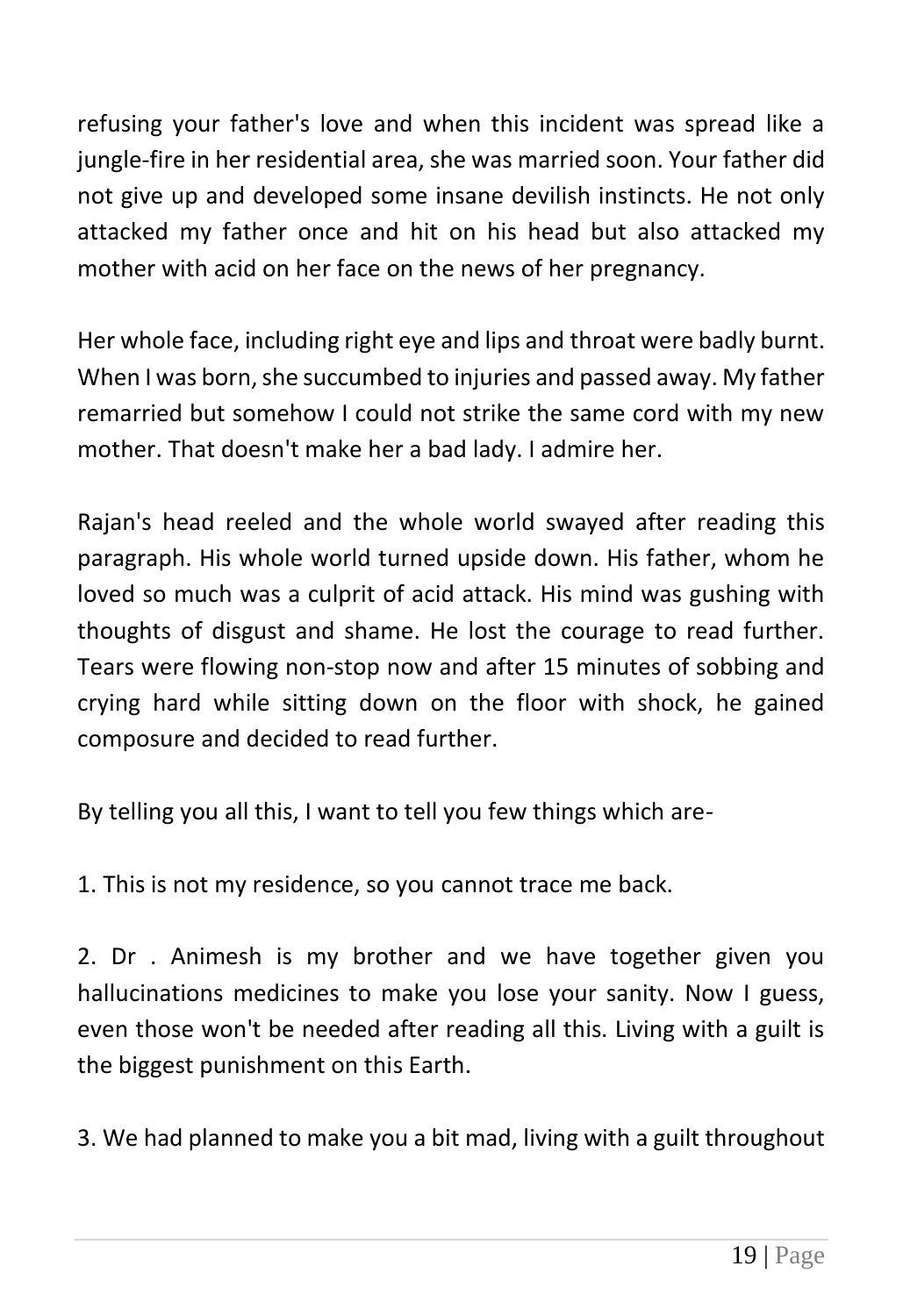your life. We could kill you easily as you being vulnerable and alone now, but we had our ways to torture you.

4. Don't even try to get back to us or file a police complaint, because Dr. Animesh's data and clinic will not be found and nor do we.

5. Last but never the least, if you ever think that why I am taking revenge now when neither your nor my parents are alive. Then let me tell you, that every Because has its time. My because had too.

Lovingly but never yours' Natasha.

#####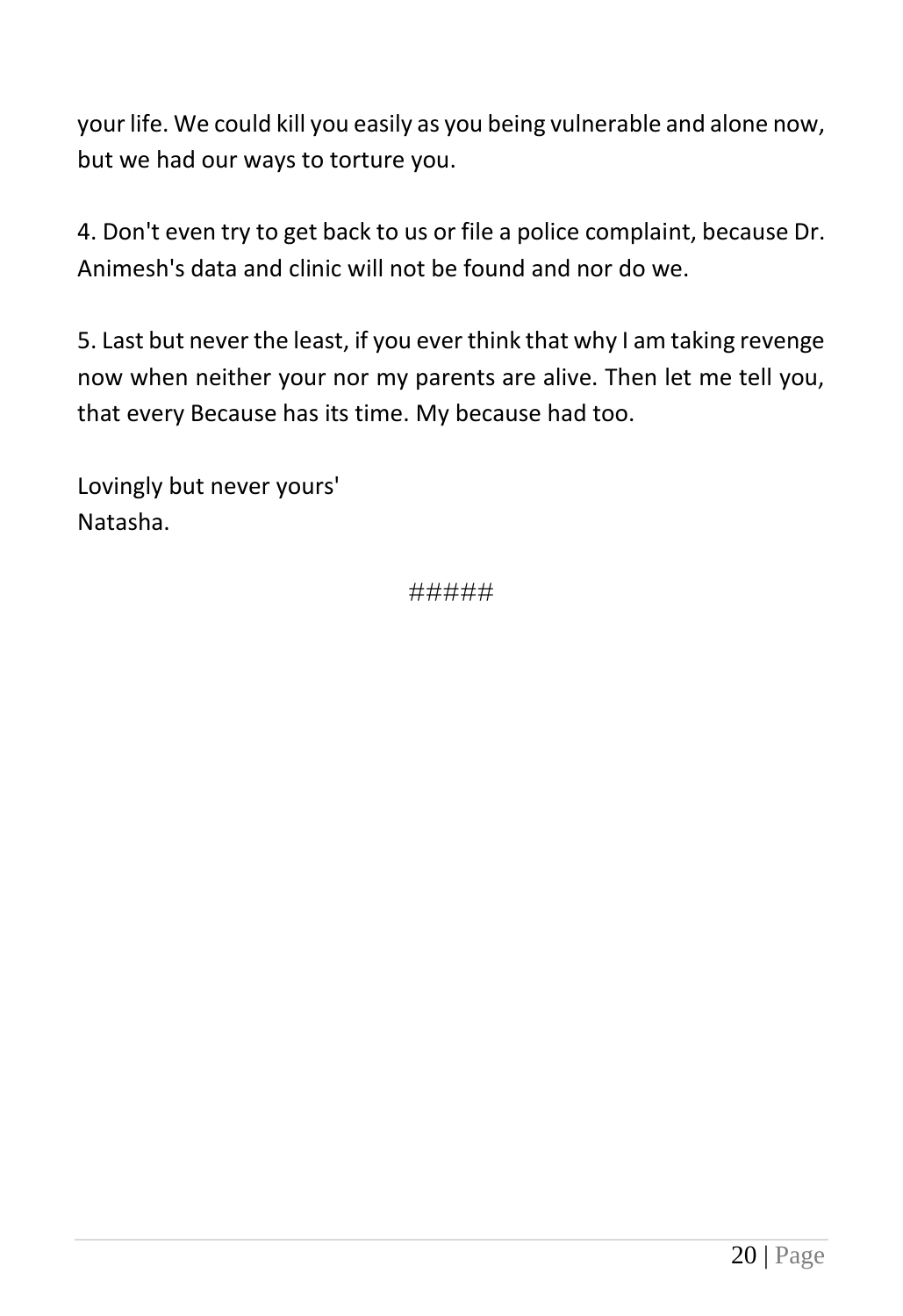## **Black Canvas**

"Bye Papa, please spare the newspaper's H-zone section. I will come back from school and will read my favorite column.", Vidisha blurted joyfully while boarding her school bus. I nodded in quick affirmation, while my eyes were absolutely fixed on the teenage boys in her bus, who were eyeing her. A part of me fumed and my nostrils swelled in rage. The thought, 'this is common, happens with everyone; no harm done, so no hard feelings', calmed me down. It is tough to battle within yourself.

Humankind keeps on battling at each step of life. His battle begins right from the childhood against the to-be ingrained concepts and worldly ways. Coping up strategies start taking shape of survival strategies unknowingly. The battle takes rebellious forms and then in soft shapes and sizes, when one falls in love. The battle never ceases and mine was with the coping mechanism within me for my teenage daughter Vidisha. Her growing up, her thought process, her logics and arguments, her interests and preferences, every tiny thing was under scanner and I left no stone unturned to keep my angel under my radar to safeguard her from this cruel world.

After bidding my doting daughter a goodbye from the balcony, I seated myself again into the plush bean couch and resumed my favorite morning ritual of sipping brewed coffee while reading newspaper. The habit of newspaper reading was so much injected in our lives (including my wife's) that a day without it, felt incomplete. Vidisha adopted this habit from both of us and I was proud to see that at the tender age of 16, when girls of her age are busy spoiling themselves, my daughter had a vision, a preference on newspaper pages and was much more updated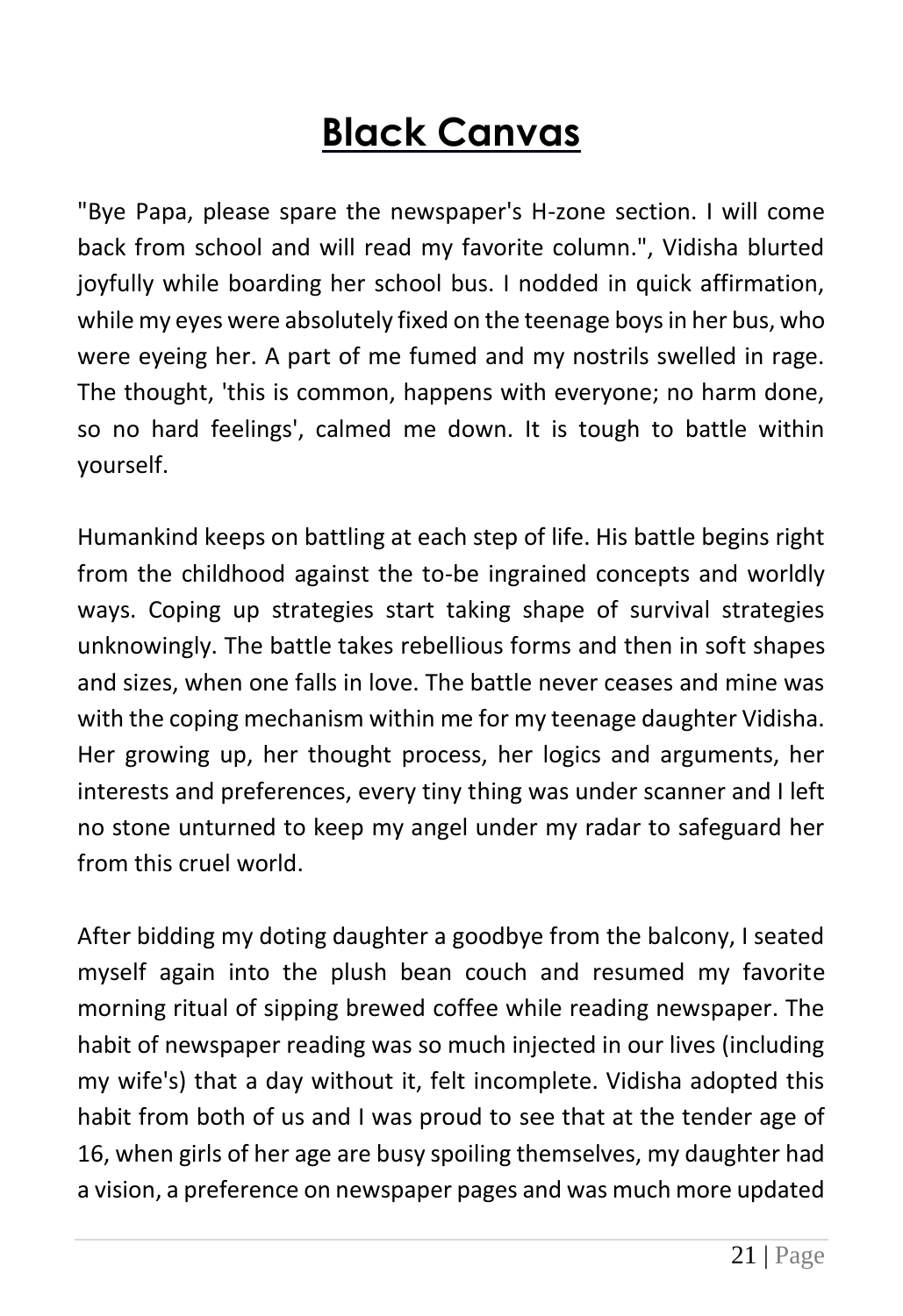than the whole like aged silly bunch of the city. I had always despised ignorance. So much so that, I could leave everything in pursuit of knowledge.

H-zone was Vidisha's newly developed interest, which I hadn't scanned so far. The reason being, Janki (her mother and my beloved wife) had sanctioned or rather say vouched for it by saying that it is a nice column written by some female writer and is useful for females. Today, when I was on leave to prepare for Vidisha's birthday surprise, I thought to take a ride in her H-Zone world. The published article had the following written in it:

H-Zone- The Last Page of My Diary.

The world is synonym of paradox. If it is cruel, it's changing at a pace it never did before. If it's demanding, it gives you chances too. If it needs opinion, it feeds opinions too. But beware of not only what you wish for but also for what you are said to.

While talking to another good author friend of mine, he suddenly said, "Careful what you say to yourself," and I probed further whether such statements really proved fatal to oneself? To which he explained me the mechanism of it. I got to know the essence in one sentence, "If we don't love ourselves, how will we help others in loving? If others don't let us love ourselves, how will we love ourselves. So the world is interdependent and will always be".

My interdependence was on a person, the one I had put on pedestal and worshipped day in, day out. Being a newbie stepping into my profession, that too a very audacious one: journalism, I was bit apprehensive and was just praying to get good support from people. Media taught me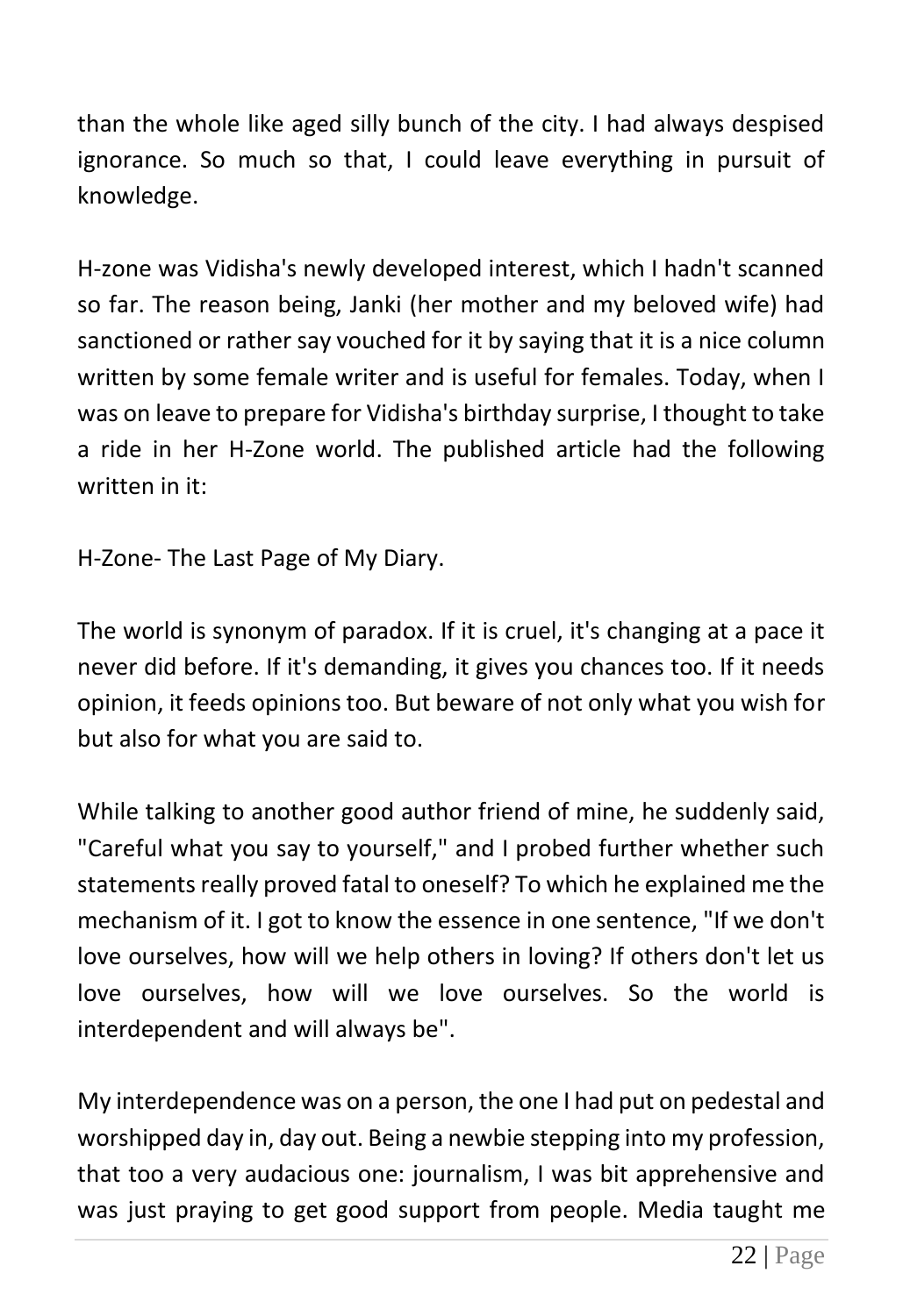power, the power of awareness and this very power, I had seen getting on the nerves of many powerful of society. To me, they were yet another combination of bones and flesh like any other human being. But still, I felt the power.

The person, whom I began revering like God unknowingly, fell for me or in his language, 'rose for me'. He always disliked the term, 'Falling in love', thus he invented his own, 'Rising in love'. So he rose in love with me, teaching me the minuscule details and nitty gritty of the profession and I kept on marching ahead like an obedient soldier ready to ambush anytime. I started getting painted in his taints. The taints of power and knowledge. Little did I remember considering it a rat race.

Unlike other lovers, he never brought blossoming passion and fragrance of proximity. Rather he fetched the calmness in me or so I thought it to be. He was like a quiet lake to my chaotic ocean. I relaxed and relished the power play of politics with a doorstep view in journalism with him.

Time flew and was calling me back after collecting first few lessons of journalism with him. We bade farewell to each other by looking into each others' eyes and let them talk instead. No words were needed to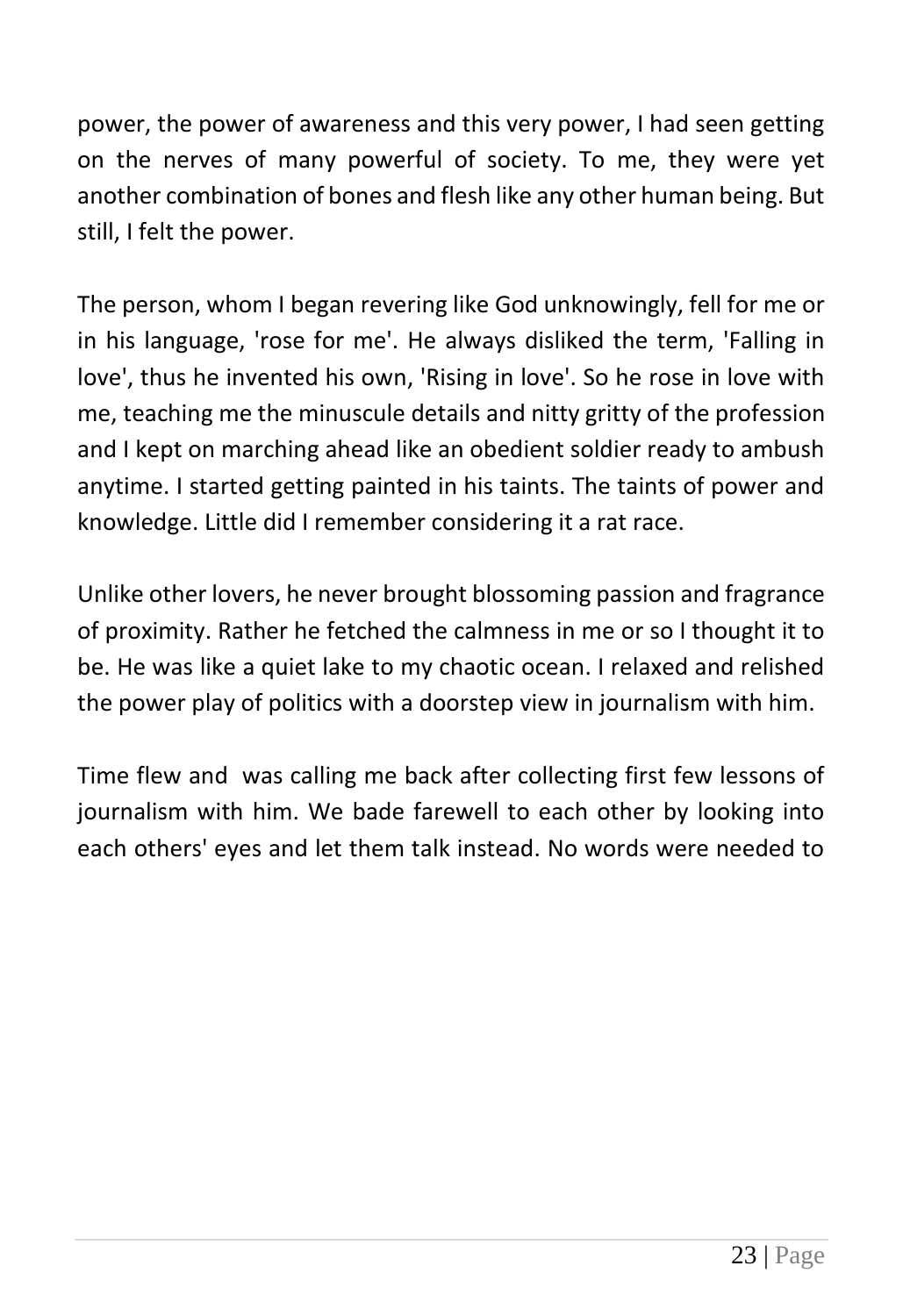assure the further meets and future. It was as if the almighty will bridge us back. And this time, it would be forever.

Sometimes goodbyes are a better hello and so was ours. Call it a destiny's trap or our own never ceasing lust for power, we got so indulge in accumulating the more of it by delving deeper every time.

We met after ten years and everything was same, except his wife and a kid with him. I befriended her like a long lost friend and we both averted our eyes whenever it tried to talk.

"Aunty, how many kilometers is the Sun from here?", asked his tiny brilliant daughter, whom he had fed so much information, that she seemed to be intelligence personified for me. When I just shrugged shoulders in response, I heard his voice, "See, except you, all girls are girls. That is why, I have raised you like a boy." A proud smile on his lips and his eyes twinkled while saying it.

It was time, time for an actual farewell. A farewell towards nothingness, where no labelling of gender existed. This time, it was a no hello and goodbye forever. I hoped that the canvas he gave to his daughter will be colored with the right, non-judgmental shades, where she will get a chance to label her own world. I wished that she is offered a blank canvas, not the one where he has sprinkled his colors.

## The End

People betray, but her words could never backstab me. The H-zone reading was a salvation to my own wrong doings. It undid what I had in my mind since long. EGO of knowledge. And with that note, I was left wondering how to tell this to my daughter, that she had actually talked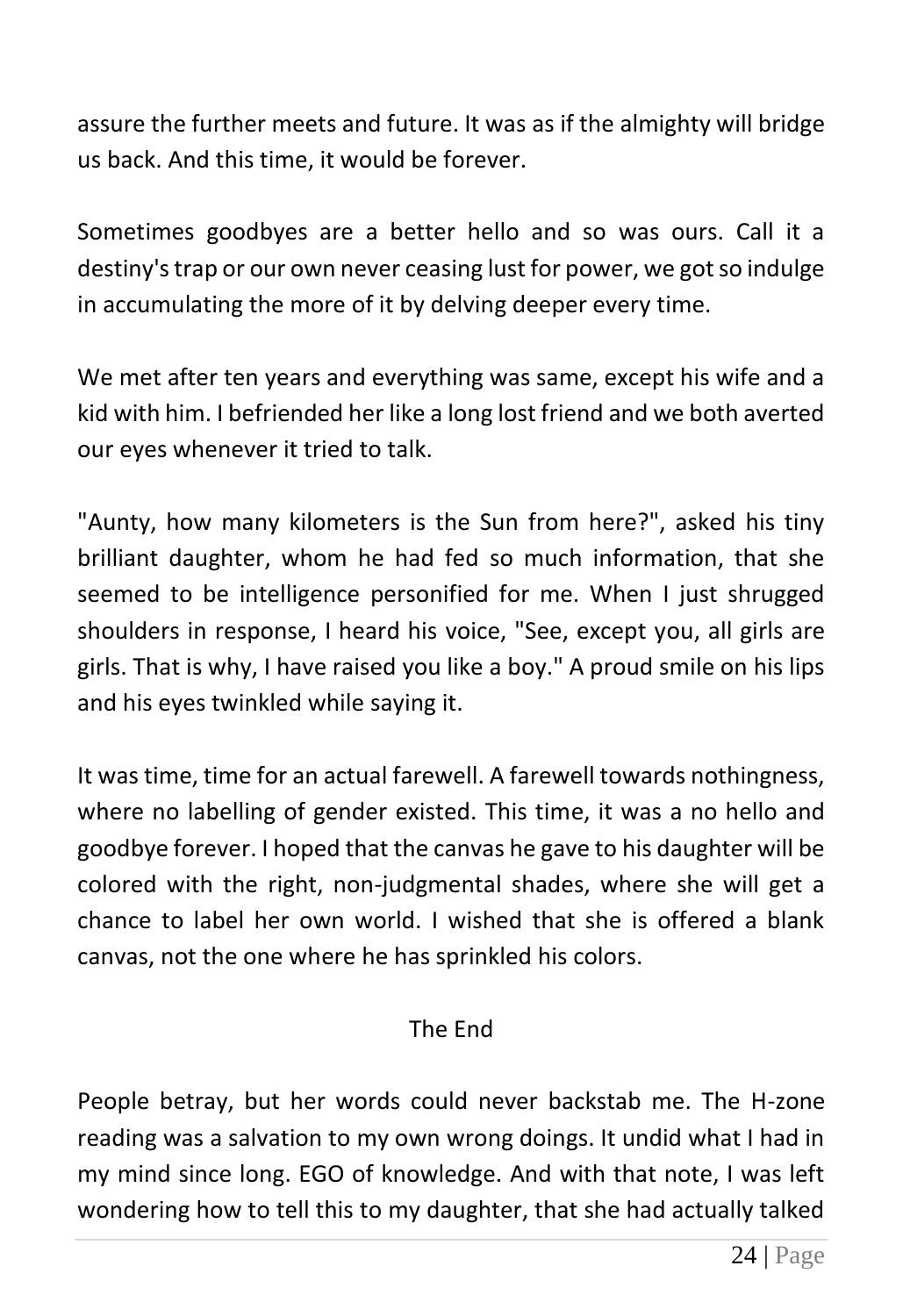to her favorite author, when she was a small wonder to me and to her as well.

#####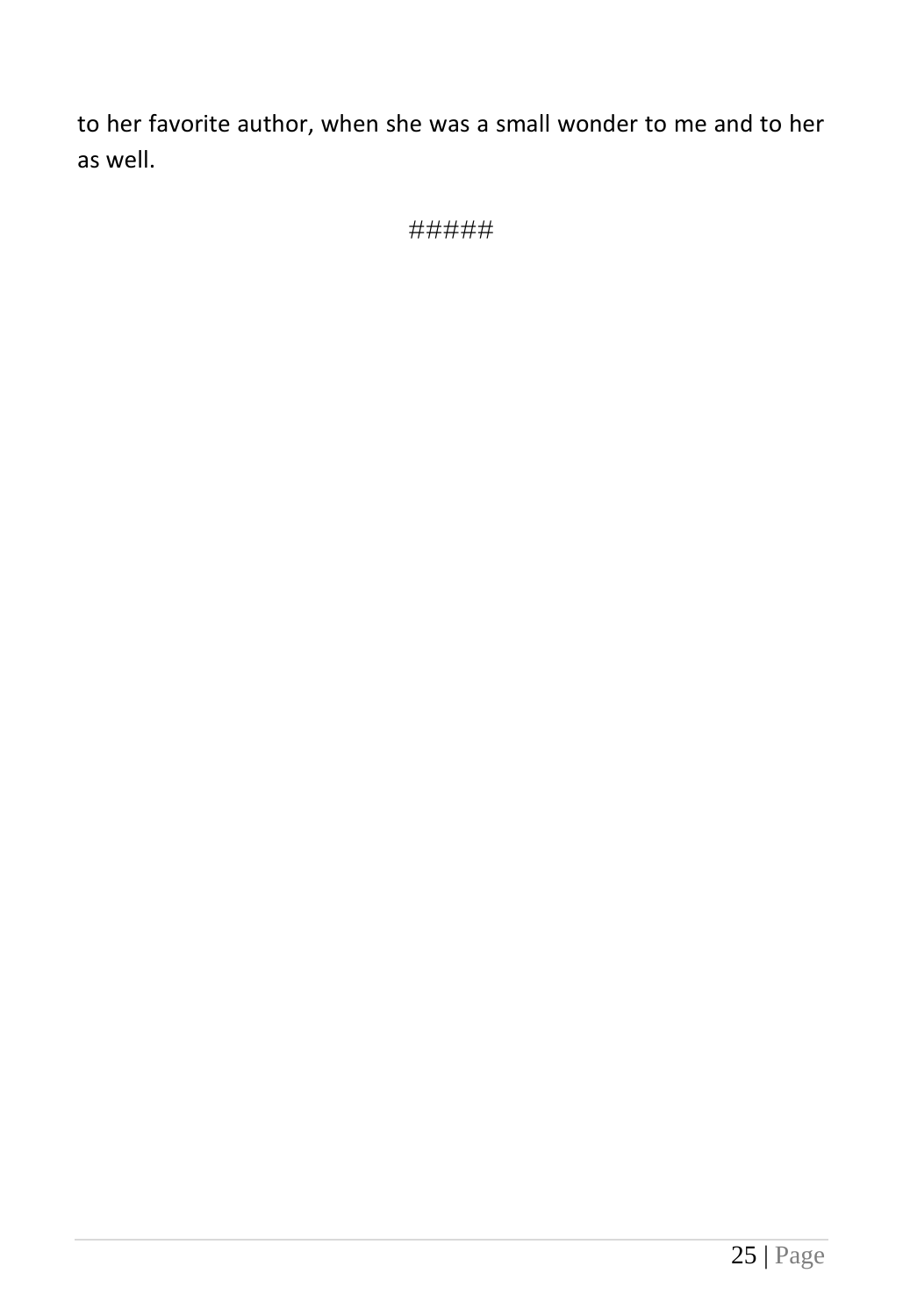# **Checkmate**

"How is this looking?", I was spelled in the beauty of my lady, when she came out of trial room and asked me. I pinched myself and gave her a naughty smile with wide eyes emoting 'WOW!' seeing her well sculptured body's every curves and mounts wrapped in light pink net saree. Her dovey eyes looked into mine sparkling the golden work on the net innocently. Her perfectly arched lips made me lust over them and I hated the lip gloss. I leaned to her and held her from her waist and gazed her gorgeous dusky hourglass body and whispered in her ears, "Saree is more beautiful because my Reva is wearing it." I found myself unable to blink eyes, leave about taking them off her.

Her skin tone went blush pink and complimented the color of saree.

"Ok then, this one final, please do the billing with my card and I will be back from washroom", said she in authoritative tone. I always adored her authority. Her independent outlook of not getting dependent on spouse financially was something hell appealing to me. I was not chauvinist, but I was a true feminist. I always loved the fact that my girl was empowered and not enfeebled.

Once done with the billing, I too headed for washroom. As soon as I stepped in and kept her saree bag on the basin slab, lights went off. I tried reaching the door but the bleak dark made me unable to do so. I tried to take out my mobile only to be reminded that its battery conked off. Suddenly I could feel muffling voices or rather to say, heavy breaths.

A make-out in gents washroom, I smirked and a naughty smile etched on my face thinking about such intense adventures. I tried my best not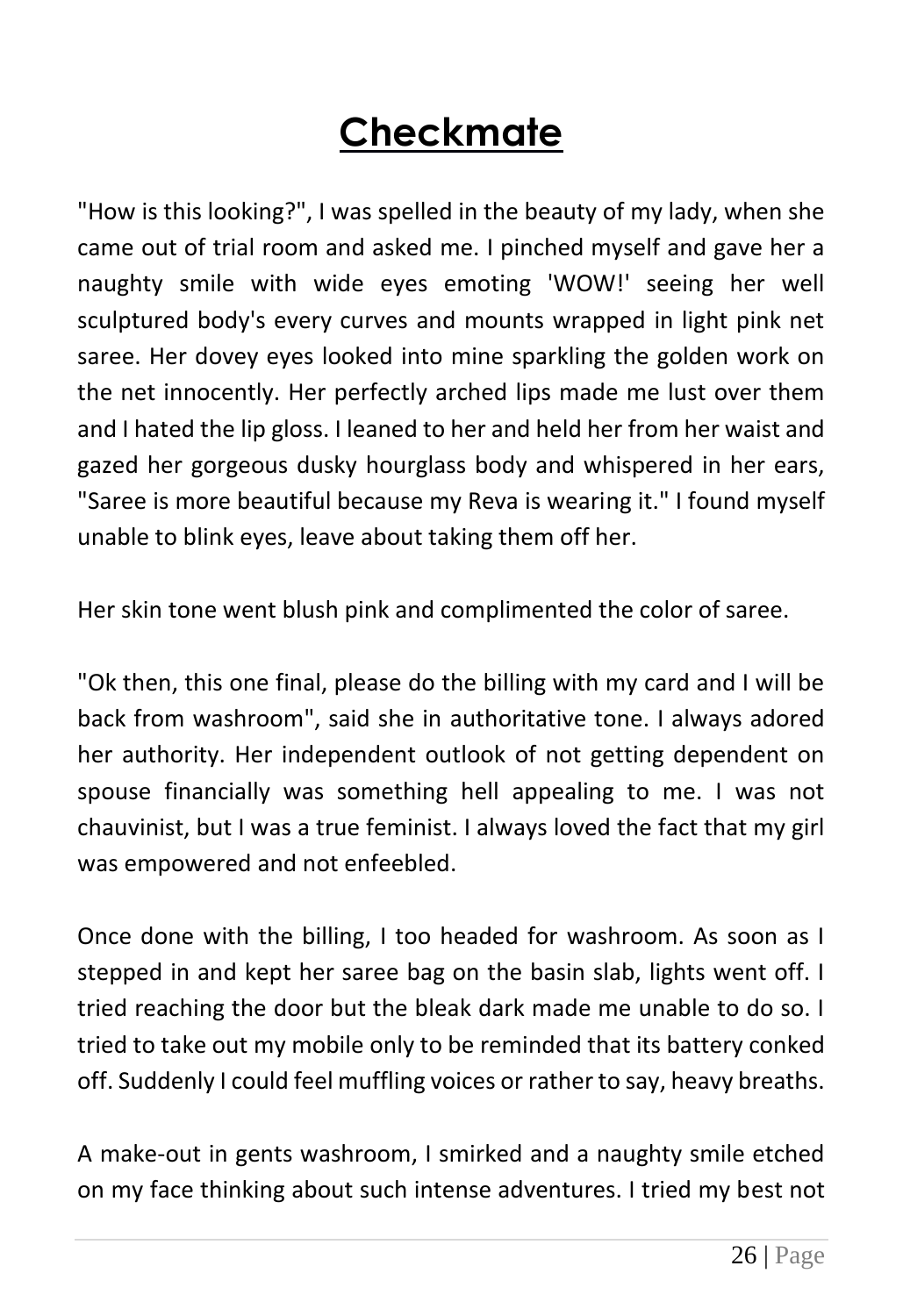to make noise and was tip toeing out of the washroom to let the couple enjoy the privacy.

I could hear the pace was getting louder and thrusts harder. I heard a loud gasp of man and a sweet voice of girl's moan and understood that my ears witnessed the climax. I could feel my senses reacting to it. I managed to reach the door in dark and just then the lights flashed back. I instantly grabbed the handle and opened the door to go out and a voice fell on my ears, "Oh Reva! You are Godess!", and I felt numb then and there. My heart-beats raced and stopped at the same time and so was my breath. I could not believe that I heard Rachit speaking these sinful words. Rachit the same guy, who was considered to be right hand for my dad.

I found it hard to digest the fact that it was Rachit's voice, exploring Reva inside the darkness. My body and mind paralyzed and I found myself unable to move. Every iota of my mind kept on wishing that it is not the same Rachit, to whom I bow down in reverence for all board decisions of our company. How could he, backstab his own brother? Rachit was the one, who made me believe in the sanctity of relations born out of a different blood but same soul. I still remember the day, when my mother passed away and I turned reclusive. That is when, dad brought an eighteenyear old, Rachit home. I recovered faster since Rachit took the onus of being an elder brother. After all these ten years of immense peace and strong bonding, this was least expected.

I got up with a jerk shouting Reva and found myself drenched in sweat completely. My heart was racing no lesser than a marathoner. My head was throbbing as if some hammer had hit me hard. My mind was still grappling with the shock and my rationale then kicked in to make me realize that it was a dream. If dreaming Reva with someone else was this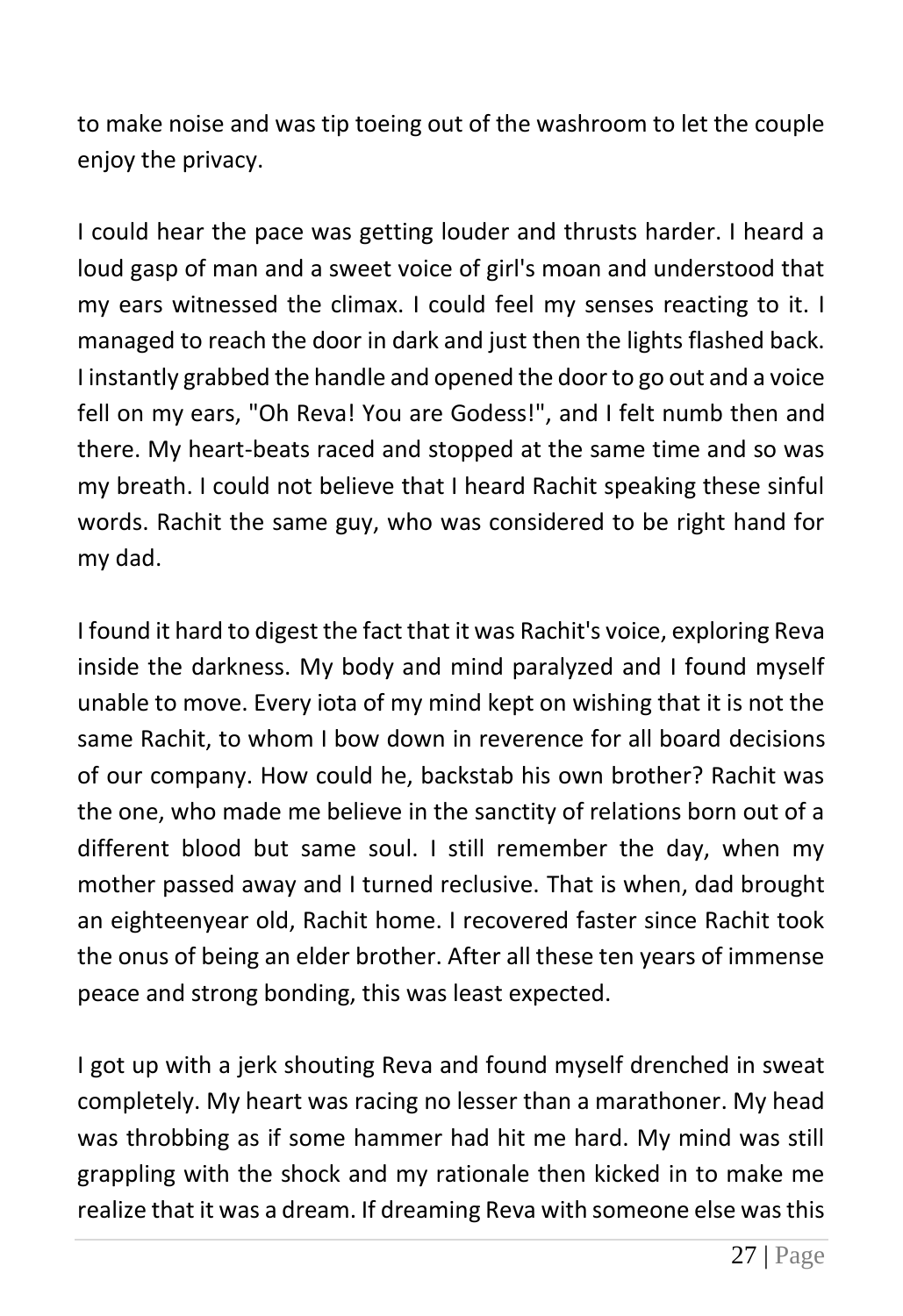disastrous then I shuddered at the thought of it being real. I instantly rummaged in my bed and searched for my phone. It was 3 AM but I dialed Reva's number. Only she could calm me down.

Reva woke up with a start when her phone rang at an odd hour of 3. She managed to drag herself out of her baby pink velvet quilt and grabbed her phone. "Hello, Kiyan. Are you Ok, honey? Such a late night call?", her croaked voice sounded concerned. She sat upright while talking and constantly fought to open her groggy eyes.

"Rrreevaaa, are you ok? I dreamt something horrific. I am afraid to lose you. Can I come over to your place?", Kiyan's voice reverberated fear and extreme anxiety. "Of course you can baby. But won't uncle be enquiring about you in morning?", Reva asked since she knew that Kiyan's father had this habit of having breakfast together with both Rachit and Kiyan every morning.

"I will return before breakfast and will sneak in with the help of kaka", assured Kiyan and added, "Now don't sleep again till I come as I won't be ringing the bell. Will just knock." Reva agreed and picked up her current read, 'Gramatizator and Other Stories by Roald Dahl'.

A slight knock and she jumped off the bed to open door for her beloved. Kiyan immediately hugged her tightly, which made her feel awkward. She wondered what must be the dream to make him feel so horrible. She pacified him to best of her abilities and her signature style of letting him sleep in her lap and caressing his head. This was the first time when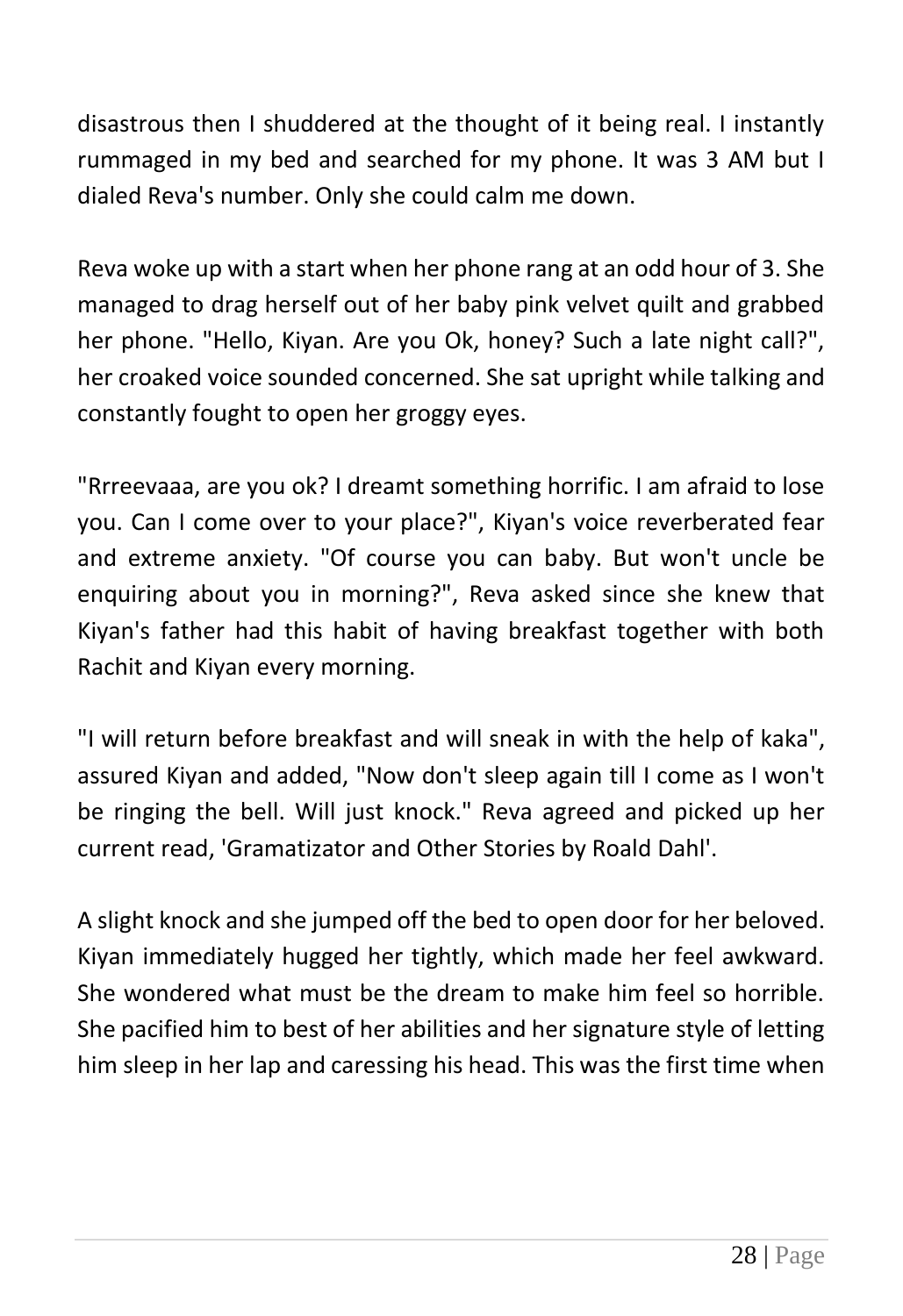she touched his head and found it throbbing badly. She could feel the nerves beating harder than a breathless heartbeat.

"I dreamt that you and Rachit were backstabbing me by dating together," Kiyan finally managed to tell her about his dream while sipping hot coffee made by her. Cuddling and caressing head and then a chocolaty doze of coffee in winters was Reva's signature style of making Kiyan calm. It had been two years of their relationship and it was time to take a next step in their story. Reva, who had been trying her luck in publishing since last one and a half year, finally got her chunk of deal for her manuscript and was about to be a published author in two months. Kiyan had secretly planned and waited for her to reach wherever she dreamt of. So that he could call her home as his to-be, to proceed in talks with his father. The day was nearing and he had been gearing up on how to say this to his dad. Amidst so much of planning, wait and patience, this dream was an unnecessary and unexpected disturbance for the time being.

Both the love birds slept in each other's arms peacefully. A ring on Kiyan's phone startled him and he saw Rachit's name flashing on screen. Kiyan groggily checked time and it was 5:30 in morning. What could be the matter at such a wee hour. Kiyan kept his fingers crossed hoping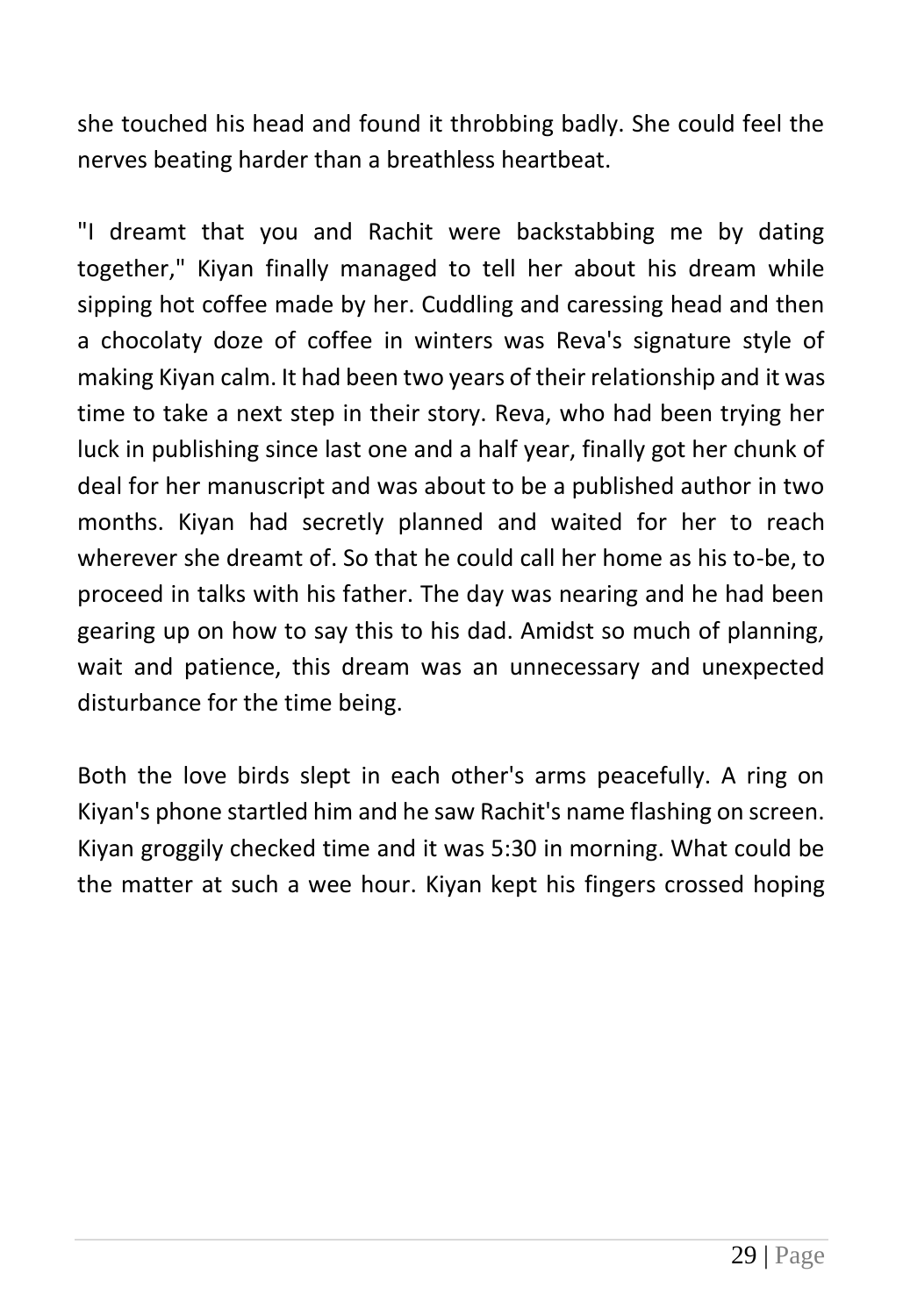that his father shouldn't have come to know about his uninformed absence from home.

"Hello Kiyan. Please come back home soon. Something happened to dad!" Rachit spoke in one shot in anxious voice and dropped call without waiting for Kiyan's response. Kiyan's head reeled.

After a month of Kiyan's father's demise.

Reva-

"Hey baby, how is everything? hope you ate timely and are busy reading or watching my netflix collection. Lots of love." My text message was sent with a swoosh sound on my iphone. It had been a month since Malhotra uncle left this world and Kiyan's condition was not getting any better. That horrible dream was just the beginning but the shock of seeing his father dead suddenly was something, he was not able to accept till date.

My mobile played another notification sound after 10 minutes and Kiyan's name flashed with a monosyllable in reply, "Yes." His responses had been same way whole month and now the time came that even I started feeling guilty of uncle's untimely demise. I should not have allowed Kiyan to come over that night here. May be he could save uncle in time. A severe cardiac arrest could be cured had it come in notice timely. I very well knew that Kiyan too, had limited his response in the same guilt.

I heaved a sigh and decided to take an afternoon nap, thinking that few pains can be forgotten by sleeping over them. I too wished, that this guilt will be wiped off someday, if I keep sleeping over it. I got up with the sound of my doorbell ringing. I checked time. It was 5pm. I dragged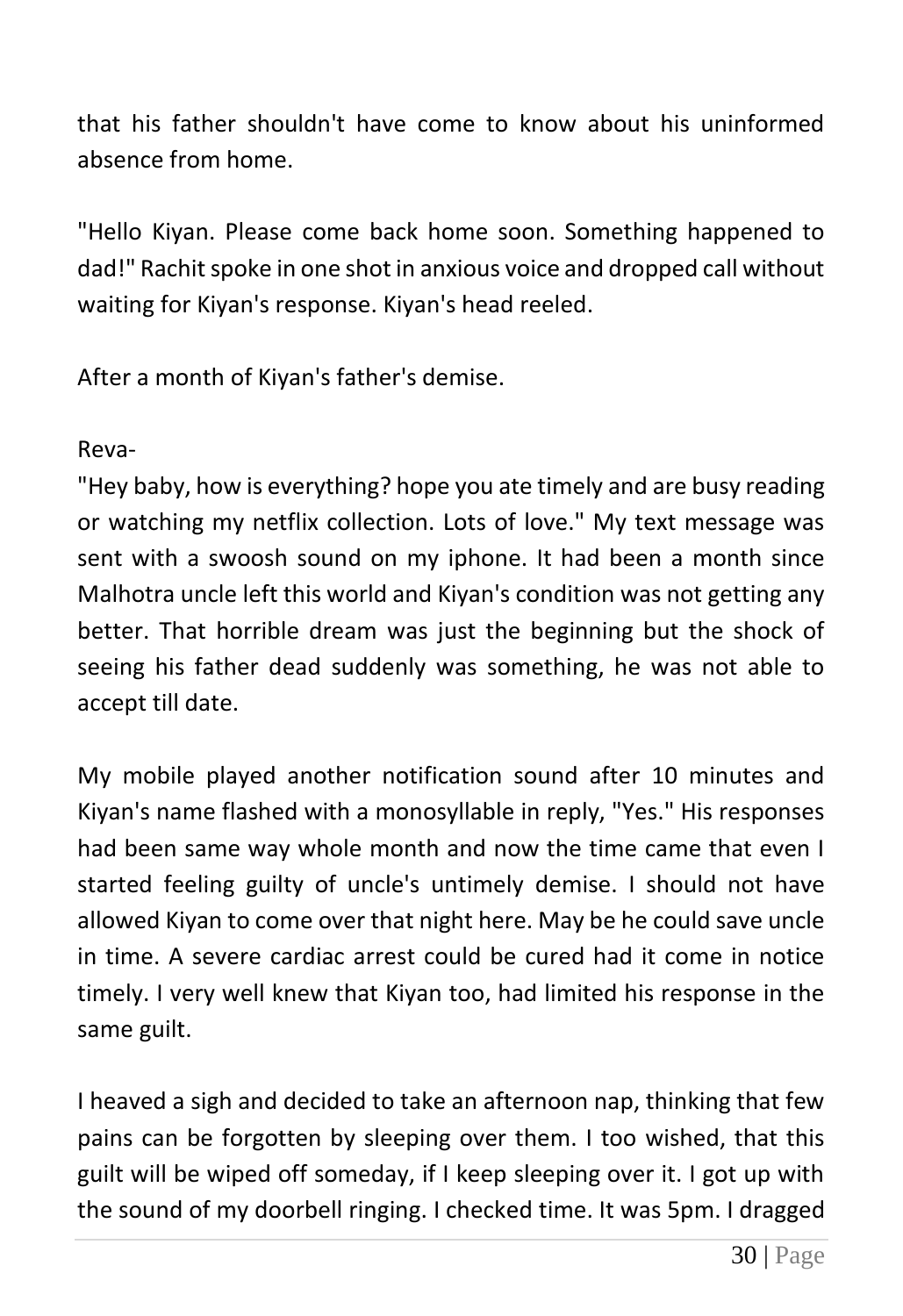myself in half sleep to the door and peeped through the keyhole. It was Kiyan.

"Hi baby. Are you ok?" I half hugged my panicked Kiyan, who broke down like a baby, while hugging me tight. I kept on pacifying him, knowing well that it definitely must have been another panic attack. Kiyan was under psychological observation and treatment because he had stopped talking about his father at all. As if he was never a part of his life. He used to break down but the reasons he stated were weird. He always reasoned the distance between him and me staying distantly. He often insisted me to stay at his place to which I politely denied. Rachit's presence might evoke various unwanted doubts in Kiyan's already disturbed mind.

I escorted Kiyan inside and made him seated in my living room while I went to fetch water for him. I also prepared his favorite signature coffee and gave him along with his medicine. Kiyan's medicines' two sets were there. One I used to keep at my home and other at his place, so that he never fails to take them. Kiyan fell asleep in my arms for 5 hours straight and got up around 11pm.

I had prepared pasta for both of us and was serving when I felt him hugging from back. Kiyan had turned into a kid and always made me feel like a mother these days. The role was easily acceptable and nicely performed by me. Kiyan's frequent arrivals at my place were voching for the success of my role.

We were glued to T.V watching Koffee With Karan when my mobile beeped a notification. Kiyan had my phone beside him, so he picked up to see who it was. The phone fell off his hand when he read the message from Rachit, "Hello, Reva. Whats up? What are your plans? If you free,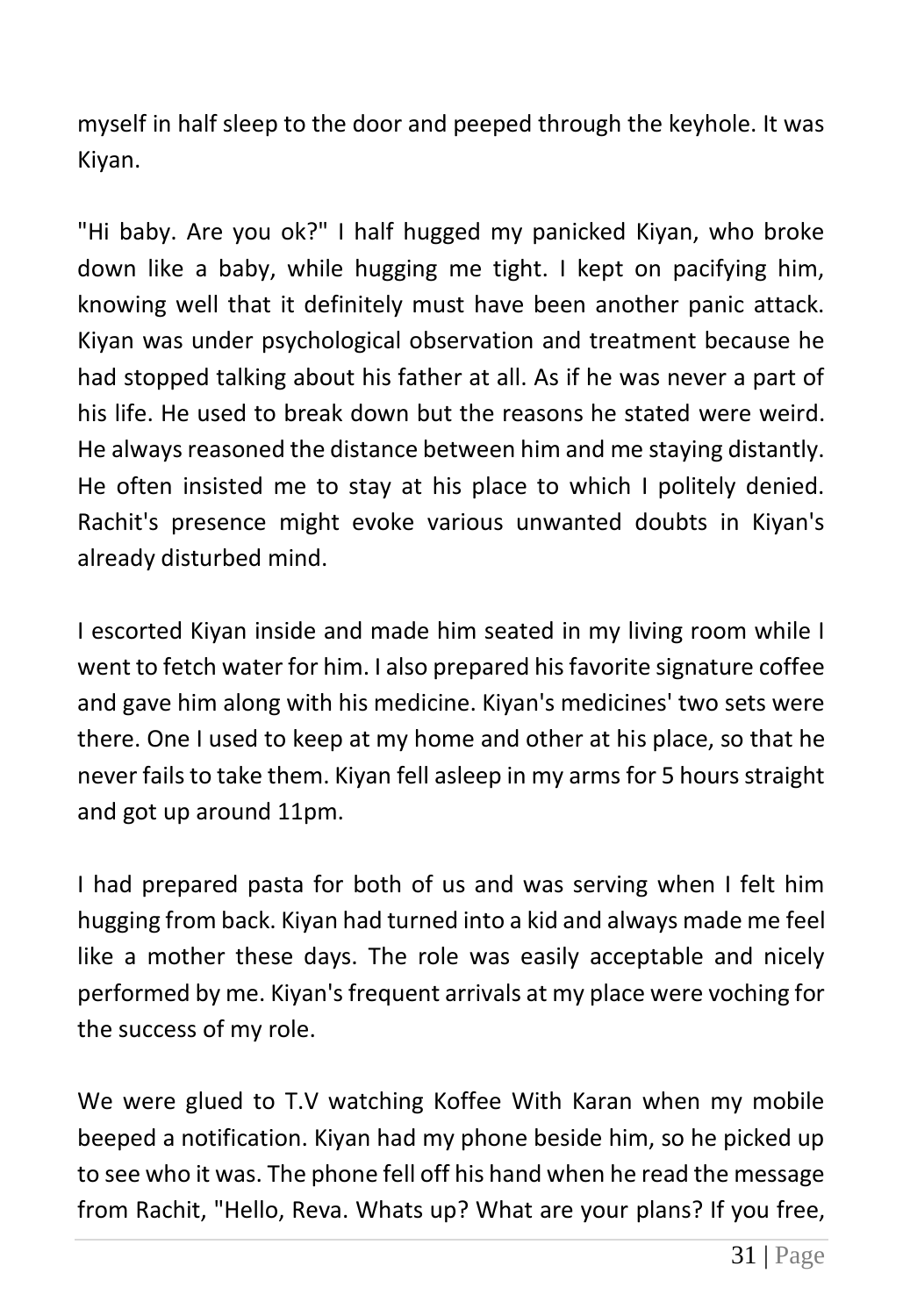can we go for dinner tonight?" Kiyan failed to see my shocked face when I read the message because he was too traumatized with his own fear of that horrible dream turning real.

"What is going on between you and that scoundrel? I so had the inkling. That is why I had been dreaming it all. Because my love for you had been real. Look what you giving me in return!" Kiyan's red eyes were bloodshot and his voice slurred in frustration and rage while accusing Reva of assumed infidelity with Rachit. He still had her mobile in his hand was looking directly in Reva's eyes. Reva on the other hand was trying to calm him down by coming close to him and wanting to re-read the message again. The more she tried to come closer to Kiyan, more Kiyan jerked her off and sat upright at distance.

Reva finally threw her hands in the air and spoke, "Kiyan, will you let me explain or take the call to clarify? I am equally shocked right now since it is the first time, I am receiving such a late night message from him."

"So you mean that dinners off late are the usual thing except this late with him?", snarled Kiyan in rage doubled up and held her mobile tighter in a gesture of reluctance to hand it to her. "And who knows whether this is the first or last message, which you are not stating in defense and have deleted the rest of them? Why should I believe you?" Kiyan's enraged irrationality has taken the better of him and he was blabbering recklessly, whatever was striking his mind. Reva attempted one last time and came closer to him only to be jerked away by him. She did not give up and sat on her knees patiently in front of him. She held his knees under her elbows by sitting down on the floor, while Kiyan was seated on sofa. With her elbows pinned on him, Kiyan found himself unable to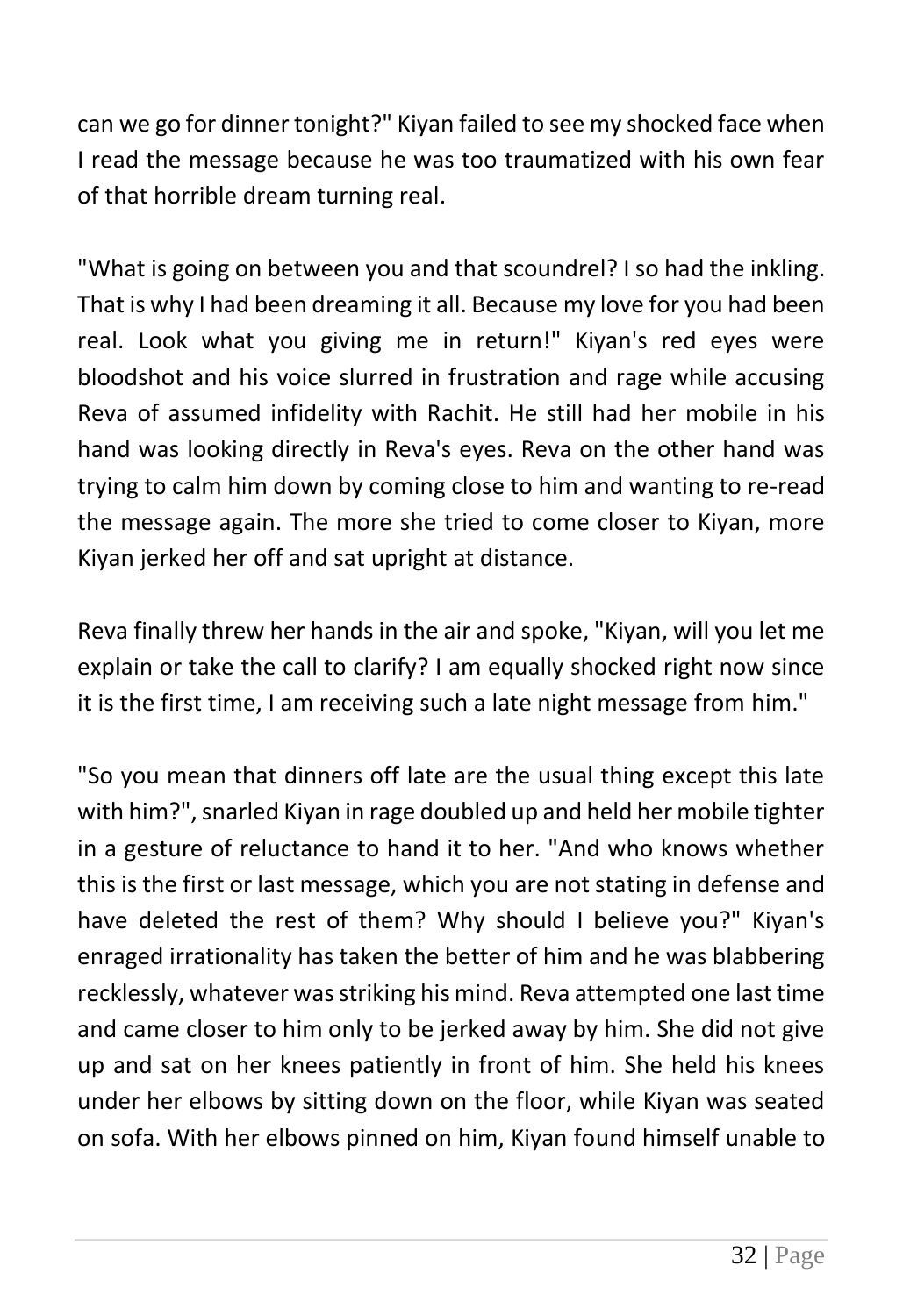move, so he finally had to give in to her and this gesture calmed him down in bits and pieces.

"Kiyan, baby. Let's solve this instead of just assuming and worsening the issue. I guess, we should make a call to Rachit and clarify the reason of texting such late night. If you want, I will keep him on speaker right from the moment he picks up. What say?" Reva looked expectantly in Kiyan's eyes convincingly. Kiyan in response, inhaled and exhaled as if speculating the gruesome situation and contemplating over her proposal.

"Ok. You call from your number and keep the speaker on" Kiyan finally agreed. Reva obeyed. "Hello" came the rusty voice from the other end, which gave an impression of being woken up from slumber. "Hi Rachit, Reva this side. I guess you texted me about dinner and I was amazed to see such late night message from you. umm You know very well no that I don't entertain late night messages or calls?" Reva weighed her words a bit carefully and bit her lips while talking. The gesture must have hurted Kiyan and he punched the sofa in frustration, but somehow he kept his calm and waited for Rachit's response with bated breath. There was an absolute silence from the other end for almost 30 seconds and then Rachit spoke, "What are you talking about sweety? Have you forgotten the yesternight we had spent together? Are you sloshed out or playing some prank with me once again?"

Reva stood agape and so was Kiyan.

"I did not expect call back from Reva and a deep silence before her cutting the call was quite intriguing. Everything was going according to the plan. Kiyan began hallucinating since I changed his medicines. If anyone will ever be doubted, that will be Reva. Now I have seeded doubt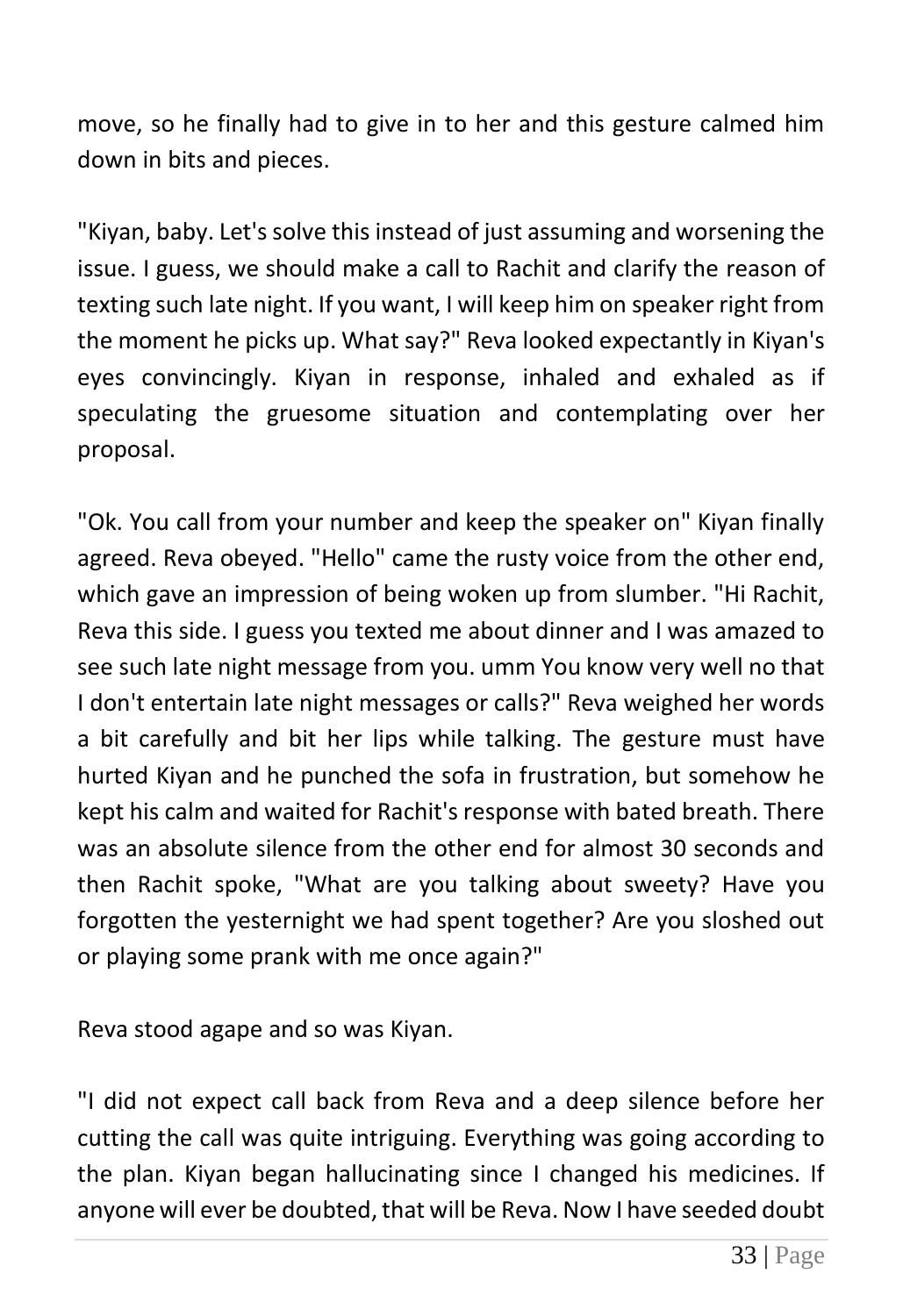in Kiyan's mind about her infidelity, which will add fuel to the fire and will only worsen his mental stability. Now your task begins from here. You very well know what I mean. Don't you? The remaining payment will be done post completion of task." Rachit informed on call while sipping his favorite latte.

After dropping the call, Rachit took a deep breath. His plush flat had richest wood flooring and the full window view of the city was cherry on the cake. One look at those sky scrappers and another at vehicle lights on roads. It seemed like the brightness was in rush to race with its own various shades. His emotions too, were rushing up and down. His hands trembled on the thought that had he taken Mr. Malhotra to hospital timely, this all would not have happened. But who could miss a chance, where destiny itself was offering him what he was planning since long. The whole Malhotra empire under his tow. When Mr. Malhotra got cardiac arrest, Rachit's heart melted at the first twitch on his face.

He could recall clearly that it was when he and Mr. Malhotra were having a business talk late night. These 4 am meets were very usual for both of them since he learnt the nitty gritty of business from Mr. Malhotra. There he was sitting with his glass of red wine and cigar and was lost in the presentation I made. His magnificent persona and charm and meticulous attitude in work stitched well with much needed farsightedness in business was the complete package any successful businessman would yearn for.

Before the attack, Mr. Malhotra coughed and frowned when he felt a twitch of pain in his shoulder. From there on, things kept on getting worse. Rachit on the other hand, was panicked initially and rushed to fetch water and caressed Mr. Malhotra's back but with a sudden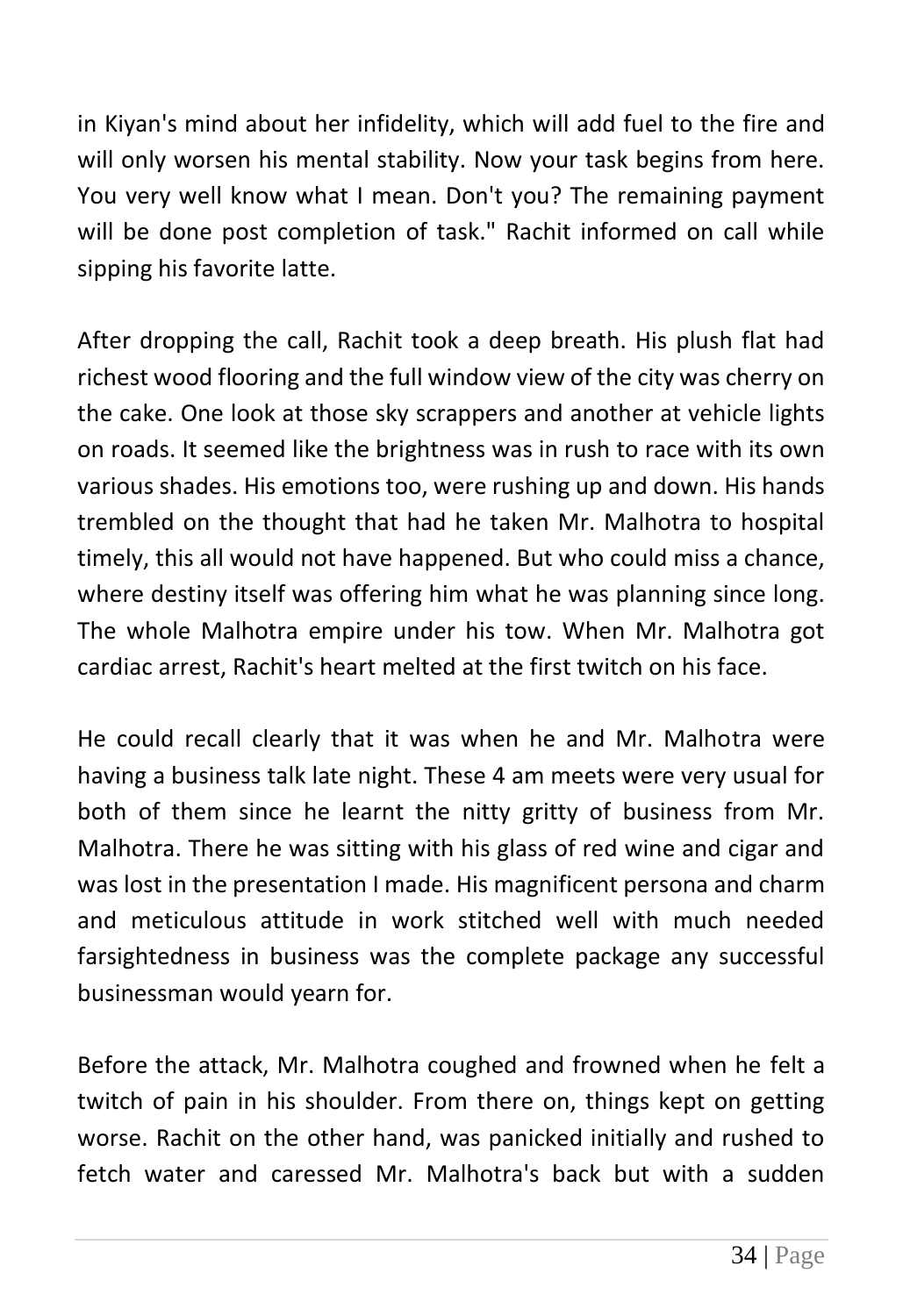realization he had a sly smirk on his face. After all, God had given him direct chance to make his dream come true.

The attack had carpeted his body by now and Mr. Malhotra was on floor now, with one hand raised towards Rachit and plead in his eyes. Hope can be good, but sometimes, it becomes the greatest folly for humankind. He hoped that Rachit will save him and thus kept on expecting. His last breath must have been a hard slap on himself for trusting people.

Reva made herself coffee and sat by the window of her apartment. She could keep a tab on Kiyan, who was visible from a diagonal angle of her window to her room. It had been third day since Kiyan had a severe nervous breakdown after witnessing what happened in that call back incident. Reva had to seek immediate help of Kiyan's psychiatrist Dr. Alex Joseph.

Last two days had been daunting and taxing since Kiyan was kept on sedatives. His anxiety attack shot up his blood pressure like anything and Mr. Alex thus decided to stay there at Reva's place along with Kiyan. He did not want things to go out of control specially when Reva complained of Kiyan's weird dreams and co-incidences. Reva was relieved to see Kiyan finally settling down. Dr. Alex had expressed his concerns that if Kiyan doesn't improvise, they would need to shift him to asylum as his activities were turning violent day by day. It was different today and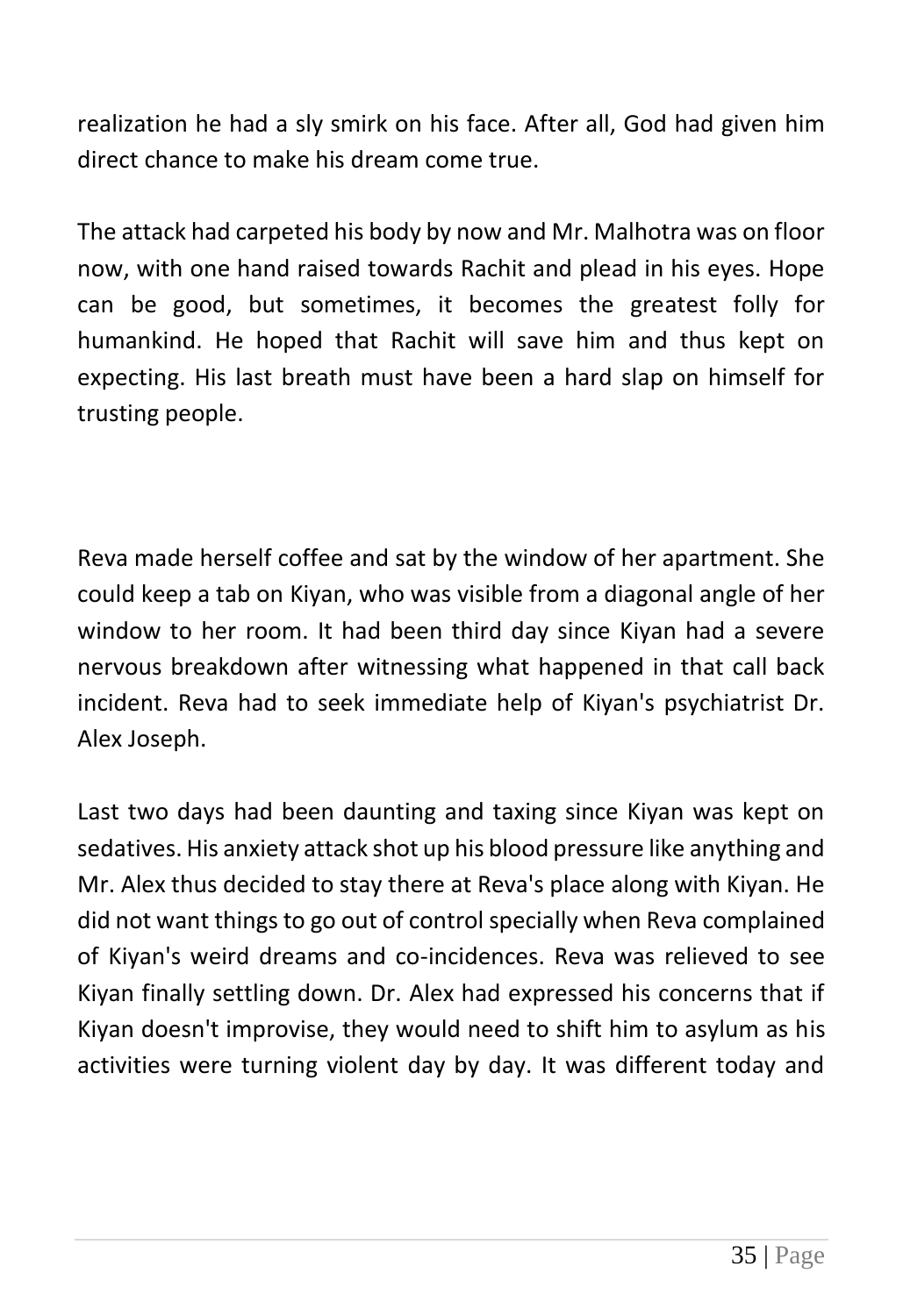fortunately Kiyan had been behaving nicely since morning without any attempt to free himself of his tied limbs.

Observing that, Dr. Alex decided to go to his clinic that day. His over generous gesture of staying with Kiyan had to do with family bond between them.

Reva's thought train was put to a pause, when her mobile beeped. She picked up and was shocked to see Kiyan's number flashing in message. A shiver ran down her spine when she read the message which said, "You bitch! untie me and I will kill you." Taking it as another cue for anxiety attack, Reva's fingers fumbled with Dr. Alex's number and she requested him to be back asap. Dr. Alex instructed her not to go inside the room to avoid any kind of provocation.

When Dr. Alex came along with his two assistants, they all entered inside her room, where they found Kiyan asleep like a baby, oblivious of his own crime. His calm face had no traces of guilt, shame or crookedness. His mobile was lying next to him and was fetched by one of Dr. Alex's assistants. On checking mobile, they found the same text in his sent items and thus Kiyan was immediately shifted to asylum for further treatment.

Reva went along with him. Once she was done filing the formalities, she turned towards Dr. Alex and said, "Sir, can I come daily to see him? And I would want to see him before going back home tonight. Please. " Dr. Alex nodded and made the necessary arrangements.

"Baby, its just for sometime. Things will fall back in place. Don't worry. I am with you." assured a teary eyed Reva. When she turned back to go home, her mobile beeped again. It fell off her hands when the screen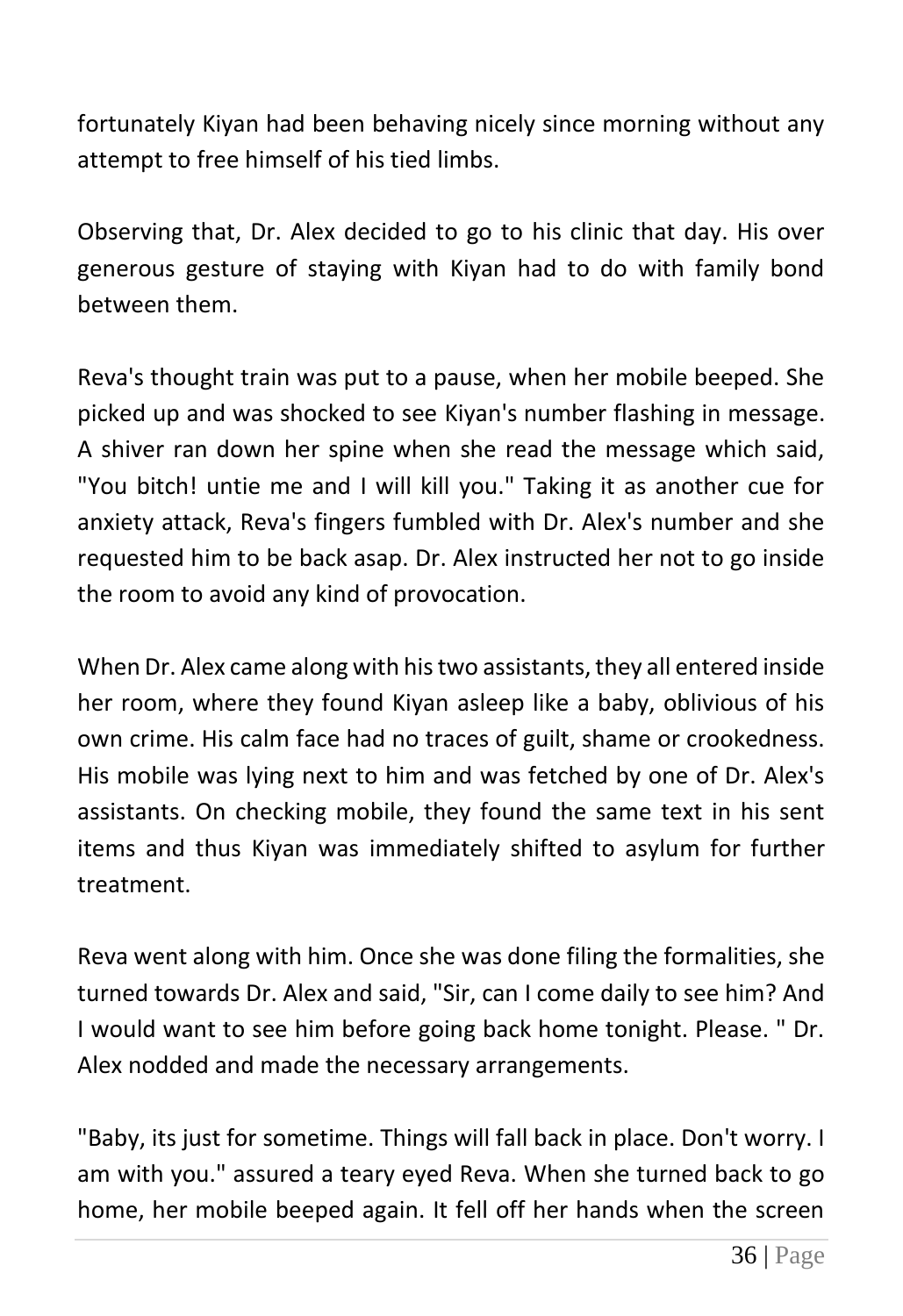flashed a message from Kiyan. Kiyan's mobile was forfeited and thus was not in his possession. The message read, "Wait, till you die". She again turned back and went back to Kiyan who was behind a windowed-gate from which patients could see, meet and talk to their family and loved ones. Reva gasped and said, "Kiyan, don't you worry. You are not at fault. And I will definitely find out who actually is."

An entry in Rachit's diary in jail.

They say that a woman is behind each man's success. Reva taught me different lessons. She made me understand that how a woman can be behind many men's failure too. I had considered myself as the King and was oblivious to the power of Knight. She turned out to be that knight.

With my conspiracy of sending Kiyan to asylum, I had a master plan to take all those papers from Reva's clutch. I hacked Kiyan's mobile and started sending ugly messages to Reva, which they all took as mental instability spread in Kiyan. My plan was successful but I did a mistake.

I undervalued the woman power. Reva was known to all my plans since the beginning and was letting me play the way I wanted to. In fact, I was making her game easier by putting Kiyan in asylum and there she played her checkmate with all the proofs of putting me behind the bars. The checkmate made a knight, an Empress.

#####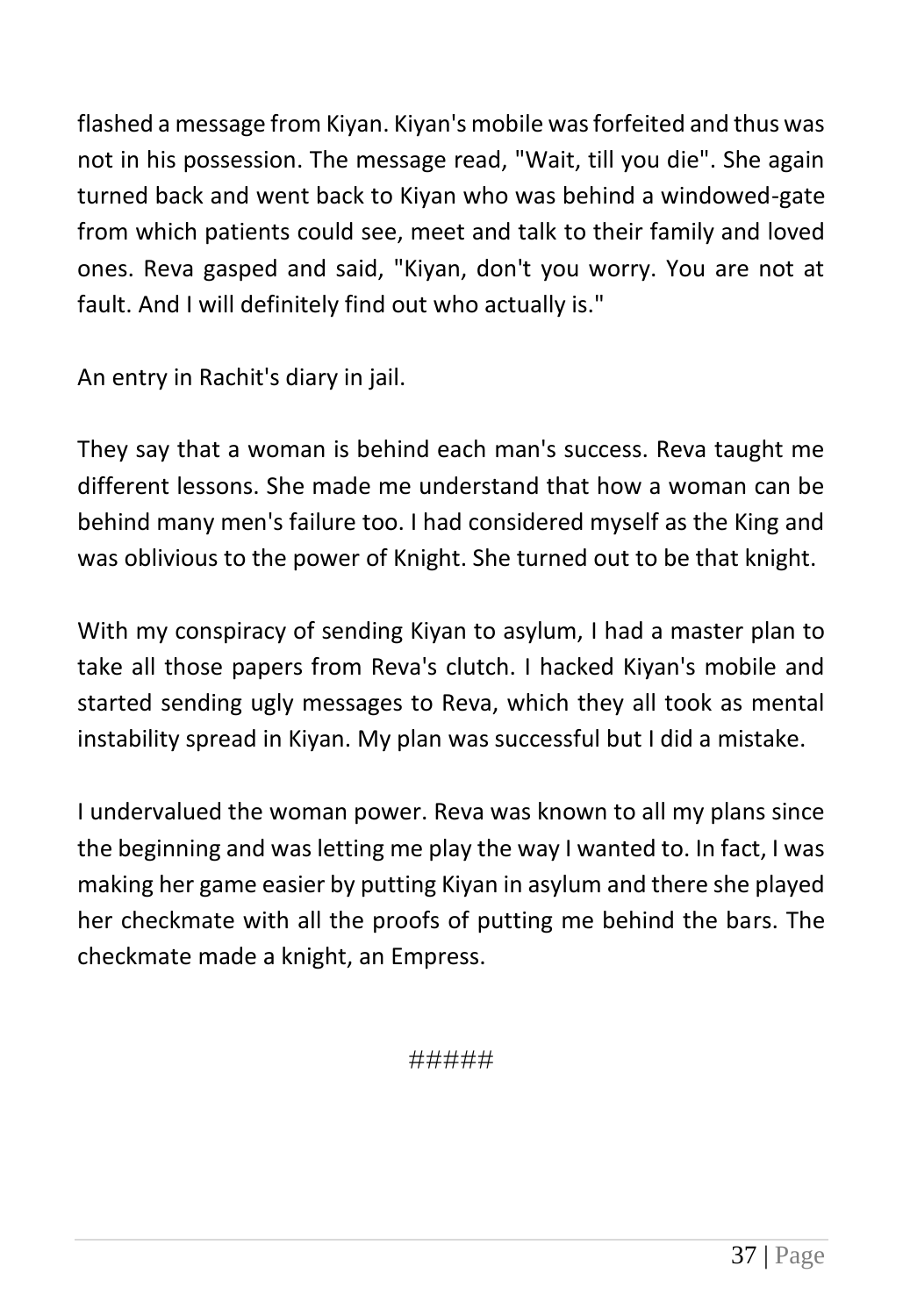### **Karma never knocks**

Date: 3rd January 2015, Time: 8 AM,

"The dead body of Mr. Sanchit Patil has been found at the riverbank at the outskirts of the city. Mr. Patil was the best psychologist of the town. A bunch of washerwomen witnessed the corpse at first in morning and police was informed immediately. Mr. Patil had been living all by himself in Rockline Apartments and was said to have only one uncle named Mr. Manish Patil who was working as journalist on daily news channel and was murdered. Investigations for the case seem to have more underneath than what it looks at the surface. Police is trying to connect the dots between the murder of uncle's and Sanchit's death. Stay tuned for more updates. This is Heena Sharma, signing off. Bharat News."

#### π π π

Date: 3rd January 2005, Time: 8 AM.

New Year began with reservations and apprehensions for me as our exams were postponed in December and our results were supposed to be announced today. I celebrated the New Year eve with family and Risha (14 years) made it more special by convincing my parents to celebrate it as my favorite restaurant. She also had stored money for the year end so that she could tell parents proudly that they did not need to splurge and we could contribute. Such a kind gesture at this age from my little sister melted my soul.

But today, just after two days of New Year, I am scared. I am more scared of Risha scoring more than me as she always does. I am scared of the unsaid, unexpressed expectations of my family pinned on me.

Life has always been cruel to me and rosy for her. Being her elder brother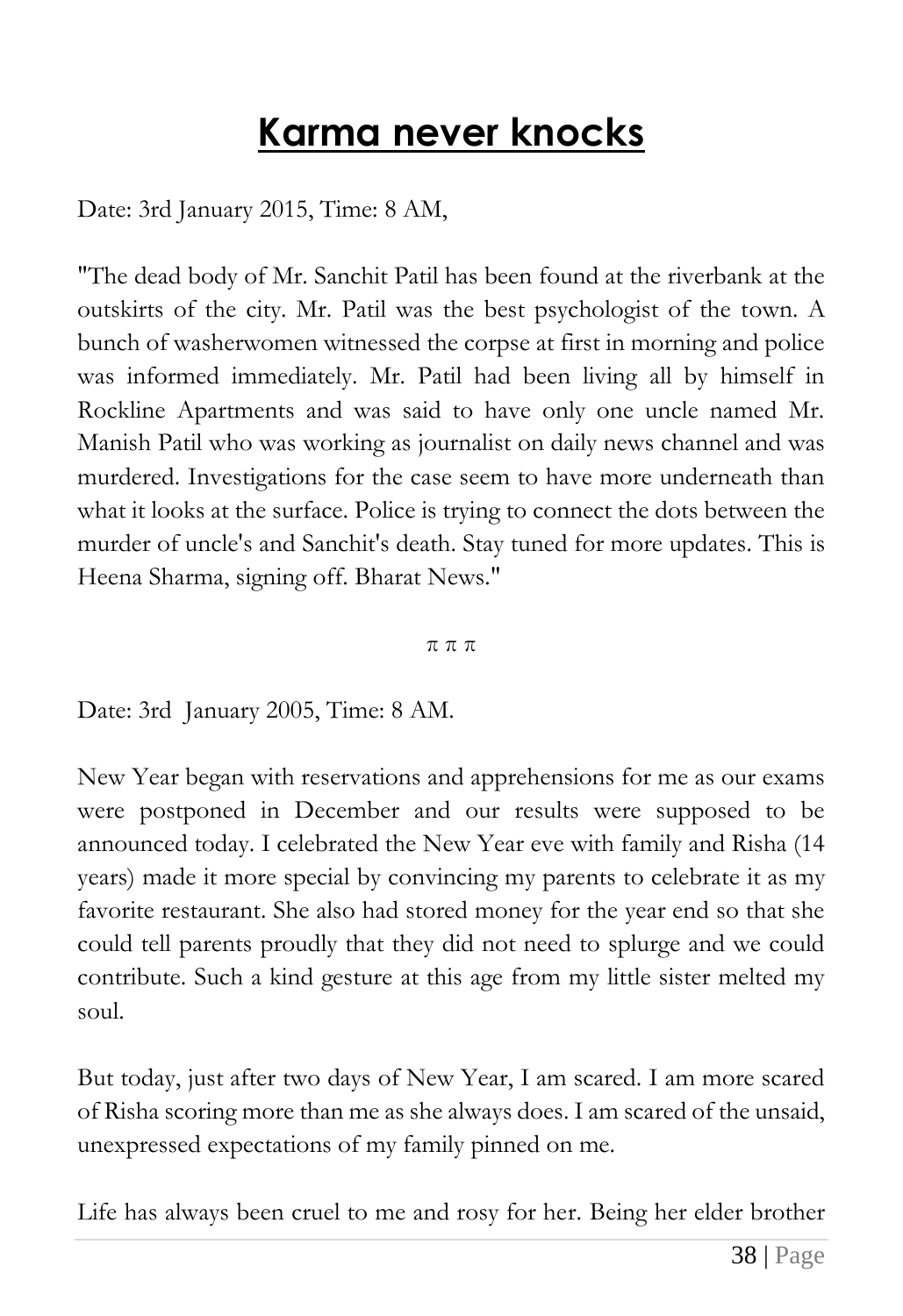(even though just two years elder), I want to have that authoritative feel on her and want to excel than her in every sphere. Not because I am jealous of her, but because I want Risha to look up to her brother with pride. But fate had knitted something else and she became the one who holded my hand and took me to bus. Since childhood I have been especially sensitive to noises around me and Risha knows how to calm me down. I keep wondering that why don't these noises talk to any other but me? What do these honking horns want to convey to me? What do these blaring songs at corner shops want to speak? It seems like the whole world of decibels has suddenly got a tongue.

Sanchit uncle will come tomorrow for my session again. Risha pronounces it correctly whereas I being good at spelling prefer to write it: My psychotherapy sessions. She says that these will make me beat her not only in academics but also in battling with my noise-sensation. However; I have a secret wish of pronouncing the word Psychotherapy successfully after my sessions are over.

Date: 3rd January 2005, Time: 5 PM

Papa has got back from office with both of our results and I am acting asleep since I know it in advance. I had never been able to be at par with Risha's marks and somewhere I feel I should also be celebrated like she has been on her academic success. My parents have never emphasized on academic brilliance but I have seen them countering the arguments or comments thrown by relatives.

"Congratulations to Risha bitiya once again for scoring the highest. I knew she would make it so I called up without even thinking twice" the voice on phone was of my mausi who was beaming too loud to be overheard through telephone receiver. My mom had always been graceful enough to combat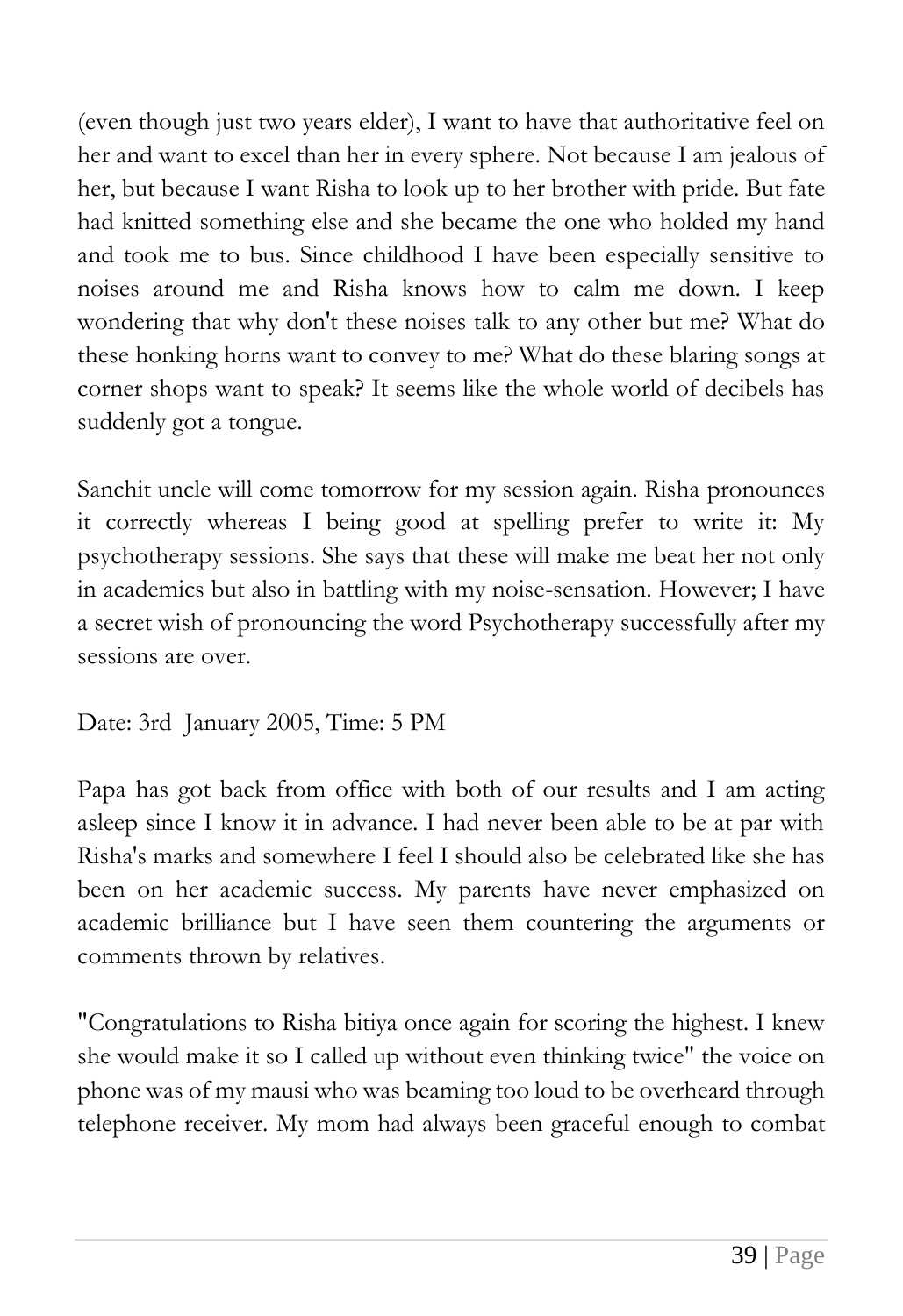such indirect comments hurled at her and never for a second in my life had she let me feel that I am different.

#### Date: 4th January 2005. Time: 2 PM

It is my therapy time and uncle, I and Risha are home. I don't like it when mom is not at home during my therapy sessions. Though it is not like Risha is unable to keep me calm but Sanchit uncle behaves differently in mom's presence. I have felt him gaping at Risha many a times and it's something weird about his gaze which I detest.

Today uncle has a very different therapy session which is called, 'facing the fear'. It sounds adventurous to me by its name and I am already game for it. He says that I will be facing my fear of noises while I will be tied, so that whatever unsettles me will gradually calm me down. My first reaction is of shock on this weird proposal and with that I try gulping the fact down my throat to which he says not to fear since Risha and he will be with me.

I finally agree on Risha's insistence and they both engage themselves in tying me. "Risha, tie the rope tighter since blaring songs will disturb him. Let me show you how it is done" With him saying this, I see him cupping Risha's busy palms tying the knot. I can see him pressing her palms with pressure while doing that. To my surprise Risha is comfortable which makes me jerk this discomfort off my mind. May be special children over-imagine.

Loud songs are on and I am getting unsettled with each rising note. But uncle and Risha are encouraging me from distance. I start bellowing in low tone to set me free. "This is how he will react initially Risha, trust me, the more the distance and the more the loneliness, more will he be winning over it." With his words in my ears, I found my uneasiness mounting but the reason was his hand on Risha's shoulder. The music made me unable to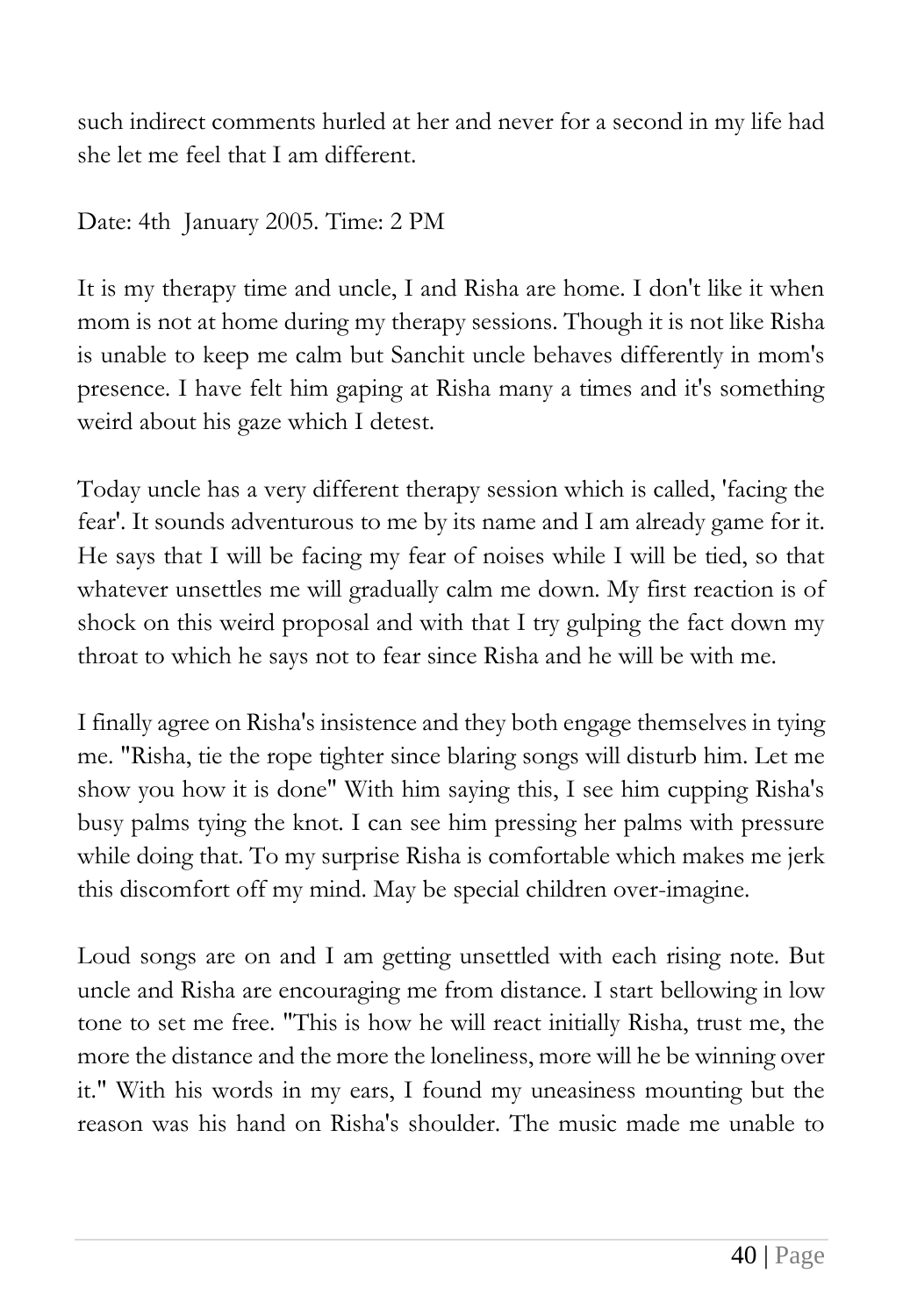focus. Risha excuses herself to kitchen to fetch some snacks for uncle and there I see Sanchit uncle trailing off to follow her.

I can hear loud thud and noises of stuff falling from kitchen and I sense something is wrong. I tried best to concentrate and called for Risha and uncle but only after 25 minutes of wallowing I saw uncle shooting out of kitchen in all sweat and rushing towards the main gate.

Risha limps out of kitchen and walks to me all shell-shocked, blood-eyed and in robotic-manner. I wonder why her beige leggings have blood stain on them. I am furious on uncle for beating Risha illogically. After untying me in walking dead manner, Risha sits in trance for an hour and only utters one line after lots of probing, "Don't tell ma papa about uncle beating me. They will try to fight with him and he is our sarpanch. Tell only if you want blood and gory at home". Her grimness in voice spookes me and I try to forget the incident and bury it in my memory lane.

Date: 5th January 2015. Time: 4 AM

I came out of my room to fill up my water bottle and see a silhouette lying on floor. The next moment the world goes blank when I switch on lights to see what is it. It's Risha's body with blood oozing out of her wrist and a knife beside her.

Date: 30th January. 2015. Time: 2 PM

I am lying here in this unknown room confined with my guilt of not being able to save my little sister Risha. I have turned myself into a self-hitting insane boy with innocence ripped into shreds. I look like a mess and have lost my voice completely. My parents have got me in this asylum where they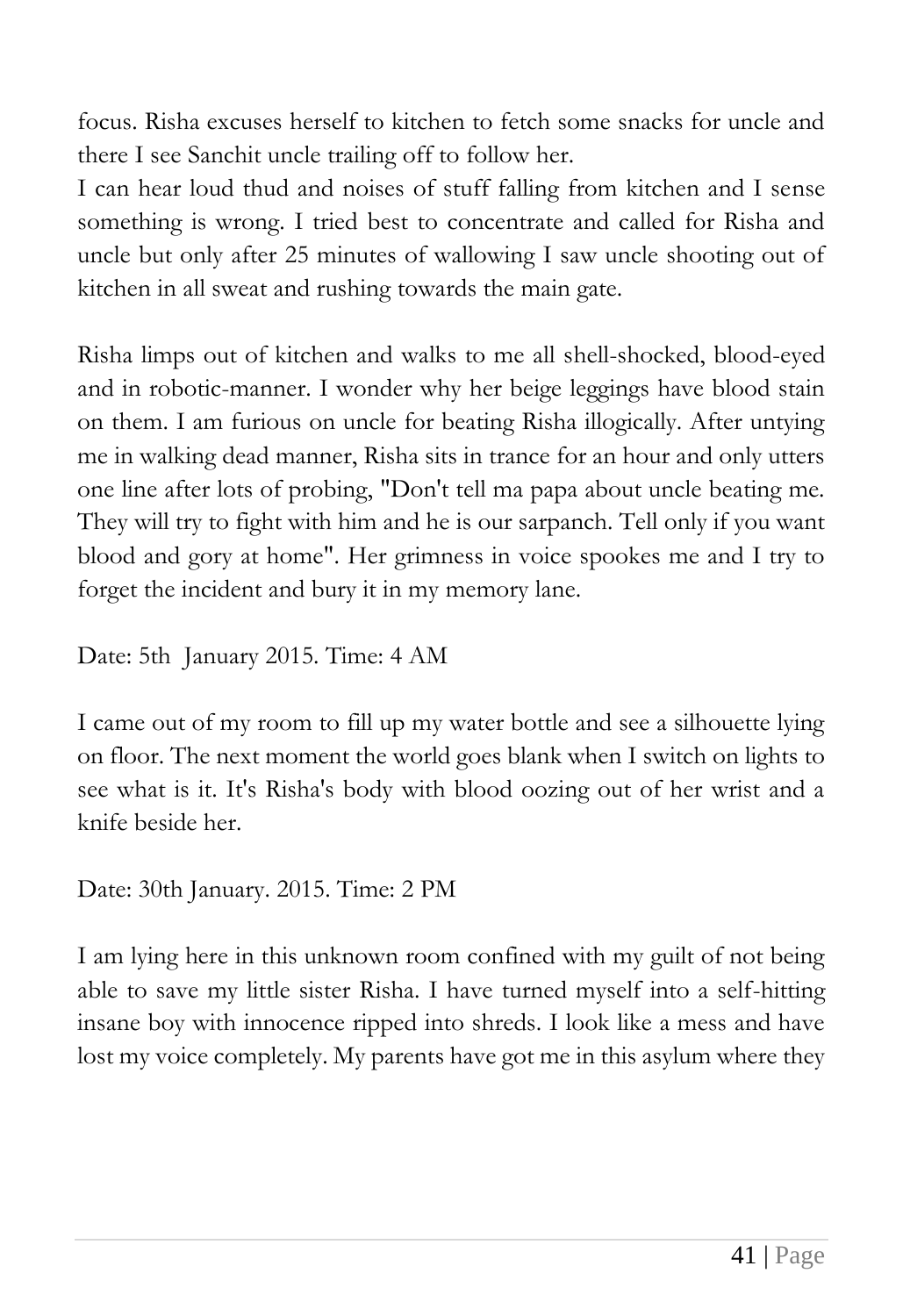think I will find remedy to insanity, but I want to tell them that it's not something temporary, its rather the repercussion of cacophony in my head.

π π π

Date: 4th January 2010. Time: 9 AM

"Hello son! How are things? It's been a week since we talked." The husky, authoritative and manly voice from the other end on call woke Sanchit up upright. He was groggy eyed and heavy headed due to last night's hangover with Disha. His eyes got transfixed on the mesmerizing, serene beauty in Disha, who was wandering in her dream world. For a moment, he forgot the call and smiled thinking of the time they had last night. He got carried away by the cosy, yet divine thoughts about their eternal bond and it etched smile on his face.

"Hello, Sanchit. You there? "His dream bubble busted with another sentence from his journalist uncle, Manish Patil.

"Yes uncle, Good Morning. Umm. You are coming today right? Or you already outside? We can go out to grab some bite as I was working till late yesternight and absolutely forgot that it's our Sunday time." Sanchit tried his best to sound concerned and apologetic whereas at the back of his mind he was inquisitive to know whether he needed to hide Disha if uncle was already downstairs.

Sanchit had only his uncle to name as a family since his parents passed away in an accident. Sundays were always a reserved entity his uncle claimed on him as rights. He too, used to look forward to weekends, not only to see uncle on Sundays and listen to his spicy and adventurous journalistic anecdotes but also for the rendezvous with his lady love, Disha.

Sanchit and Disha had been head over heels with each other from last two years and since then Sanchit is always wandering in the dream world knitted by him and Disha together. His life was so monotonous in practicing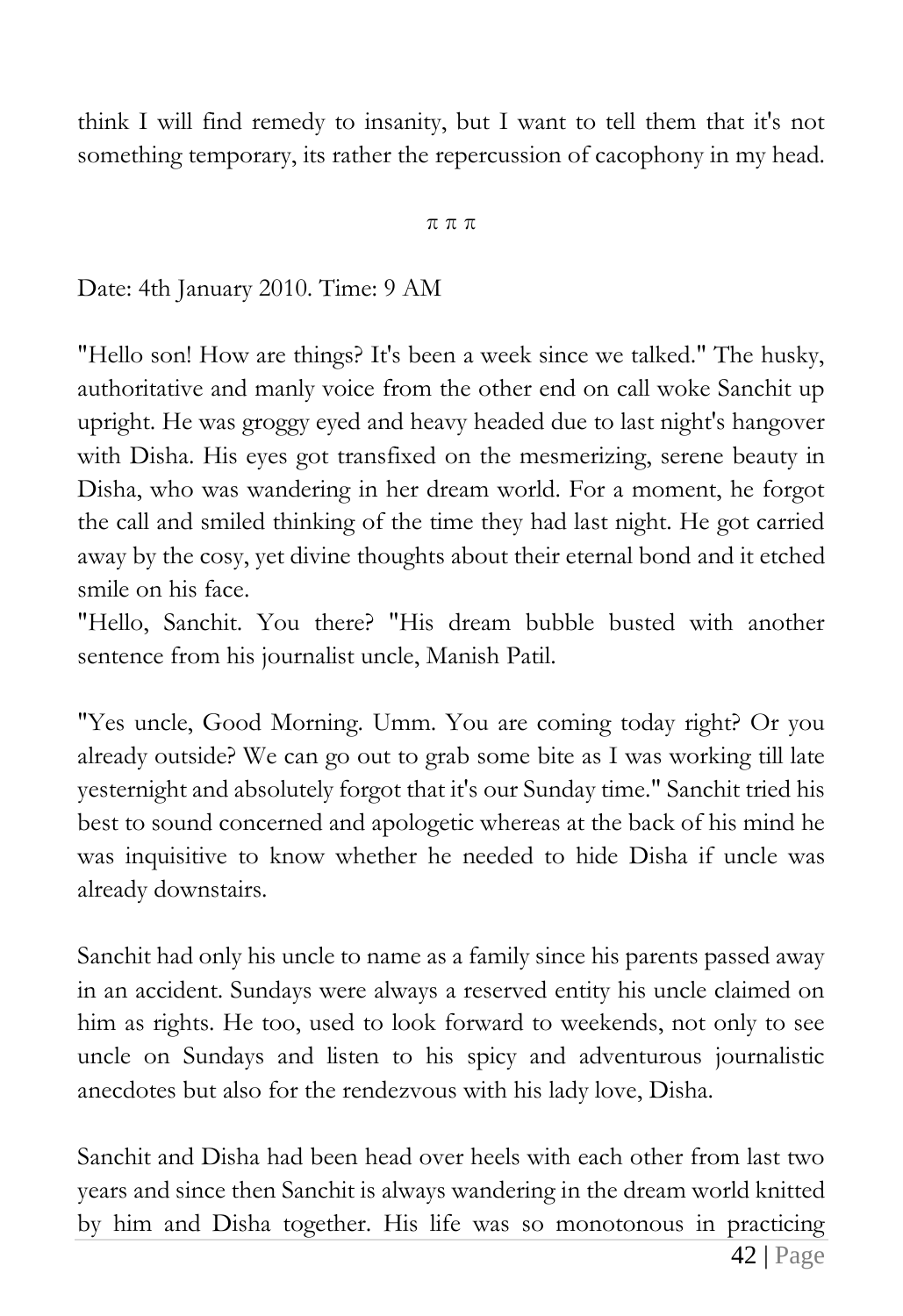psychology. Shuttling from his hospital to home had been so robotic and stressful, and growing age was not helping him either. Imprisoned by a tumultuous past, Sanchit was seeking solace in his life. A void needed to be filled with love and there came Disha with all her tenderness, wisdom, tranquility and maturity. The perfect concoction of virtues he was seeking in his woman. With Disha's entry in Sanchit's life, it was gamut of emotions, rainbow of colours and vibrancy was infused in him and his surroundings.

He was clear in his thoughts about marrying Disha and making her the happiest had always been on his mind. He had undergone a dramatic change in him, from a nomad to a settled one, from a heartless to a dedicated lover, from a just psychologist to an empathic human being, and all kudos were meant for Disha. He wished if Disha could have met him long back. Nevertheless, it's never too late. But the wait of Disha taking time in fulfilling her dream of becoming editor in her dream publication house seemed a little too much to Sanchit at times.

"Well Son! I called up to apologize for today since I have been assigned a murder mystery to cover. I need to get into the nitty gritty of the matter since the accused party is very affluent and carries lots of political influence. But my task is to dig out the truth. Right! I will surely make up for this missed Sunday time in someday during next week. Till then you take care and stay fit. I am in bit hurry", with that Manish uncle dropped the call.

The first reaction instigated in Sanchit was of disappointment. He had always relished his tete-a-tete with his uncle and this was somewhere an assurance of having a family and he could have kept an eye on Manish uncle's health by meeting weekly.

A sweet, enticing groan and tossing of Disha on bed brought him back to the present and he smiled looking at her. He never could get enough of looking at her. He typed a text to his uncle for being alert and careful during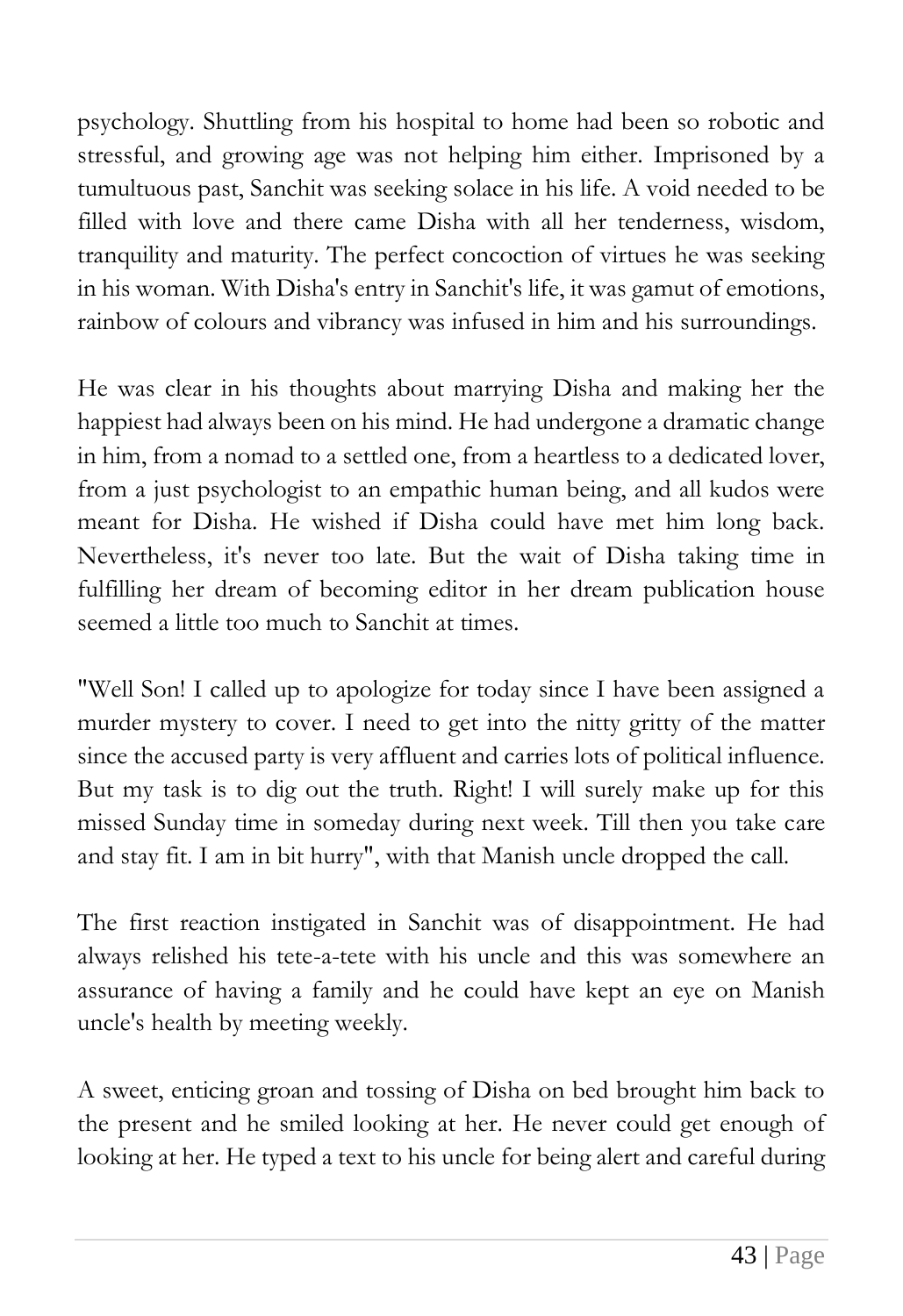the stint and then embraced Disha to cuddle. He wondered how she managed to smell heavenly always.

Date: 5th January 2014. Time: 8 AM

The doorbell always served as an alarm to Sanchit and he used to love his milkman for favoring him to wake him up on working days. He had specially instructed his milkman to keep ringing the doorbell till Sanchit personally doesn't open the door and takes the delivery of milk and newspaper. This was his way of waking up instead of shrieking mechanical alarms set in smart phones. It also made him feel presence of human beings in his lone and deserted flat.

He took the milk and newspaper and headed to kitchen to make himself a coffee. He grabbed the coffee mug and instantly dropped it in shock when he opened the paper and read the headlines.

It said, "Journalist Manish Patil and team of two attacked and murdered brutally." The news report further read that the team was attacked while they were coming back from a stint. It was dense forest area on outskirts of city and the immediate help was given from the city asylum nearby.

The world went blank and his senses got numb. The Earth seemed to shake and head swirled in reaction. Sanchit stood stupefied.

He opened his eyes and saw the green white walls of hospital and immediately shrieked. "He killed my uncle. He will kill me too". Disha who was standing beside him pacified him, but his statement sent her into quandary. She wanted to ask him but thought to put it on backburner.

Sanchit was discharged till evening and Disha decided to stay at his place till he was brought back to normal. He stopped speaking and just kept on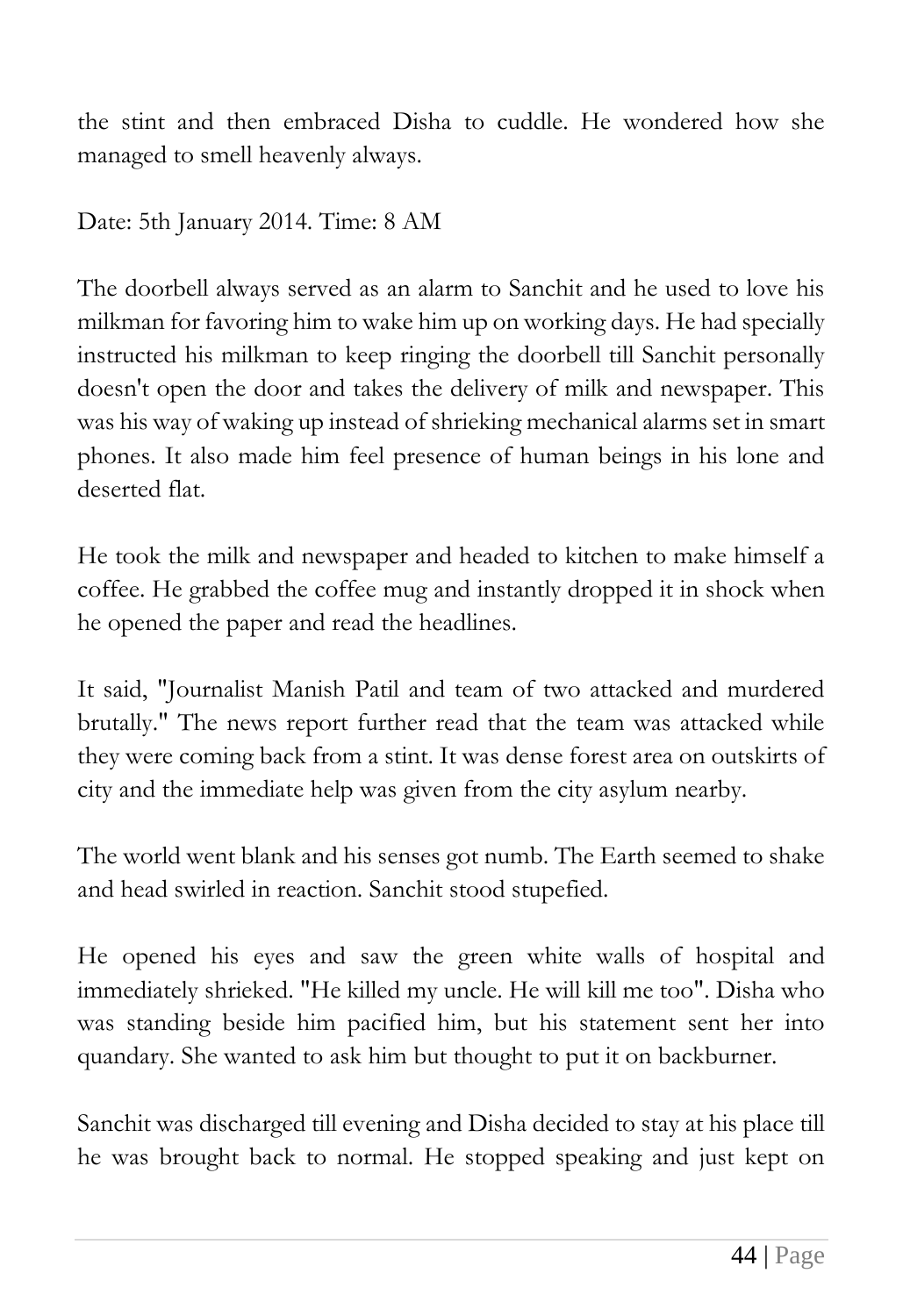mumbling few unclear words with few fits of panic. Doctors said that he went in a shock state due to loss of family and it might take time.

π π π Date: 2nd January 2015, Time: 11:30 PM

Dear Sanchit,

Life is the greatest teacher as it takes exams which are extremely hard to pass. The advantage which life gives us is the benefit of doubt through warning us before we commit a sin.

Life with you had always been much more than a fairy-tale. I was suddenly poured with all love from you and today after reading diary of Rishabh (Risha's brother- I found this in your drawer), I feel naked wrapped in your love. I feel deceived and my heart feels wrenched. My soul is too numb to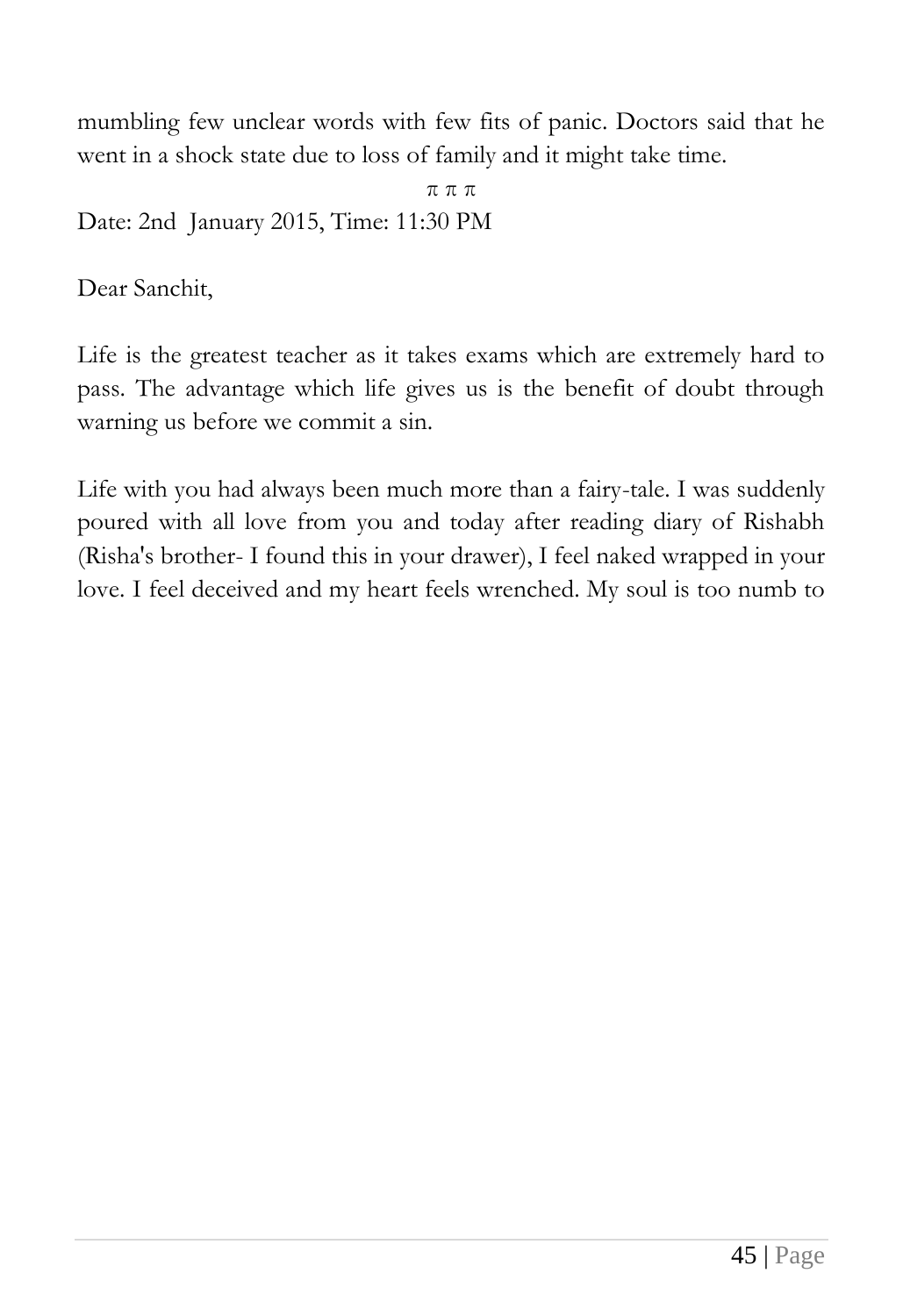react on the fact that my to-be husband raped a girl and never felt regretful about it.

You met me for a reason, either you were blessing or you were a lesson. With this I bid a farewell from your life. Never try to search me, for you will never be able to.

PS: I might have stayed but your actions of hiding the diary all these years unmasked the monstrous side of you.

Once yours,

Disha.

#### π π π

Date: 2nd January 2015, Time: 1 AM

"The murder mystery of renowned journalist Mr. Manish Patil has been resolved finally. Police has investigated and has arrested accused politician for committing the heinous crime. Stay Tuned for more updates."

π π π Date: 2nd January 2015, Time: 1:30 AM

Sanchit sleepwalked directly towards the river or may be the unbearable pain of losing his only love and family was too much to act like a human.

He released his possessed mind (of guilt) with a splash in river.

#### #####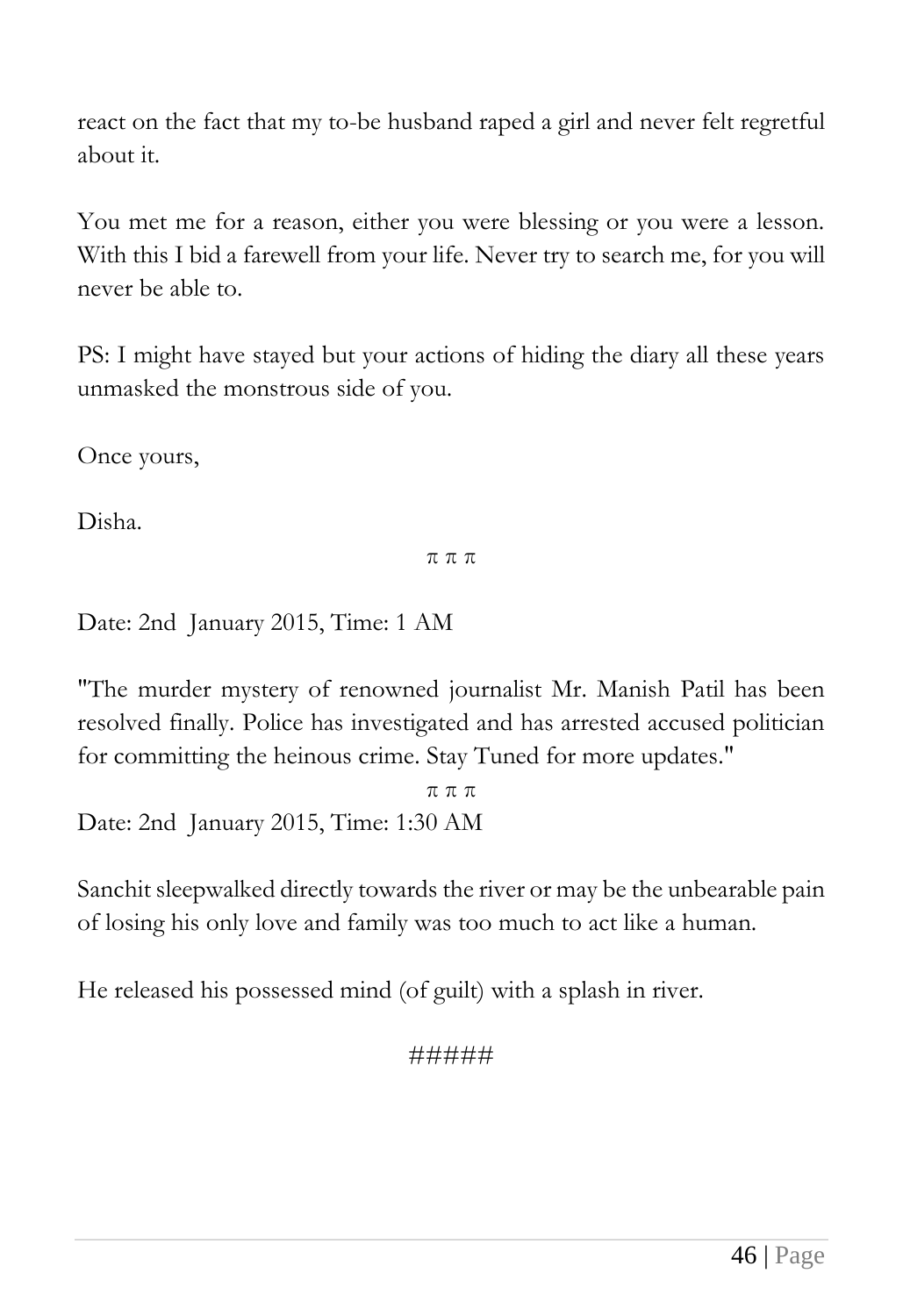## **Posthumous**

Avni -

"Dance, wobble or sway,

I would not let you stay.

Plead, cry or deny,

I am neither a killer nor a spy."

A loud burst of laughter was audible in the closed surroundings of Mercedes Benz, where four of us were traversing. I never thought that my first attempt at poetry will be mocked such way. It didn't hurt but it pinched. Since Rohit and Farhaan never mocked me when I used to lay official strategies in front of them. Being my business partners, they both could have been a bit gentle rather than guffawing into a high pitch laughter. To the top Reva added fuel to my fiery, burning pinch by joining them in laughter.

Window is always the biggest escape when you want to forget the world around you. Second escape is known as whatsapp. I texted, "Hey, enjoying the ride with her? I am bored".

Soniya -

"STOP", I shrieked and Darsh followed my instruction instantly. His brand new Mercedes was screeched to a halt. I instantly got out of it and gasped for the air. While I bent down with my face covered with hands, Darsh came rushing from the driver side to assist me.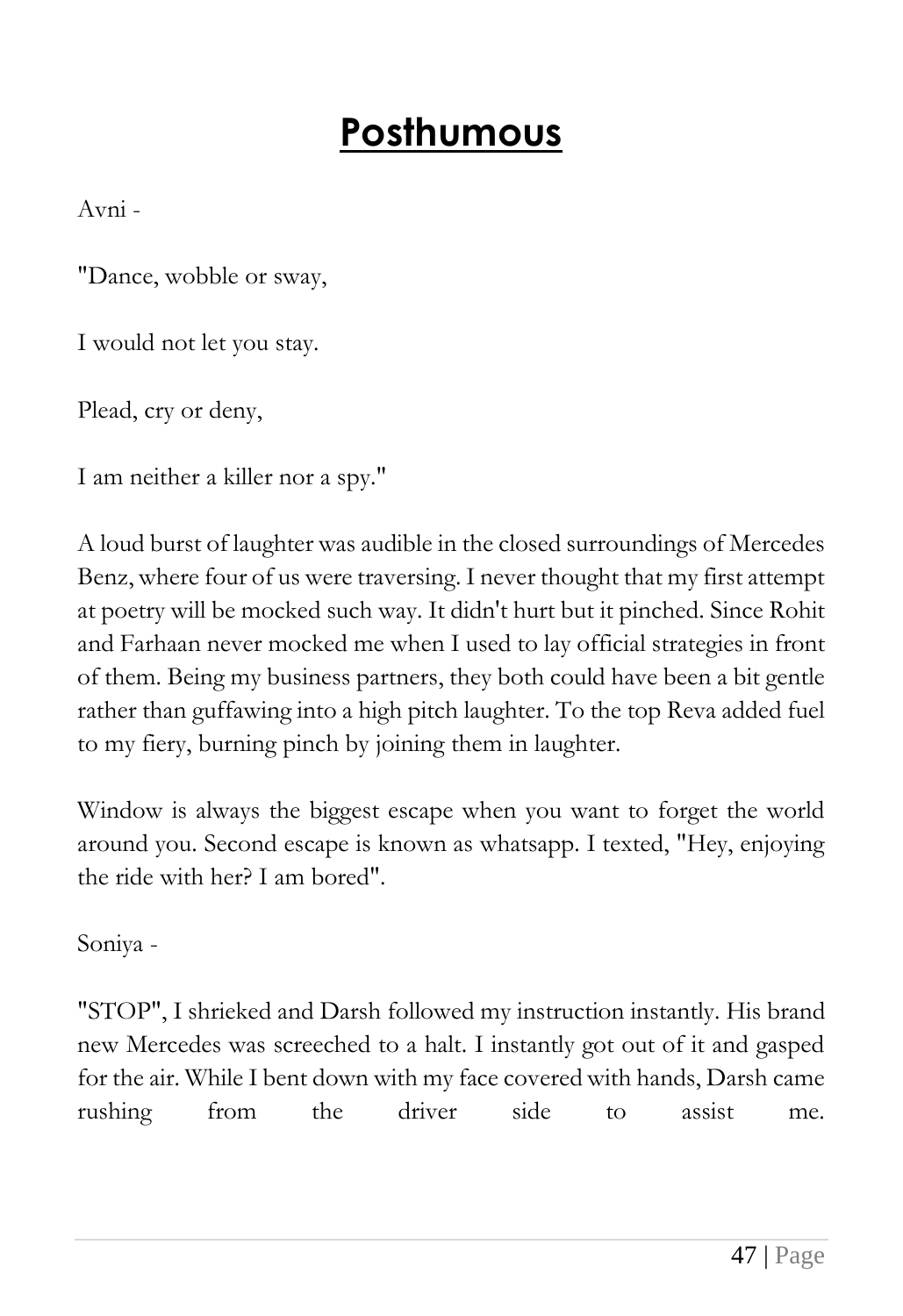"You ok baby? asthama attack or bad dream?", I could feel worry in his voice. His cold palms touched my burning hands and face as he was shocked to see my raised temperature.

"Oh! So it was a bad dream. Don't you worry baby. Forget it. Here, have water. Dreams are just dreams.", he uttered to pacify me. Even though being panicked, I was not failing to notice his efforts to pacify me. A sudden surge of guilt surfaced. I should not have hit him.

" I, I saw that, six of us, woke up", I broke while panting and sobbing badly while narrating the dream to him. Darsh's pampering put my initial worries to rest, but the dream resurfaced, when he asked me again once I was handed over a packet of chips with coke.

"See Soniya, if you are not comfortable, let's do this some other day. But doctor has asked us to communicate about your insecurities. So we have to", Darsh made every attempt to make an eye contact with me while cupping my face in his now warm hands. I felt at bliss to be pampered by this man.

"No, I understand Darsh, but I saw all six of us waking up in an unknown room, all chained with poles erected on their left side. Poles were of hard iron metal. And all of us were in white tee shirt except me. And then our eyes laid on wall where it was written that one of us is the culprit and if we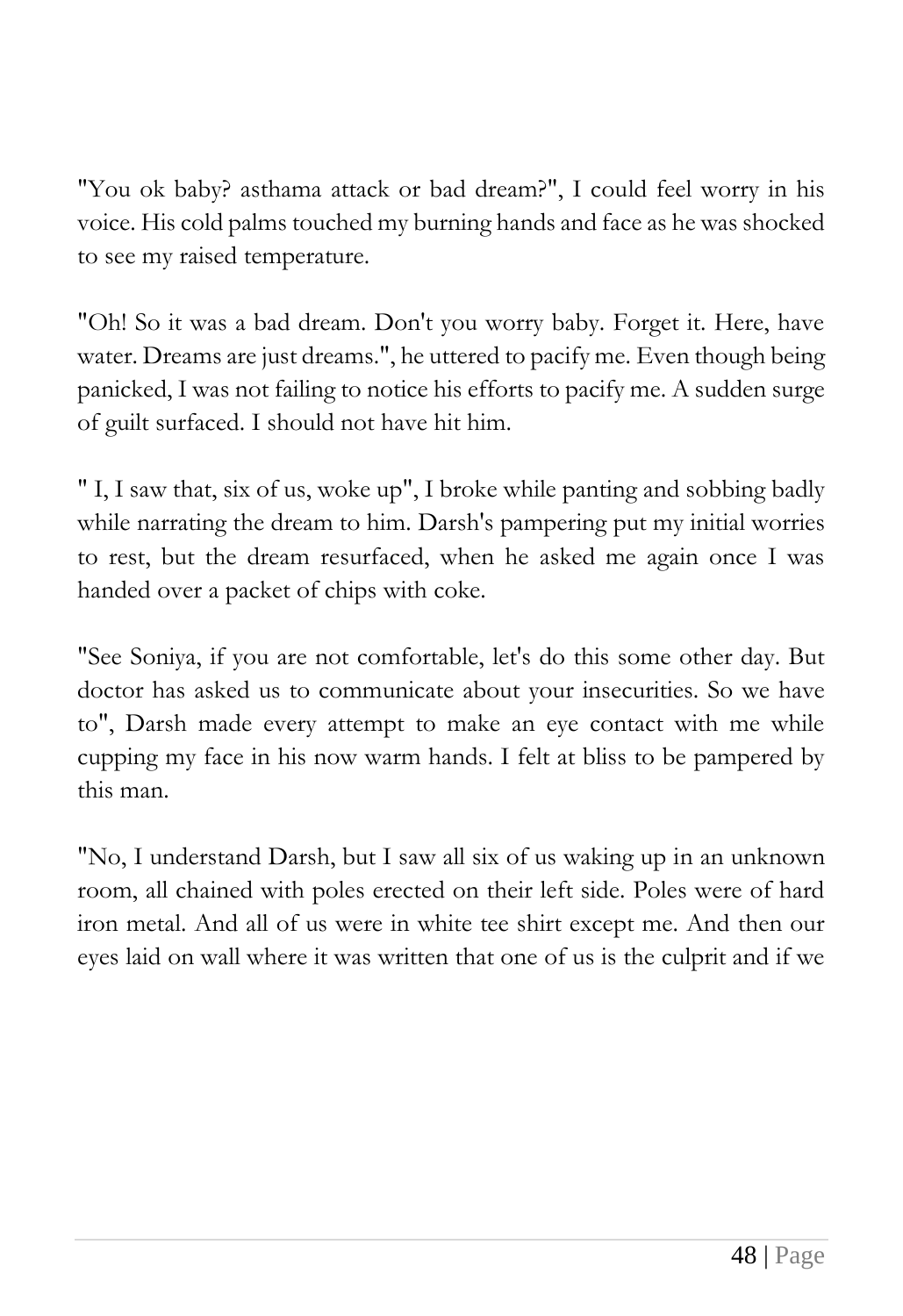want to know who that is, we should check our pockets.", I again broke down and Darsh pacified.

"Did you dream further or it ended abruptly?", he enquired with sympathy in his eyes while caressing my head.

"Yeah, then we checked, and again my chit had 'kill her' written on it, whereas others' had written:

"Some colors dance, Some color lie,

Some color bring shame,

Red is the damsel of game."

I cuddled into Darsh's arms and broke down in inconsolable sobs. Darsh kept on pacifying me till another Mercedes stopped by us.

Rohit –

Time flies but there are rare times, when we fly with the time. High spirited and lightly stoned, I and Farhaan were having best of our old buddy times on this journey with our business partners, Reva and Avni tuning in. Hectic meetings, time-sparing lunches and dinners, quick naps and all that mental torture was put to rest for few days with this amazing trip.

While driving and singing in joy, I suddenly saw that Darsh's Mercedes was parked on the roadside and Soniya was on haunches with her face covered and was crying profusely. The sight of helpless Darsh, trying his best to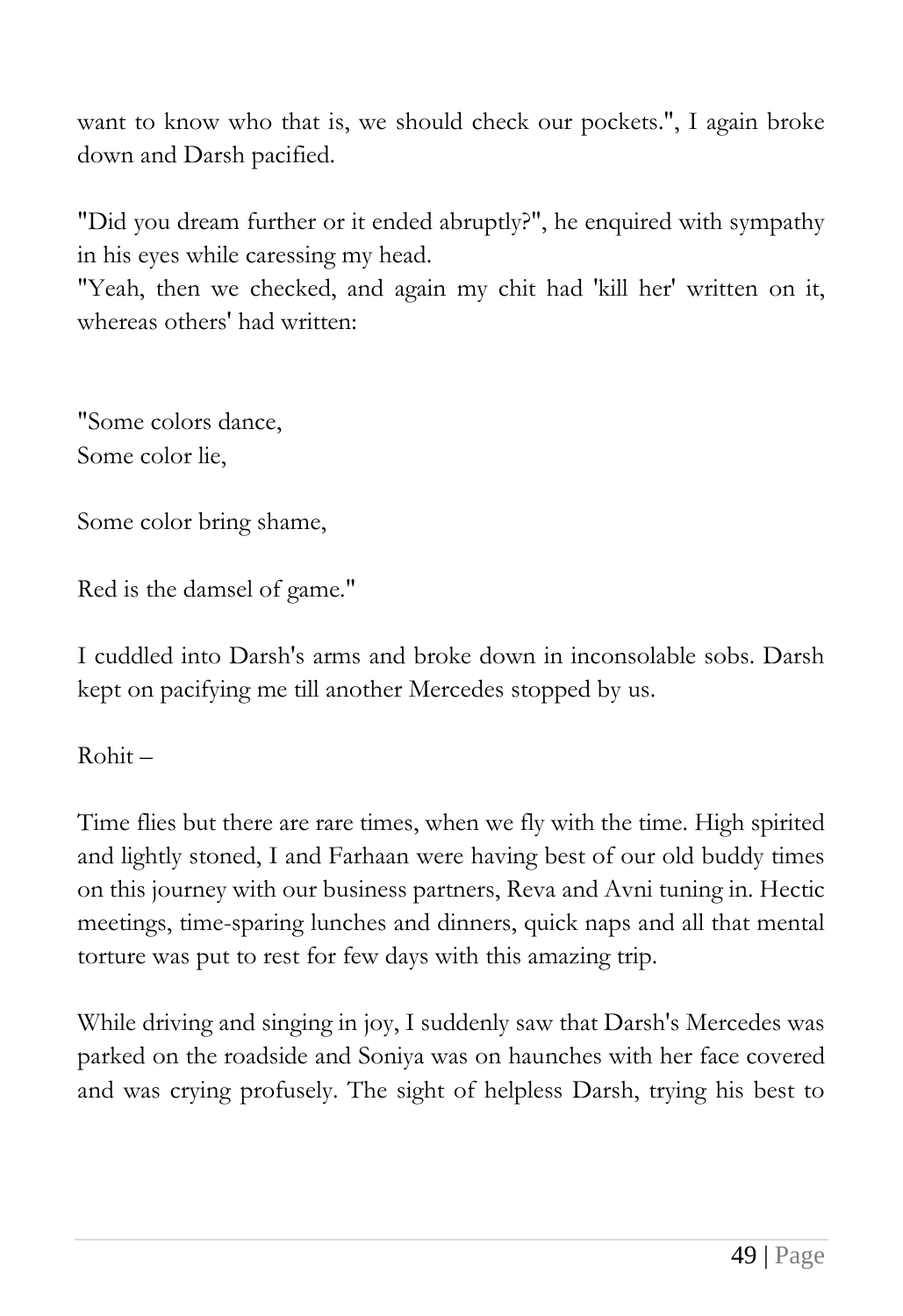cajole this psycho provoked my rage. I ignored the feel sensing the emergency or the made up one and stopped by them.

"Oh no! Not again", were the words of exasperated Reva to which we all nodded mentally in affirmation before getting out of the car. "How many times this chick will lose her mind to her dreams? After all they are dreams only right. So what if one of them resembled to reality. Why doesn't she realize that many other dreams never turned into reality.", added Reva further while rolling her eyes and collecting her sling and stuffed from the back seat of car.

"I agree but I guess she needs our emotional support. Come on guys, let's help,", Avni spoke with empathic tone and pleading expressions. "Come, Ms.philanthrophic, I am going to open the door for you,", mocked Farhaan who never left a chance of mockery to anyone.

"Hey Soniya , what happened, sweetie? everything alright?", Avni rushed forward and bent while caressing Soniya's back and head. Darsh immediately made space for the girls which looked like a gesture of getting respite with their arrival.

"Another bad dream. I just hope that this trip does her good", said Darsh while explaining to them since he found Soniya would not be in the best condition to respond to various queries. "Don't worry Soniya, I guess you should be with the girls for the rest of the trip till we reach Jaipur. Some girl time would do you good baby," Darsh suggested while pursing his lips in sympathy.

Soniya adhered to that and I opened the car's gate taking the onus to drive these beauties. Or should I say two beauties and one psycho beauty. Being best of friends, we were never oblivious to Soniya's scary dreams and ongoing treatment. The last time she remembered not having them was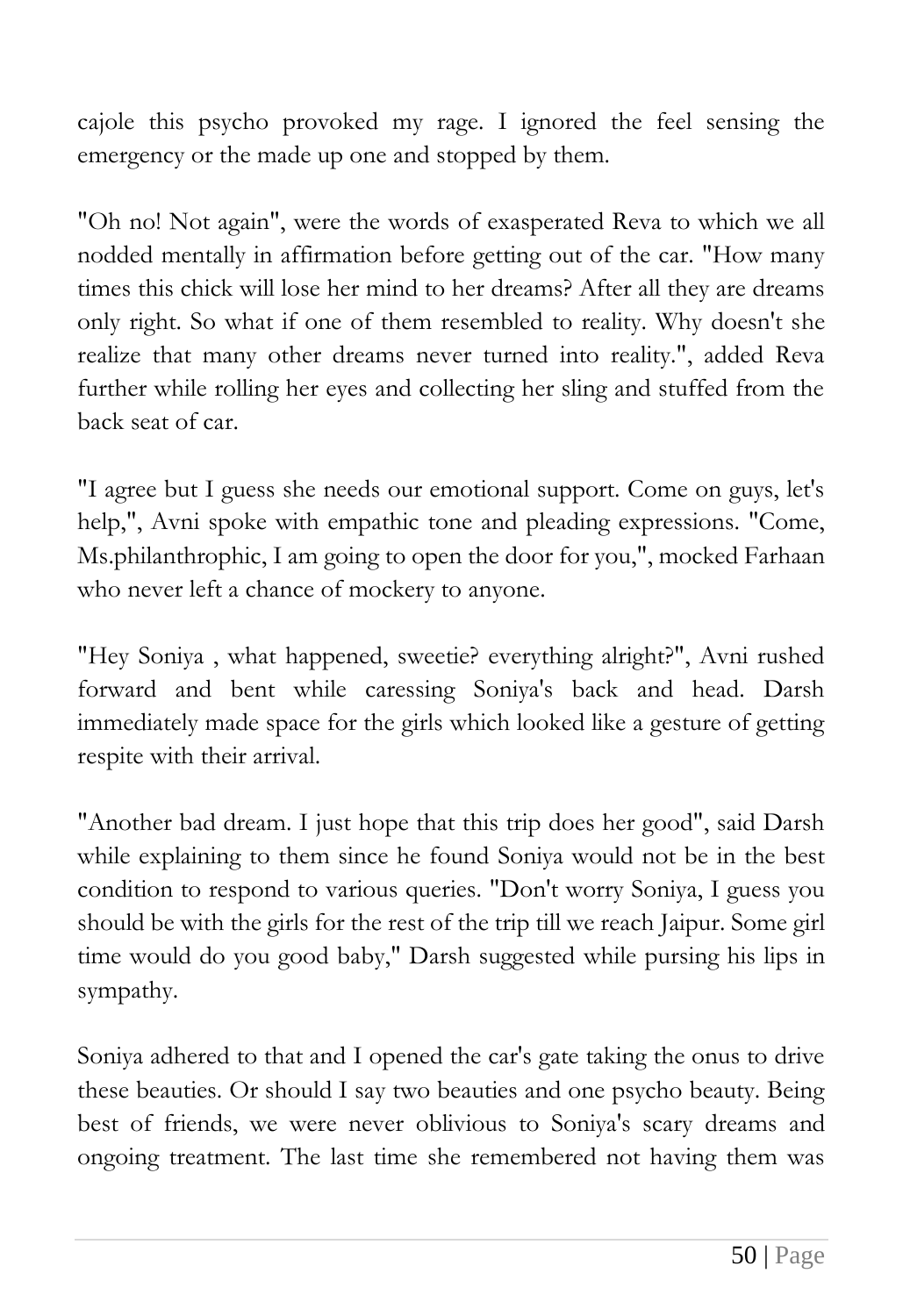when she was beginning her second novel after her first one rocked the charts as best seller one.

Whenever she was probed by the psychiatrist the probable reason of these dreams, she always used to say, "The day I will complete my second novel, these nightmares will stop."

Farhaan -

How would you feel if your own words start haunting you? The same words which made you what you are today. How would you feel when you suddenly feel crippled for scribbling furthermore after one story by you? What could be the reason behind those hijacked words? And amidst all of this, what if your friends, who are your only family begin to smirk you, mock you or distrust you? What decision would you take if your own boyfriend, who slid a ring on your delicate finger the day your first novel hit the chart busters, and is now acting like a jerk.

This absolutely is not my tale or nor of my girlfriend, but it troubles me more than it does to Darsh- Soniya's so called boyfriend and fiance. Only I and Soniya can understand the power of words. Like 'Fiance' pinches real hard.

I often land in a battle between words and memories. Words which Soniya has scribbled have illusioned her to no limits. The first illusion comes with Darsh. There are memories, which I have shared with Soniya since childhood. A smile erupts every time the flashback lights up showing I and Soniya reading together every day in library and keeping a track journal of reading. We named it 'readometer'. We nurtured it like a baby for almost 12 years and the thick journal which each of us have was treasured years on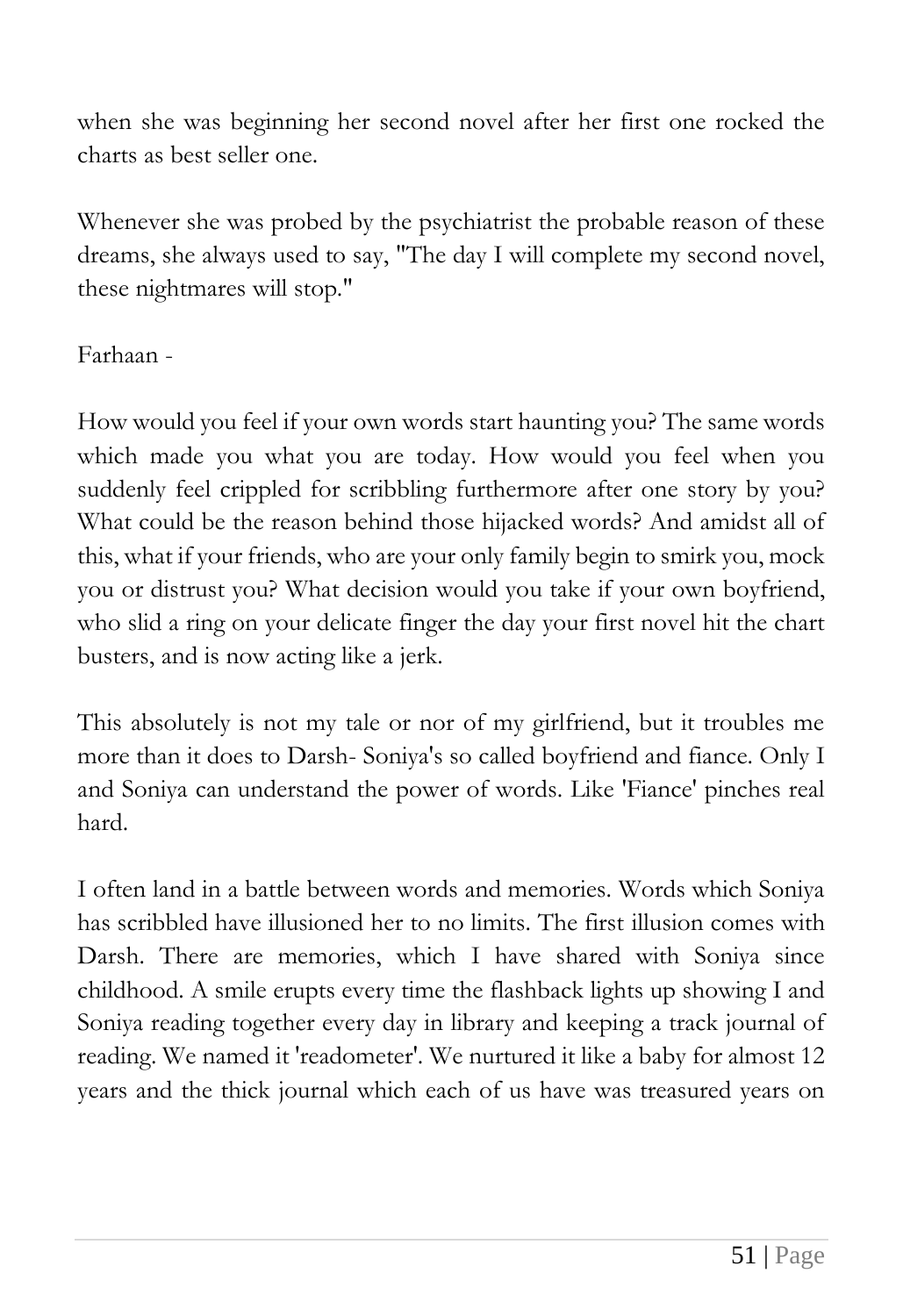and on. I don't know about Soniya, but I still have it, one part of our readometer.

I can feel her pain since the childhood as I was her only companion who never teased her of being an absolute geek. In fact I owe my reading habit to her. Since then, there was no looking back. We both turned into super avid readers and we still are. The only difference is Darsh in her life and now these worst nightmares. I often try to speculate and solve the matrix of her weird dreams, but she never seems to forget her first dream which turned into reality of we may call it resemblance.

Her first dream was where she saw her mother walking into the well by herself, whereas she couldn't help her. The same dream showed Soniya's room like the next shot, where a golden trophie was gleaming on her bedside table. Soniya got up with a jerk and saw that her mother as fast asleep beside her. Seeing that Soniya comforted herself to sleep after gulping water. But she was never more terrified when in morning her mother never woke up. It was a silent heart attack. The dream's co-incidence shocked her again after 20 days when she was awarded as Indian bestselling author.

I personally took the onus to stand by Soniya no matter what and took her out of trauma by psychiatrist's help. I made sure that Darsh takes a step forward of engagement soon to make her forget what she went through, which worked to a large extent. But her dreams never ceased. They were always weird and turbulent and very rarely happy ones. We all thought to get her involved into her next novel to which Darsh objected and offered her to co-author.

Soniya would have given in easily on his proposal, hadn't I made her understand. The co-authored novel would have been Darsh's debut novel, which if weighed professionally, was only beneficial to Darsh. I remember getting many threat calls and never can I forget the attempted accident. But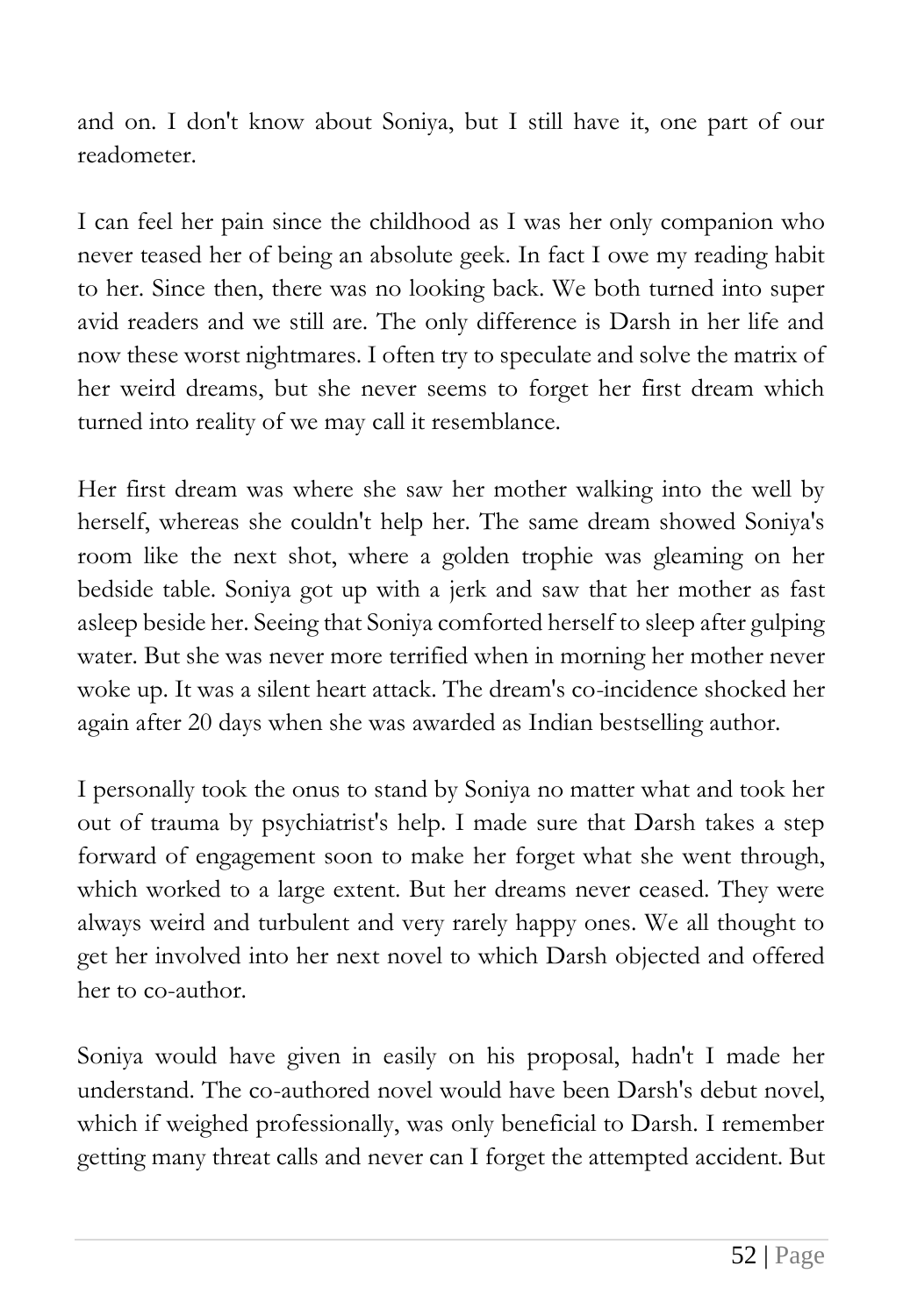for Soniya, she did not have anyone, so I decided to stand strong with her till my last breath.

Reva-

I want to kill Soniya at times. Like seriously! This girl has swirled so much of ruckus in our lives. I thought getting into our Book Beans cafe would be a distraction for all four of us. But Darsh and Soniya could never be ousted from our lives. I admit that Soniya's bestseller fetched a lot of pennies in, when she launched her book in our Book Beans cafe, but that was a winwin deal. She also did not need to pay for space's rent.

Farhaan too has a soft corner for Soniya which seethes more anger into me. I fail to understand what stimulates his desire for her. If talked about being successful and independent, I am no less than her.

While I was contemplating all this back at home before heading out for this planned wonderful picnic, my trail of thoughts was screeched to halt by doorbell. Already exhausted with packing, unpacking and piles of clothes scattered on the bed, I somehow managed to tumble out and crawled to the door in funny way. Whole flat was a mess.

When I peeped through the keyhole, I saw no one. Confusion rung the bell but smirking it off and thinking that the visitor might not have stood directly in front of keyhole, I opened the door. And there was no one. I went out to take a better look in the gallery of our building, but could not see anyone. When I turned back and was just about to enter inside my flat, my slippers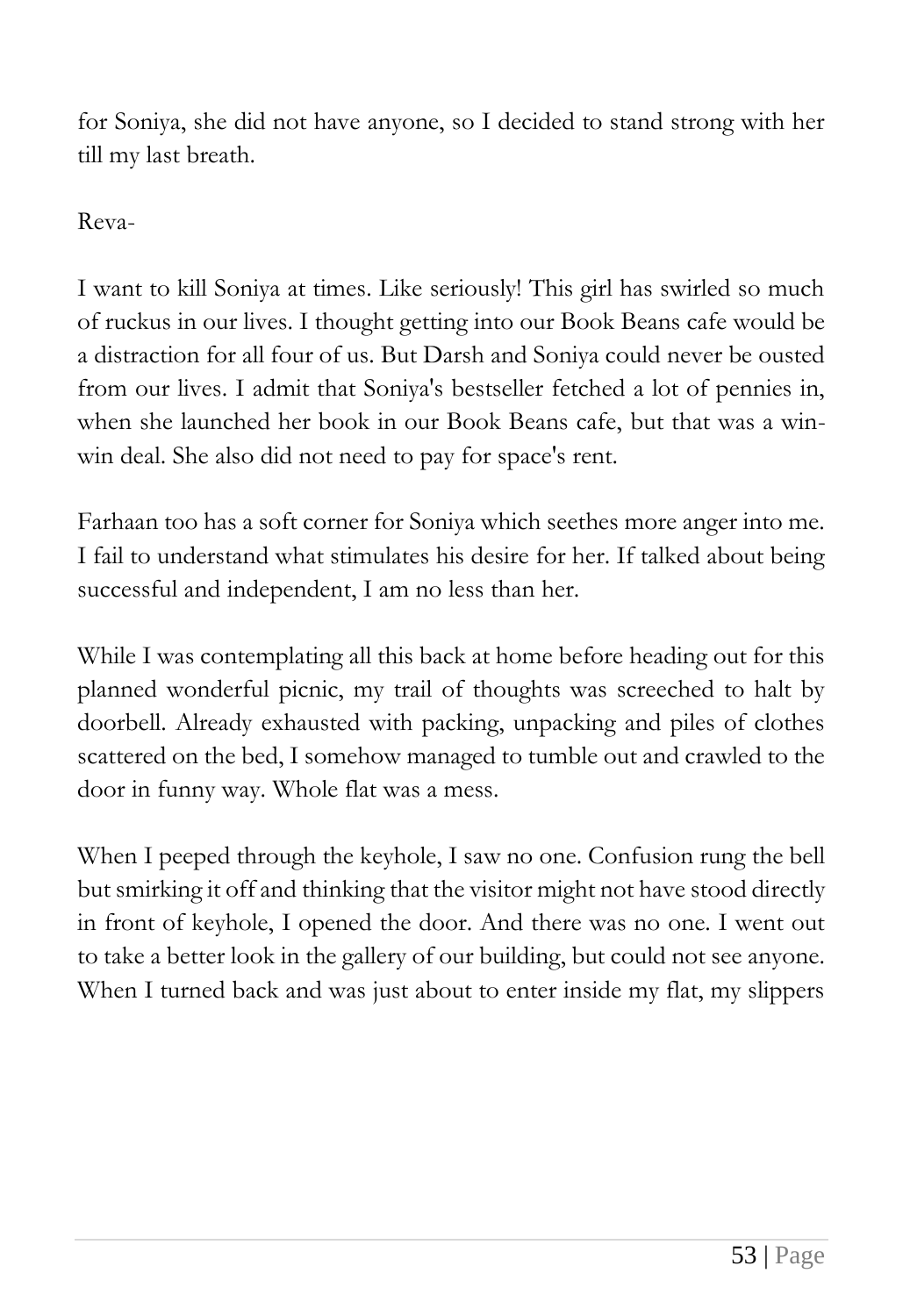felt some friction against some paper. I looked down and stepped back from the envelope and picked it up.

The white crisp paper envelope had something written on it with red, "Do Good, Get Good."

### **The Tale Tells:**

Soniya, Darsh, Avni, Farhaan, Reva and Rohit, six best friends embarked on a journey. A journey to relax, a journey to combat stress and a journey to change the equations of relationships.

Reva, Farhaan, Avni and Rohit had been business partners for their book cafe named Book Beans and were running it successfully. Soniya who left a mark in the writing industry with her first novel itself, was traumatized after one dream's resemblance to her mother's death. Since then, she is on psychic treatment. Her dreams keep getting worse.

On the other hand Darsh, Soniya's beau, is yet to establish himself and thus has a seed of jealousy somewhere hidden inside. He keeps throwing deals to Soniya to which Farhaan stands as guard and protects her from being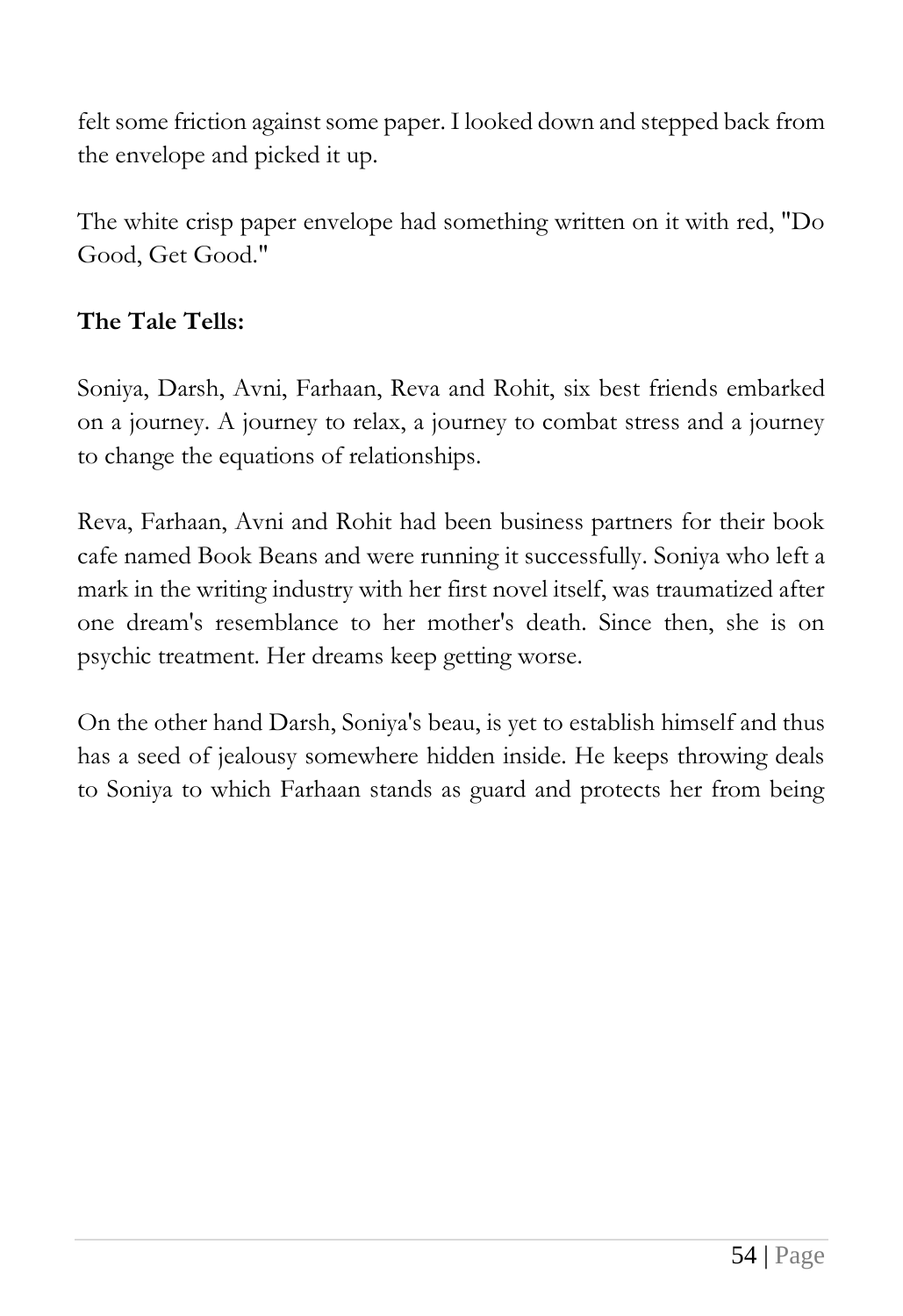ripped apart. This cold war between Farhaan and Darsh is impeccable and relentless.

Reva who has a secret envelope with some plans is the one who sets the rest of the game in motion.

Darsh-

"Rhyme, Rhyme come to me,

Else I will go on killing spree.

My search is my own story,

Which is all lost in her glory."

I closed my laptop after scribbling these four lines which seemed nothing more than fruit of a frustrated mind. I had tried it all whatever it takes to write and get ideas- sitting alone, sitting in cafe, by lakeside, drinking and writing, thinking of story while making out and even thinking while funerals. It felt disgusting and I started hating myself, but no story came to my mind. I felt cursed every time, I typed a page on my laptop and trashed it while rereading.

They say that a writer should write for audience, but I consider that writer himself is also one of the readers and thus has full rights on his story to be first liked by himself. I keep finding reasons of how Soniya finds stories like she was born with them and they are meant to be with her forever like her breaths till the last breath. I also contemplated on causes of my writers' block which had hit way before I turned into an official writer and that is what keeps pinching me.

Today after reaching Jaipur, six of us checked in to Jaipur Mahal palace and I am sharing room with the love of my life. Sometimes I doubt whether out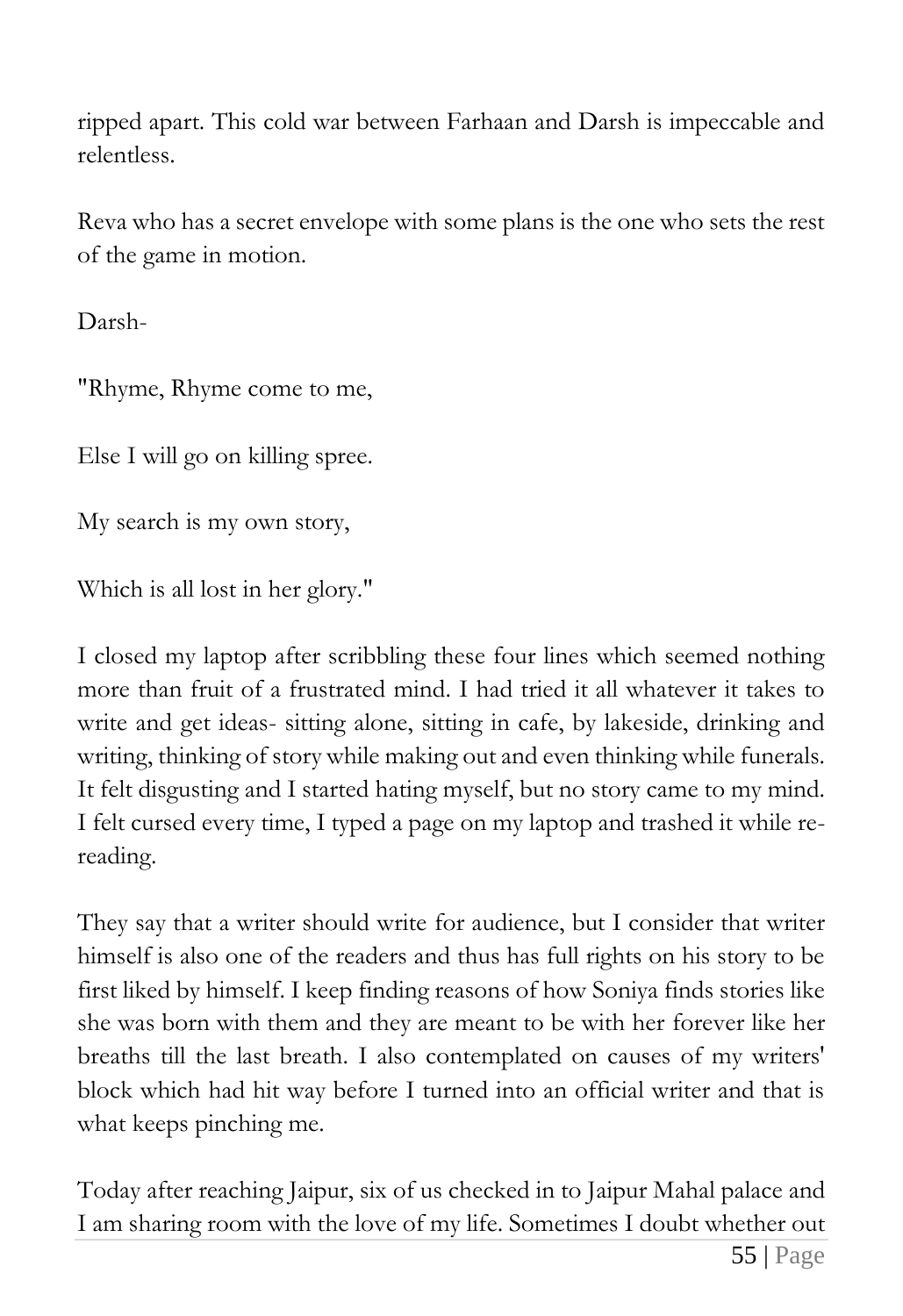love will make it that far. It is not about me liking anyone else or Soniya infatuated by someone. But it is more of a guilt of being a failure in front of my own girlfriend. I know Soniya never makes any bone about such issues and has always loved me beyond the wordliness of words.

Today it was more frustrating and sometimes the anticipated leisure taken out of your hectic schedule together, turns back to you, snarls like a hungry lion ready to dig its teeth into you. You are left without any option except to just keep running in a hope and that is what I started feeling since this journey began. Since our time taken will bring more questions and plans for further expansion for Book Beans and would require more book launches. Soniya also once suggested chirpily that it would be amazing if two of us write our respective novels and launch at the same time. Couples' launch fetches more footfalls that way. The moment she was speaking about it, I felt butterflies in my stomach and head felt giddy. I was left wondering and shocked at my own shaken confidence. May be her success snatched my peace away. I was torn between the guilt of not being jealous and the guilt of being nothing in front of her.

Love sometimes feels like sympathy.

Admist this turmoil, I could not resist anymore. After giving Soniya her antidepressant pills, I tiptoed out and found myself standing in front of Reva's door and knocked it softly. Avni opened it and was surprised to see me. "Leisure holiday and you roaming outside? I thought it was most needed one for two of you. But here it seems like you running away. What's the matter dude? Not performing well and thus got kicked out? Well if that is the case, we are of no help.", she teased while giggling.

My gloomy face somehow conveyed her that I was not in mood for fun and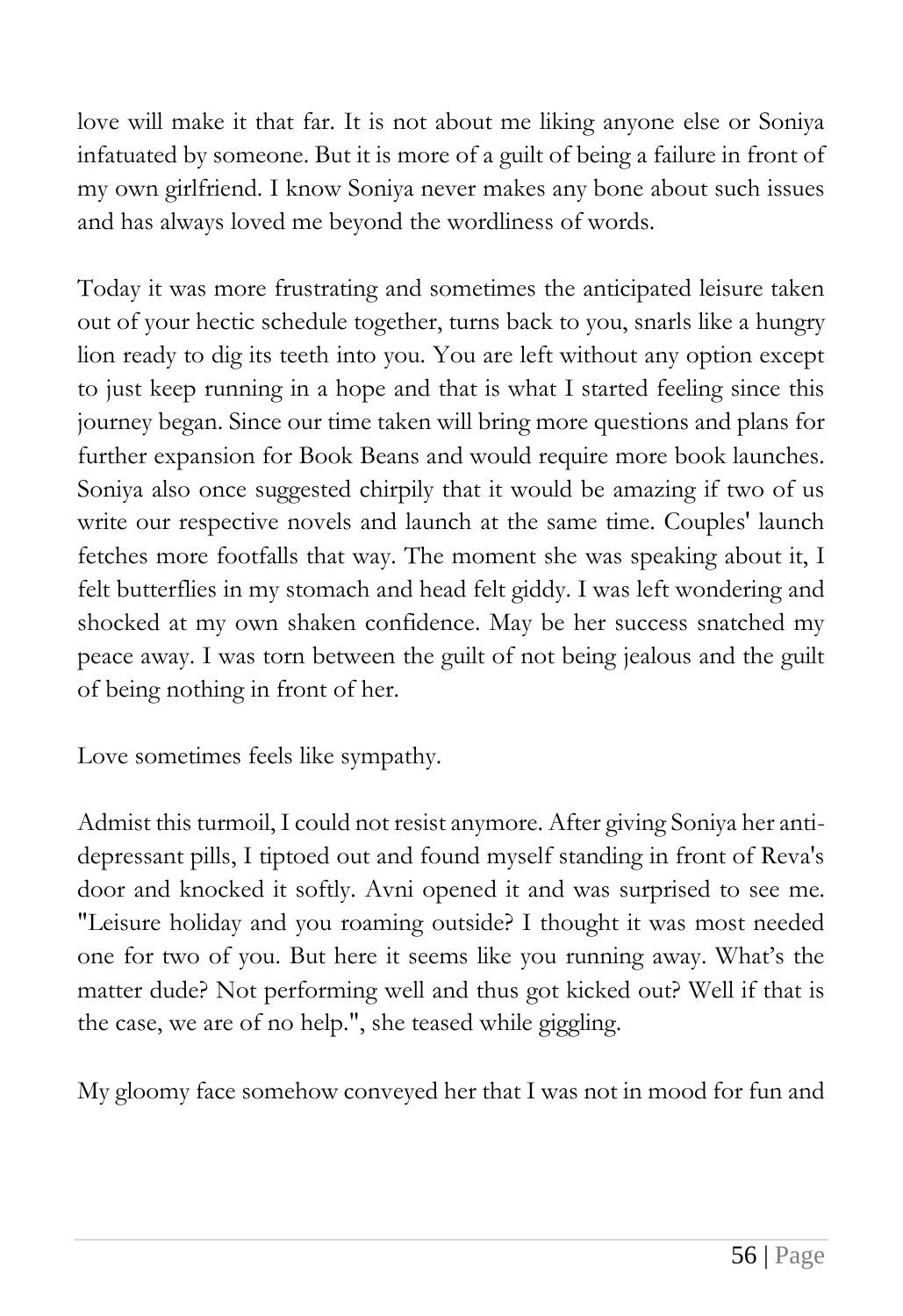mockery, so she made space while looking sorry. "Reva, in there? You two care to go for a walk?", I asked.

Welcome to Bharat News. I Heena Sharma is going to give you updates for the day in coming 10 minutes. Let's begin with the breaking news of the day. The best selling author Karan Kapoor, was spotted in a cafe, inebriated, he was found misbehaving with the staff and when one of the staff members tried to warn him, the writer broke down bitterly in tears. What could be the mystery behind such a legendary writer to lose control on his emotions in public this way? Is it professional or personal? Some of the staff members of cafe and few other readers wanted to ask him but the writer soon recollected himself and tore the crowd apart and hurriedly got into the cab. Stay tuned to decode the mystery of Karan Kapoor and his behavior!

...............................................................................................................................

Venue: Karan Kapoor's home.

Reva and Darsh were escorted inside by the maid and they are waiting for Karan to come down. Darsh tries to soak the luxury in by eyeing the room. The plush purple velveted sofa and underneath was the classy wooden floor. The room smelt of sandalwood and two walls were completely made of glass. The table had floral petals' shape flaps beneath, which were self lit.

Karan was probably the only author who was living a lavish life being a writer, Darsh thought to himself. He used to put Karan on pedestal, since his first book itself brought him so much of glory. He had read his book but even though he did not find it extraordinary, he accepted Karan's Godmanship without any questions or logic.

When Reva told him on beach that she got an envelope in which this address was given and it was instructed to both to come alone without telling this to anyone. Darsh was quite shocked that Reva hadn't told him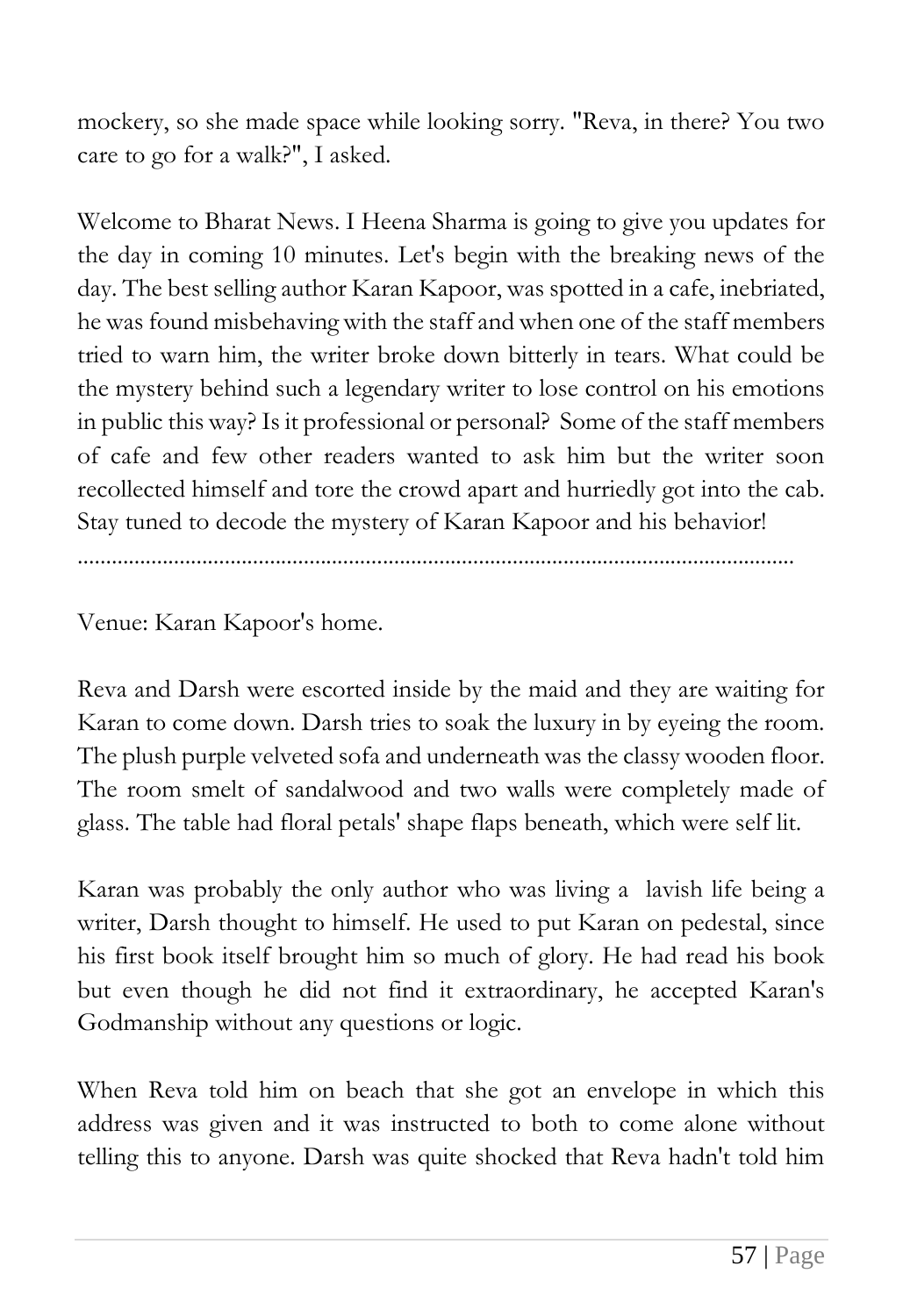yet. Reva explained, that she wanted to tell it in private as instructed and co incidentally they got to walk together alone.

Karan came in his bathrobe and when he was coming down of his royal stairs, he looked no less than a Greek God. Not much tall, but with a well built, toned body and apt dark complexion to give himself a sultry but not tanned look. The sleek waistline was quite evident with just one belt tied in his bathrobe. Reva felt her heart fluttering, even though she was not much into reading or writing, Karan's first look left her stumped. She had seen Karan before on T.V interviews and magazines but little did she know that his real look will defy the virtual ones so badly. She was absolutely besotted to the level that Darsh needed to nudge her with elbow to bring her back from her slightly naught and sultry reverie.

"Hello Reva, Hello Darsh, please be seated and make yourself comfortable. I hope, I did not make you wait longer. Please have the refreshments", uttered Karan in one go while making a firm and balanced a handshake with both of them respectively. Reva who was out of her reverie but was still smitten only managed to smile sheepishly in return whereas Darsh nodded and smiled.

"Well you guys must be taking it is cryptic manner the way I called you over. Actually, I know you Darsh and Soniya as well.", Karan started the conversation and tried his best to make them feel home by offering them snacks and talking in a very down to earth tone.

Darsh was taken aback when Karan said that he knew Darsh beforehand. The feeling of proud and guilt blended and kicked in his psyche. What Karan must be thinking of him as failure and Soniya as big time success. He should abandon Soniya soon as her stardom is going to kill him someday, he thought to himself.

"Now, if you are thinking that I called you here because you are jobless and she is not then please consider me in your category," he broke into a weird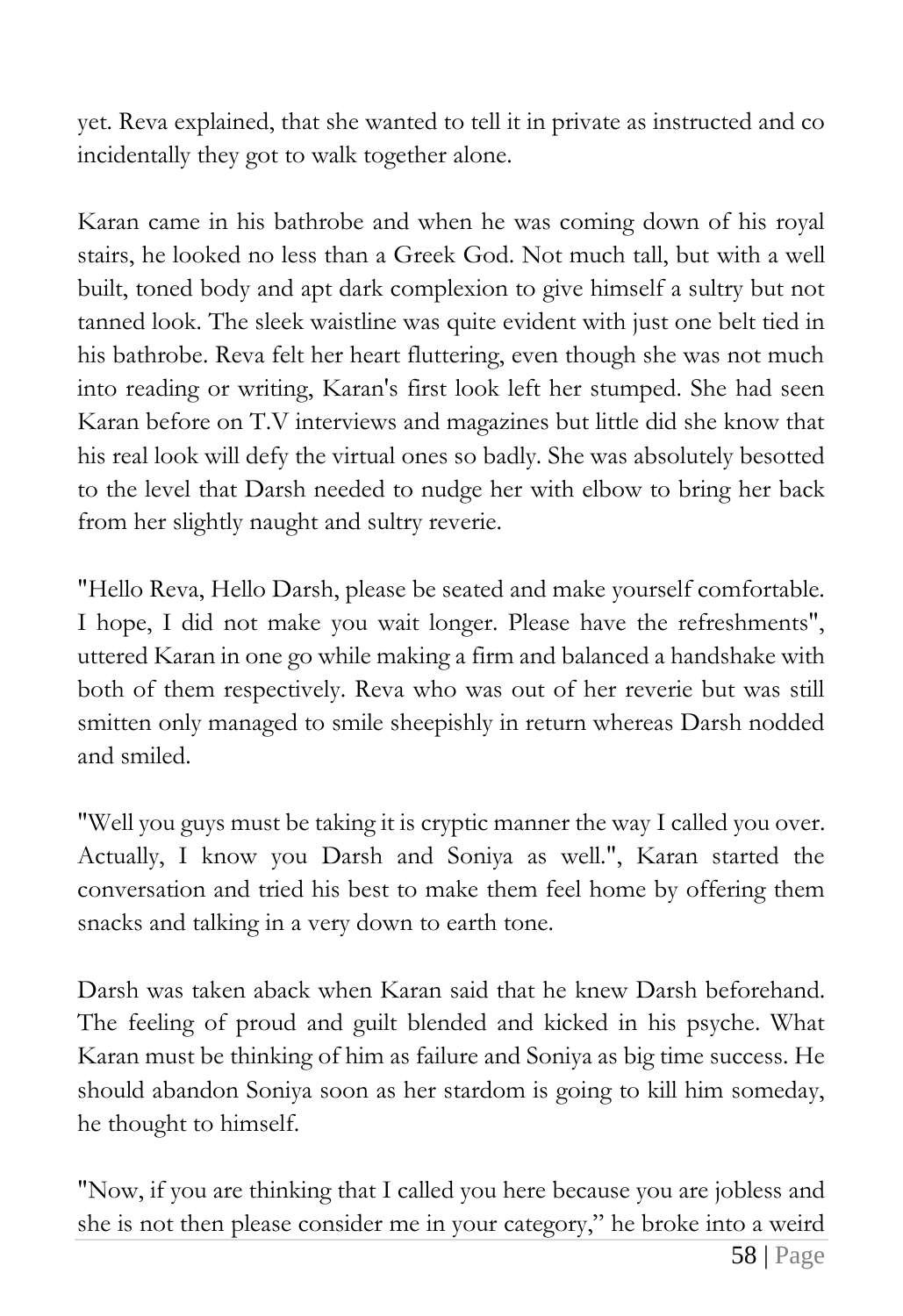laughter." Since I too am unable to produce my next work and that is why you guys are here for", declared Karan hastily to clear the doubt cloud to which Darsh amusingly chuckled and said, "Oh no Sir! In fact we are mesmerized by your aura and it would be our fortune to work for you". Darsh measured and weighed each spoken word afterwards, in fear of not over speaking and uttering gibberish.

"Well then, let's come to the point. I have changed my writing style this time and it would be a play as my second book. However to create an edge, I want to do it a bit differently but before I tell you that, I want you guys to first sign this confidentiality agreement letter, so that I can be assured that you and your team won't be spilling the beans to anyone, till the work is published", proposed Karan to them with expectant eyes.

Stage Set: Drama going on

Reva: (dressed in casual blue jeans and black tee, thinking to herself and speaking aloud)

It's time for revenge. I married Darsh, so that I could take revenge of my cousin. He killed her. Because of him, she had to abort her baby against her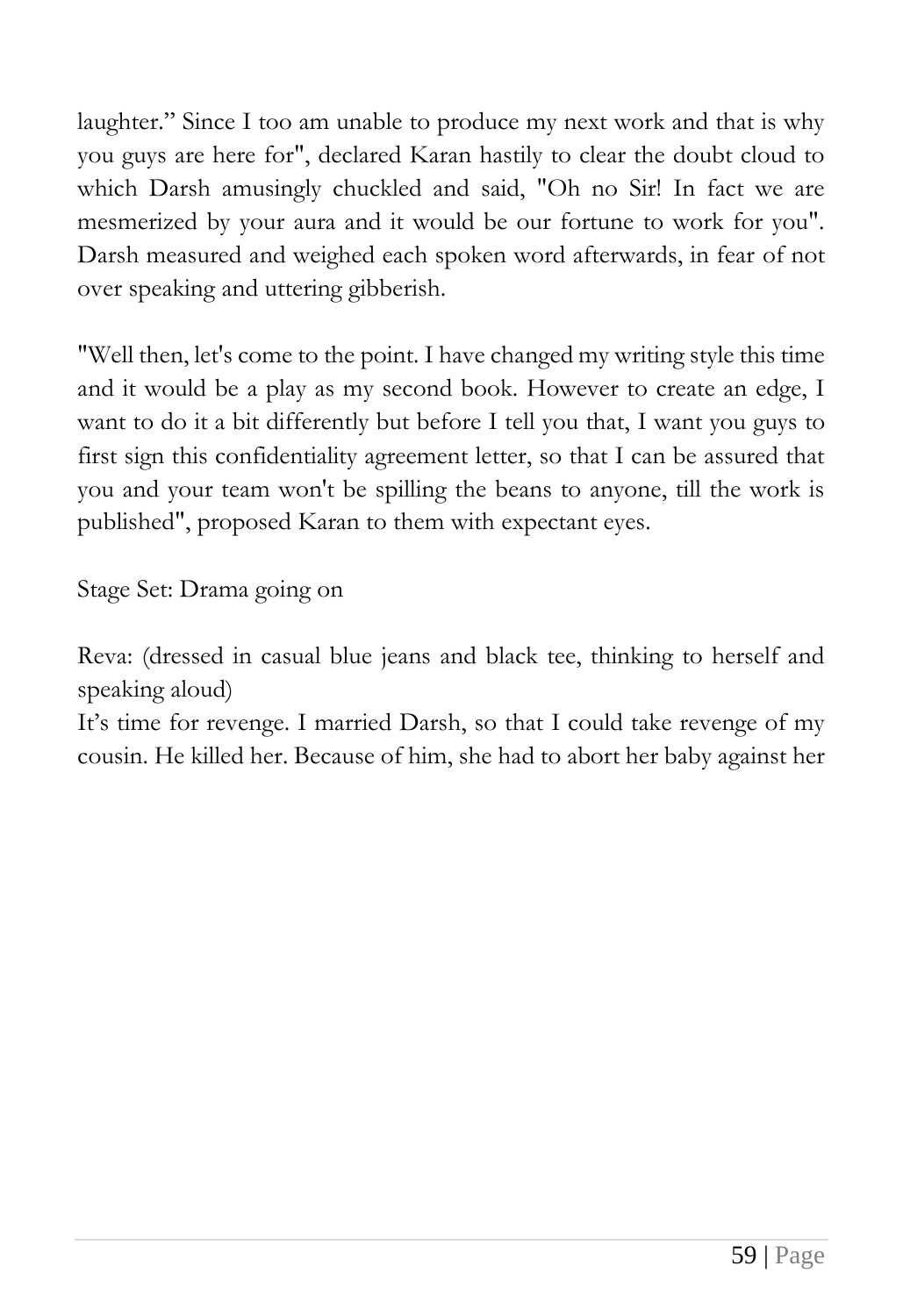own wish. While driving back, her disturbed mind got the better of her and she couldn't survive.

(She is seen mixing something in her husband Darsh's dinner, post which Darsh dies)

Rohit's role in the play was to take revenge from Reva of his brother Darsh's demise. Rohit is behind the bars for Reva's murder.

.......................................................................................................................

#### **The Tale tells:**

The hall full of audience and fans roars and echoes with claps. Karan's eyes shine in proud after reading out the excerpt of his second novel, Posthumous.

Now the author Karan's session is open for questions. A hand rises in the air. It is Farhaan.

Farhaan- Sir, why could not Reva forgive her own husband? Why did she need to marry to kill him?

Karan- Because the pain of getting stabbed by a loved one is the highest. Farhaan in my book, was backstabbed by Darsh for protecting Soniya.

Farhaan- (almost teary eyed and enraged) Then why did Rohit needed to kill Reva? Why so much of revenge?

Karan- (with a smirk) Well consider these as some sacrifices.

Farhaan- (With clenched fists) Last question! What happens to Karan in the end?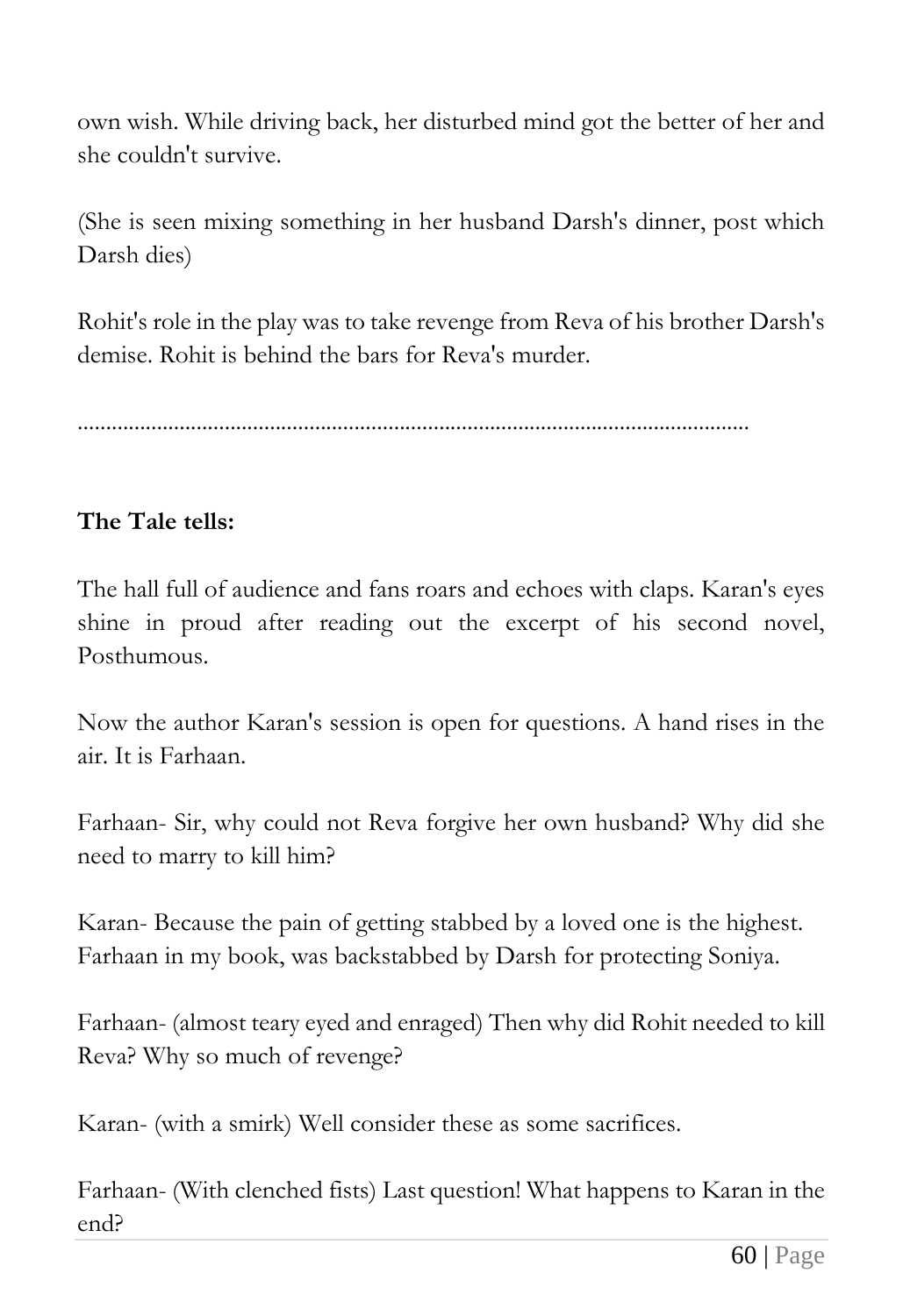Karan- May be he dies or maybe he gets himself arrested. Let's not spill the beans. Read my book to know further.

Karan smiles and storms out of crowd to reach his car. Inside his car, inspector Kumbhle was ready for his arrival. Karan happily surrenders.

### **THE END**

(For those who couldn't understand, this whole story was part of Karan's already written novel-Posthumous. Karan, who turned into a lunatic writer to the extent, that he got these people killed in real through deal with Reva and Darsh for assistance in drama. In last, Karan surrenders himself to the Police.)

#### #####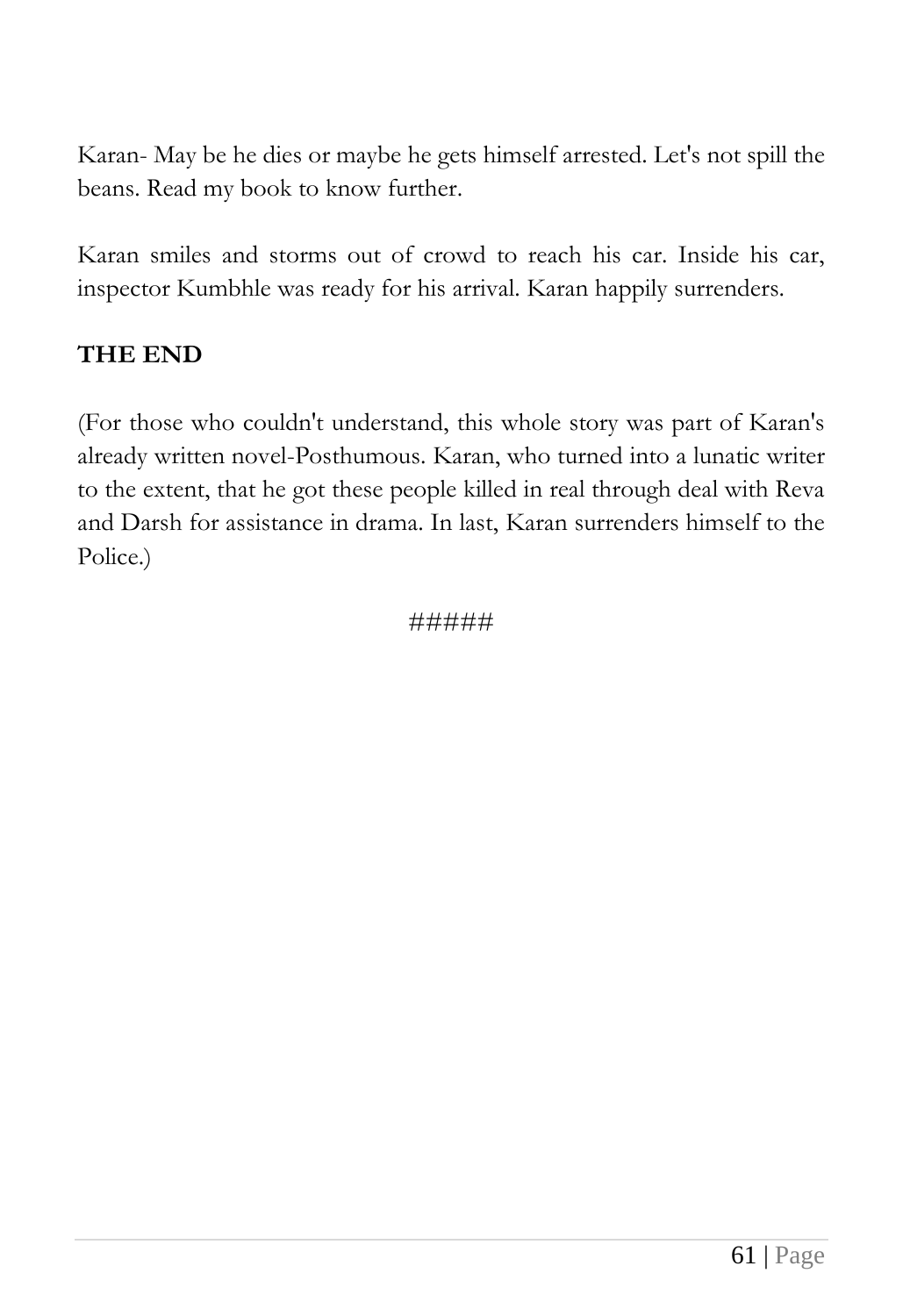# **Red**

"Sir we are full. Sorry", the manager apologized.

"Please would you check again because I am very tired and desperately need a place to crash down", said harsh to the manager. The manager took a glimpse at him and thought he should assist Harsh for searching a room .

"As I have already told you sir , there is no room available in our resort .But we have a room vaccant in our out house .It would be better if you see it once because at this moment you won't be getting a room anywhere else in the whole town ."

Harsh had no choice but had to agree .

He paid the rent to the manager and he was handed over the out house's key .

The manager ordered the lobby boy to guide him properly to the out house. While following the lobby boy ,Harsh could notice that he was quite reluctant to go to the outhouse .

But his fatigue overshadowed.

The lobby boy guided him and stopped few feet before the out house indicating Harsh to unlock and expressed a desire to retire from there itself. Harsh felt it to be a bit odd because neither had he rented the normal room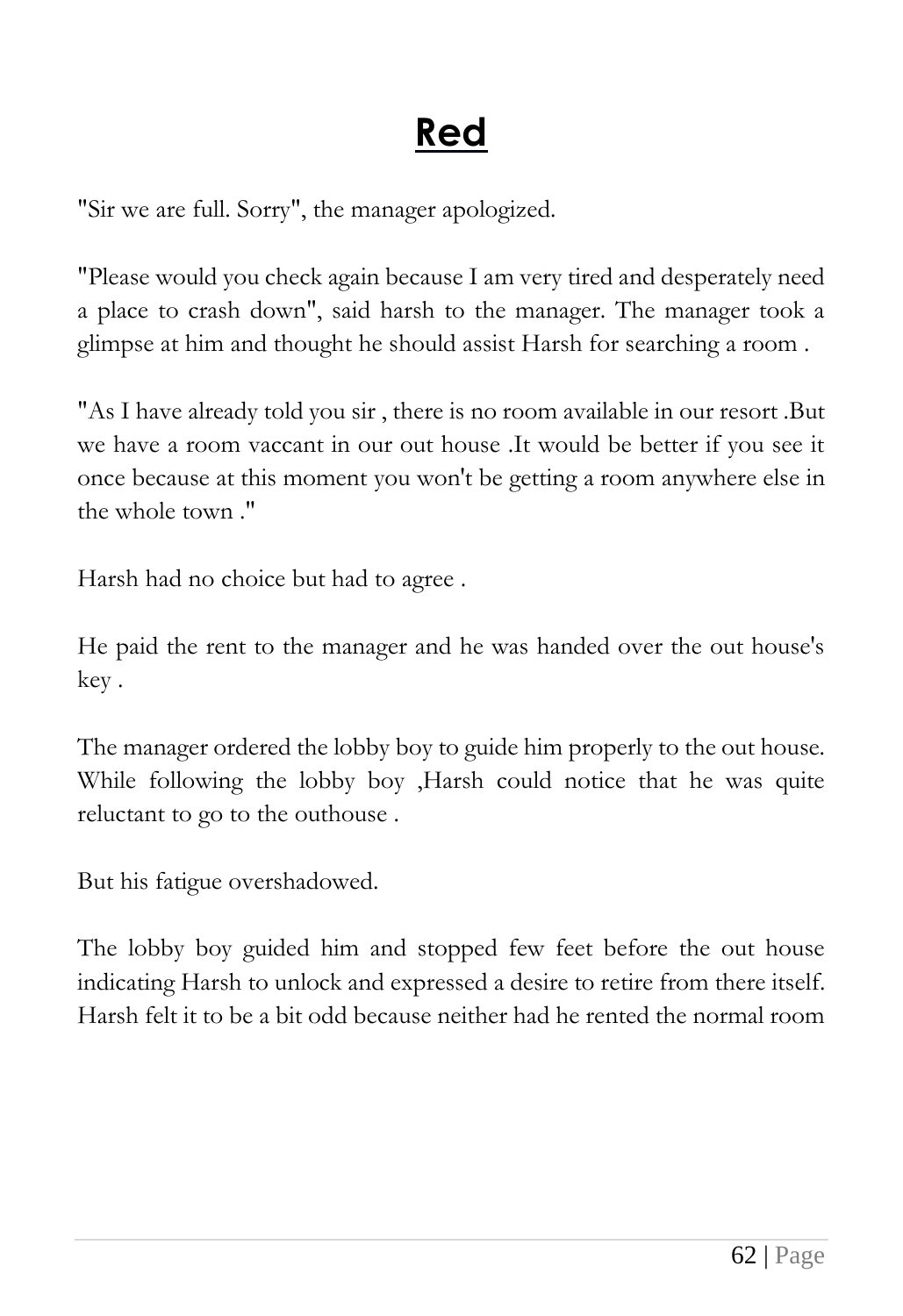and a spare room was given to him nor it was the time right to expect the lobby boy to be wide awake and active.

He unlocked the door and felt the smutty smell which remains with the places which are kept locked for longer time. Strangely, the place still was cool. The warm red walls against two peach ones made it look more vibrant.

The room had one bed, a closet, a table, a big antique mirror and creme colored curtains. The whole furniture was in coherence with the royal aura caused by curtains and walls. There was also an attached washroom along with it. Harsh tossed his bag on the table and placed his guitar carefully at the bed's left corner. He then went to freshen up in washroom.

While splashing cold water, Harsh felt revived and relieved at the same time. The long journey from his small town Kotala to Jaipur was tedious and tiring but his aims could not be stabbed to death due to these tiny hurdles. He was here to be a musician and he was determined for his first audition after two days.

He came out whistling his favorite tunes which he created on his own guitar. He had reached two days before the final audition, so that he could meet some good musicians and also could think of a few more rhythms before he finally hits it. He drew the curtains apart and his eyes fell on another room just at the back of his room. The locked room had black color gate which was a bit awkward.

Lost in his own thoughts about music, he quickly jumped on to bed and started humming tunes. Some of which finally made him fall asleep and he kept on dreaming about some tune or may be he was listening to it in real.

Next day was full of schedules and meetings for Harsh, so he quickly nibbled on breakfast and headed out . In city bus, he plugged on his earphones and clicked on his playlist. Strangely, the mobile played the same tone which he was dreaming of yesternight. He tried changing the song, but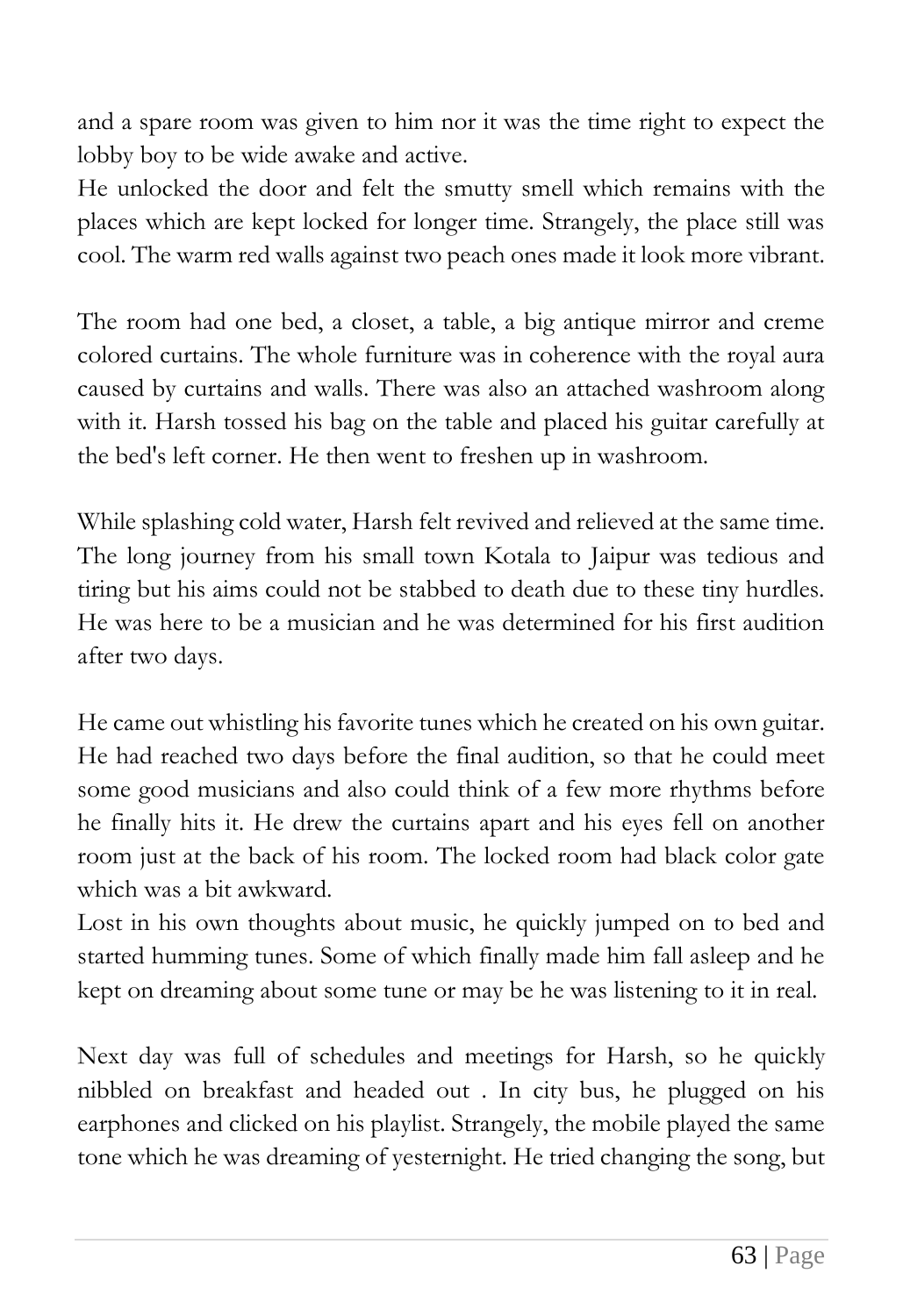every song had the same music and nothing else. He got quite perplexed about his mobile getting crashed at unexpected times in the new city.

Reluctantly, he made a mental note of getting the mobile repaired either in evening or the next day.

Harsh got back to his room around 7pm and called for room service dinner. He thought to take a stroll in the lobby after ordering the food. While passing through the black door room, his instinct pricked him to peek through the keyhole and he did. All he could see was red.

He came back to the room and picked up his guitar. While he was practicing some tunes, he noticed a distant music, the same one which he heard on his mobile as well as in his dream. His curiosity reached to the maximum level and he got up to locate the source of it. He followed the tune and found that it was coming from the black doored room.

He was now standing outside it. He peeked into it, but could not see any other thing than red color. He touched the doorknob and the music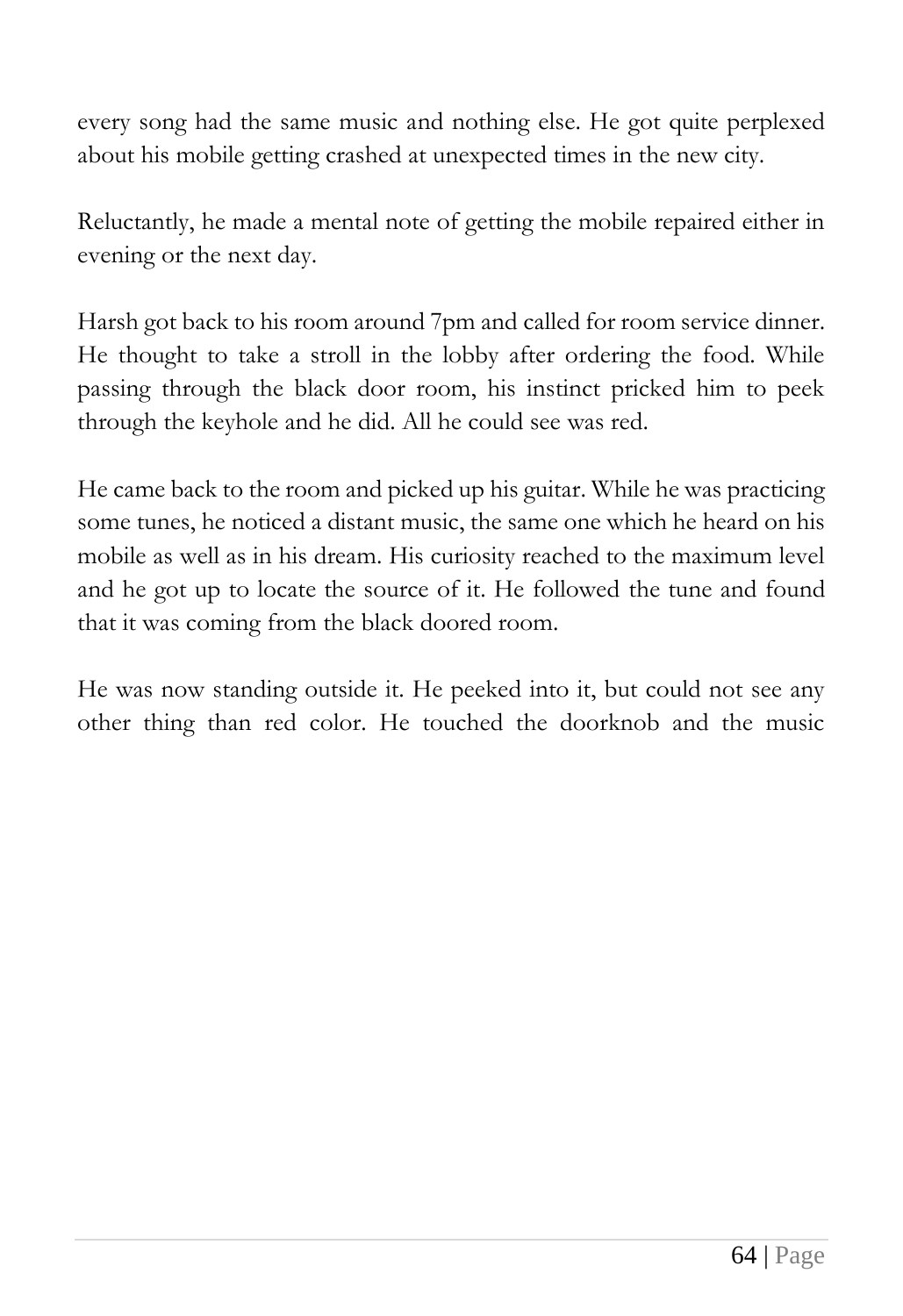stopped. Baffled minded, Harsh went to the reception and asked the manager about why the room stays locked.

"Sorry sir, I am recently appointed here, so all I know is that room stays locked and I do not have much information about it."

Disappointed Harsh turned back to his room and found the same lobby boy quietly tip toeing. When their eyes met, the lobby boy straightened his back and started walking normally.

Harsh wondered whether the lobby boy was behind the music mystery of the locked door.

That night the same music was in the air. Harsh did not had guts to go out at such an odd hour of night and fatigue overcame every other worry inside his head. Next day Harsh decided to stay inside to practice.

Around 2 in noon, when same tune blew, Harsh instantly went out in search of the same lobby boy. It was better to ask than to leave a doubt forever. He found the lobby boy mopping the floor in front of reception.

"Hey brother! What is your name?", asked Harsh in pally tone, which shocked Raju. "Raju, sir", he replied wiping the sweat off his forehead. Harsh found this gesture a bit weird since, winters were already setting in. "Raju, can you tell me that why the room opposite of mine stays locked always?" Harsh tried to sound as humble as he could.

"Me? Nnnnno Sir. How would I know anything about it?" Raju's stammering was telling something else. He spilled the beans on being probed harder by Harsh. "Where does the music come from then? Are you the one who plays it at night and scare the hell out of other people? Or should I call the police to look into the matters?" Harsh was strict this time.

"Ssssir, no, I am telling you. Actually, there was a girl who had her own band. She was staying in that room and one day she killed herself, since she failed to get through her auditions. But this information is never leaked out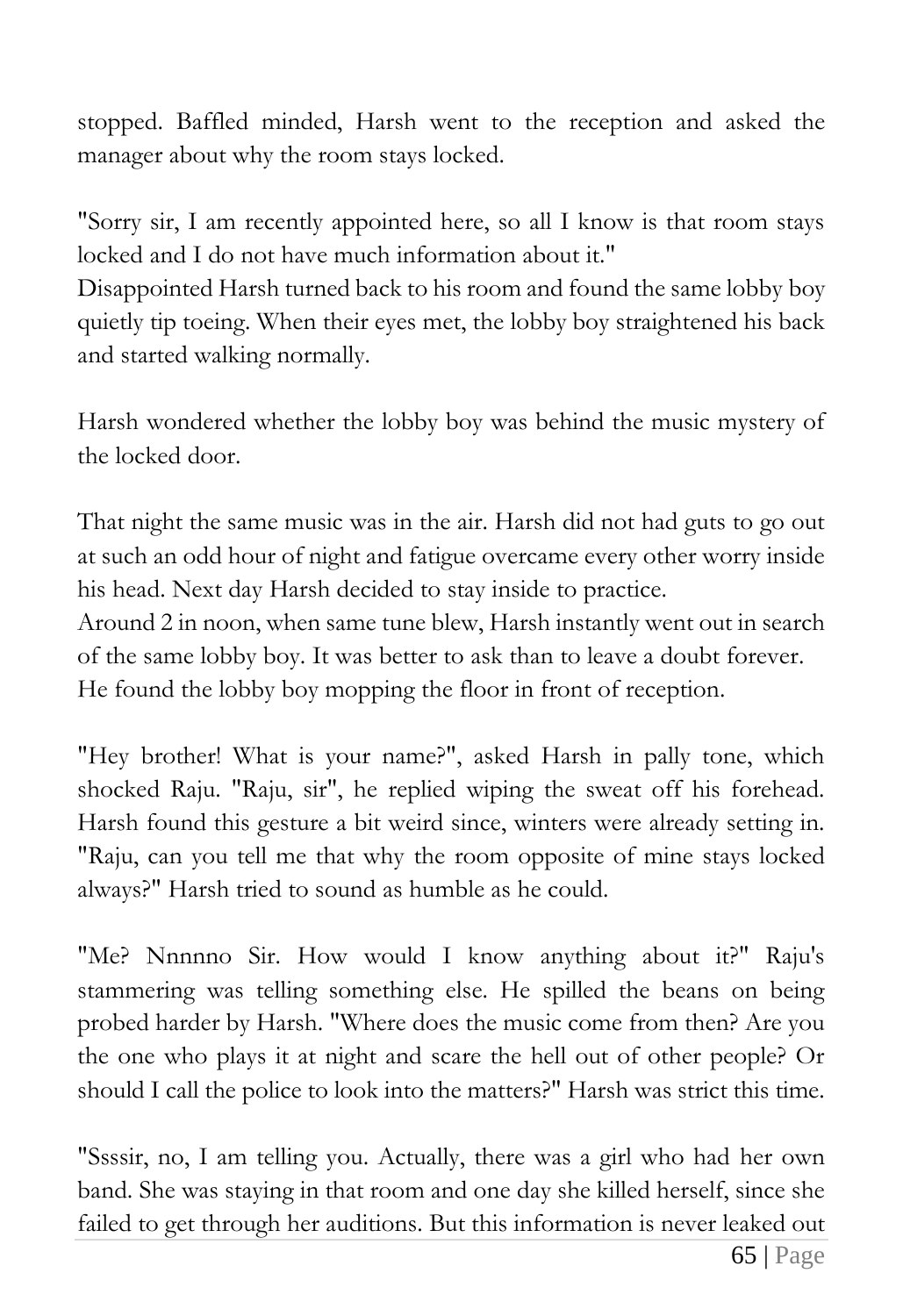as people will stop coming to our place. I plead you not to disclose it to anyone sir. My life will be endangered," Raju's plea sounded very gullible.

Harsh was bit taken aback, but soon regained his composure and spoke, "Ok Raju. I understand your anxiety and concerns. Its my promise that I would not tell it to anyone but you have to listen to a request of mine."

Harsh requested Raju to show him the girl's photo to which Raju replied, "Sir, I did not get to see her. Only thing I heard about her and which made her unique was that she had red eyes."

### #####

### **The Deceptive Stars**

The sky grew darker. The moon-dust scattered everywhere with the radiant stars enhancing its beauty. The tall sky-scrappers were telling many stories with blinking lights of its apartments. A look down at the road from 25th floor made me feel as if I were living between those grey clouds. Another bird eye view at the running roads seemed like lights were traveling; too fast to stop and breathe and beyond the sense to feel anything else other than speed. I stood on the boundary of the terrace with my five year old toddler in my arms. Where I found the Earth so fascinating and the city life so flamboyant to suck in the startling ambience, I wondered what made him constantly look into the sky.

If childhood is the best relishing period, then having your children is reliving the childhood. I never took parenting as teaching and imbibing values but it was other way around for us. Parenting was a way to learn; an age where you start understanding what is humility and what it takes to make it a great family and bountiful relations. I used to find myself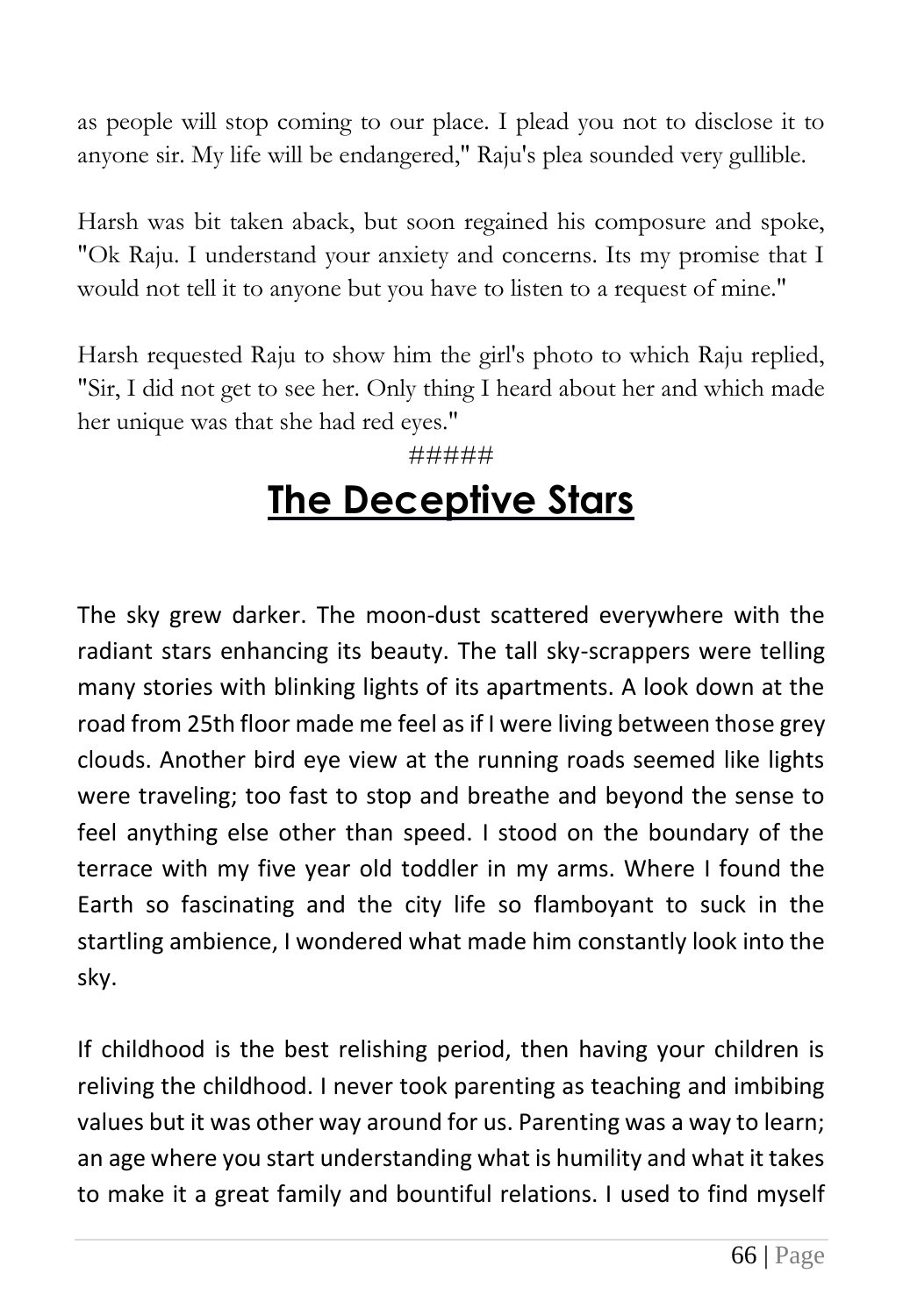joyous, whenever I found that I and she, shared the same likemindedness.

I could still remember the day when she felt the first kick in her womb, when I was at work. She called me home on the pretext of not feeling well. Perplexed I, ran only to see her bubbling in joy to feel the first kick. I was around her the whole day, waiting to feel the kick again. The day when Rihaan was about to be born was somewhat dreary for us. Due to high bp, Suhana suddenly started having blurred vision. It was a matter of huge anxiety and my mind was tossing and turning at the possibility of immense havoc.

I decided to be with her in labor room at the time of birth. Amidst all the tensions, she kept pushing with all her might and gifted me Rihaan as the gift of my life.

Suddenly my thoughts were interrupted by his fire of questions.

"Dad, what is glowing in the sky?"

"My boy, up there in the sky, the stars shine and twinkle when you smile."

"But dad, Miss Marrie told only birds can fly up in the sky.Are these birds ?"

"No ..No my child, stars are not birds and birds can never be stars." "Then! What are they dad? Why do they twinkle ?"

For a moment his questions irritated me, as I was already upset with the situations.I quickly gathered my senses, kicked aside my irritation and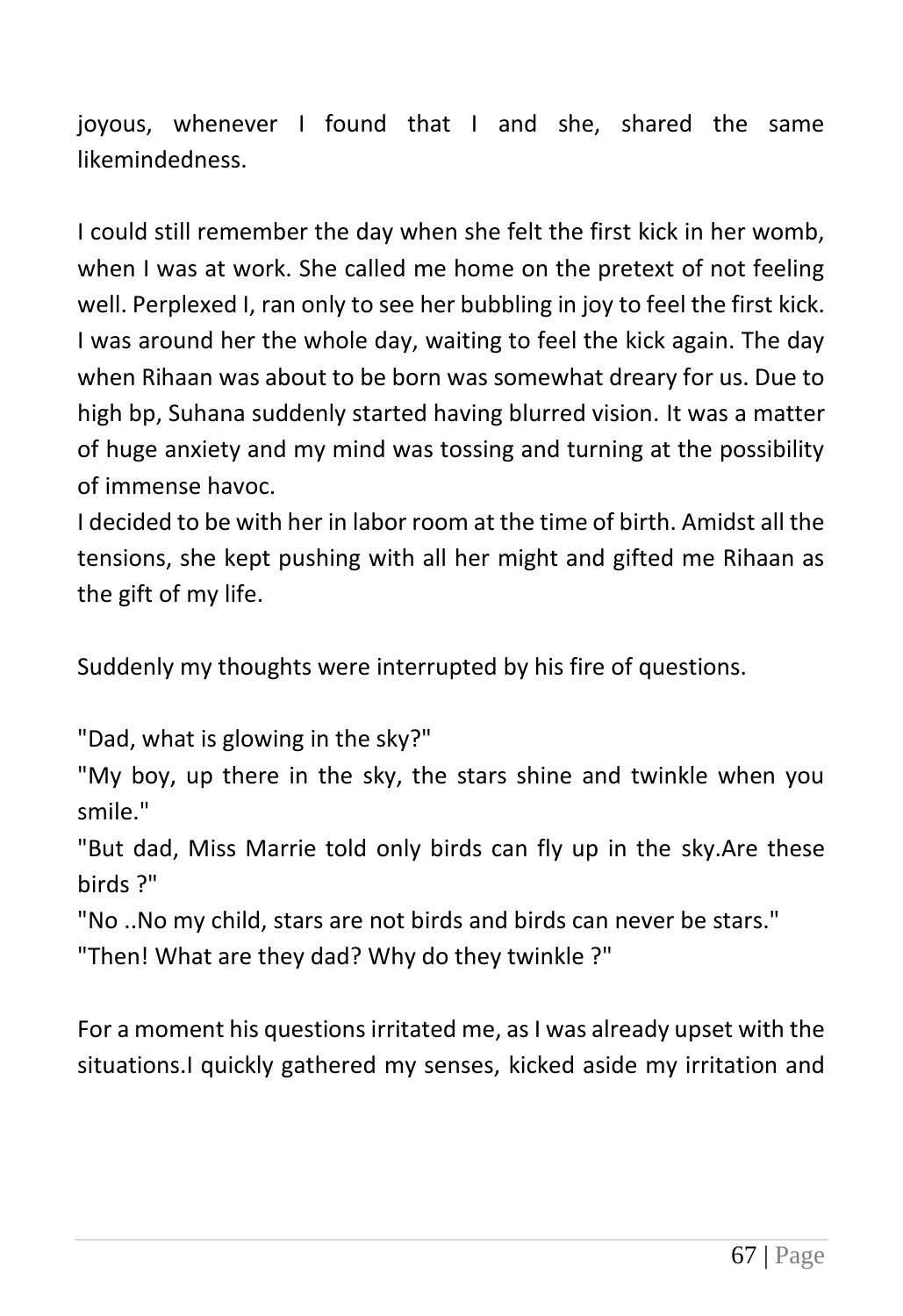frustration and then started explaining him the stories I was told about stars.

"My child, the people who die become stars. They enlighten our lives and twinkle to spread happiness for the ones.

God gifts them the shine and make them stars, when wonderful people leave the world."

"Mumma must have become a star too, right ?", his catechized eyes brought tears in mine.

"Yeah baby, the star that shines the brightest amongst all is your mom." Her face after delivering Rihaan and content was again flashing in front of my eyes. She blinked at me with a smile, with all her power gone and her hands in mine. She breathed her last. My heart was torn to pieces and my mind gave up thinking. I started finding faults in myself or my decision of asking her to plan a baby soon. May be my insisting had landed her where she was right now. Even after knowing that I was nowhere at fault, my mind gave up rationale.

The same lost rationale seemed to have kicked back in action at this moment under the shed of stars with my son Riyaan. And then I realized, in some way or the other I am deceiving my child. For a year or more only, he would believe his mom is with him as the brightest star, but when his life will be enlightened with science, life and death, he would again loose all the hopes for seeing his mom.

The stars are deceptive, I thought. As at first they appear to be welcoming and sparkling outside, but on probing further, they tend to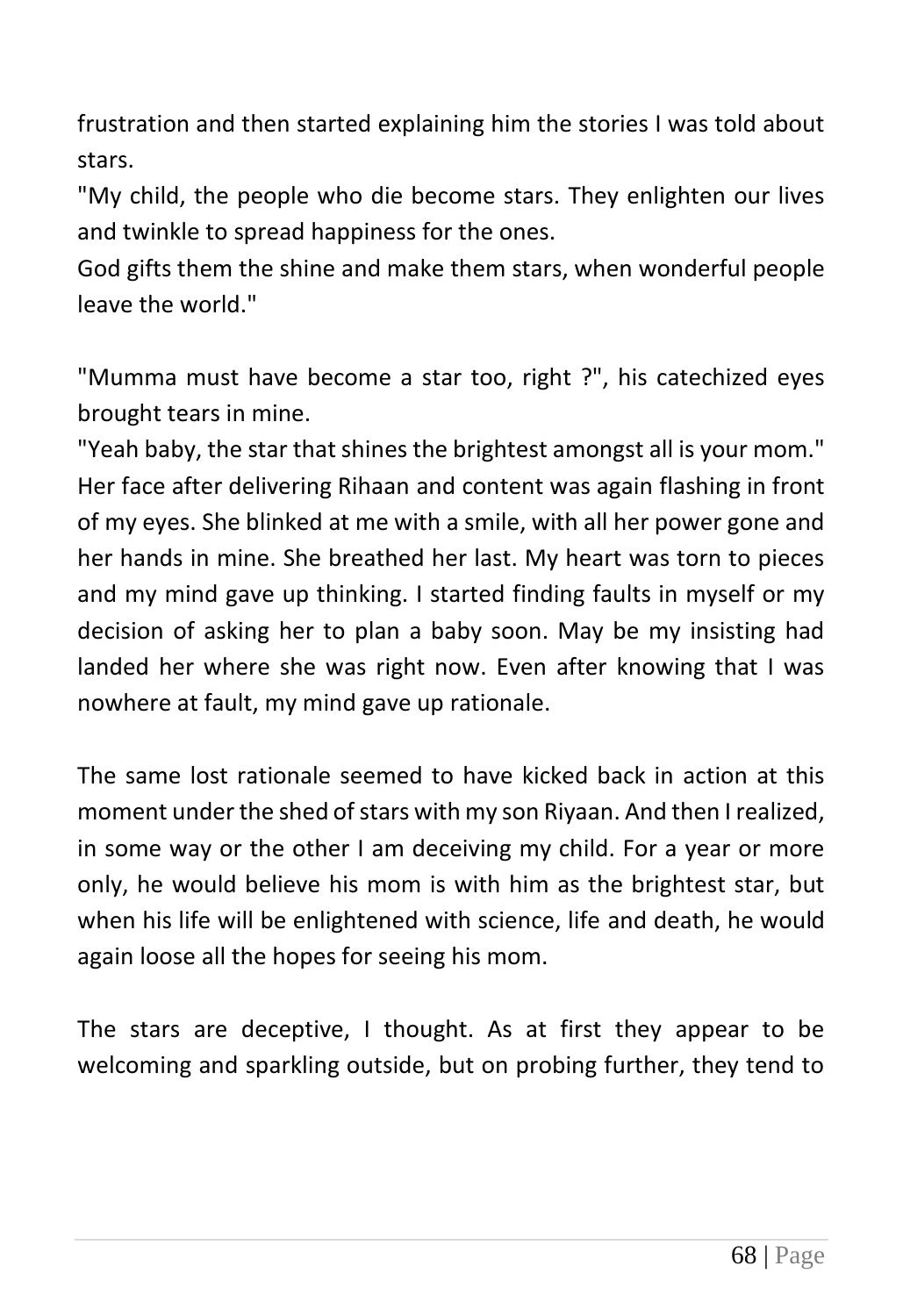make us lonely and still. The defied stories would blend a sense of perplexity in the little mind of my child.

And then, I noticed my boy slipping into his dreams to meet his dead mom.

I bid a farewell to the starry sky, in fact my so called 'star wife' and then took him to the bed. For he would be sleeping unaware of the things and I would again experience a lonely, sleepless night without the love of my life.

#####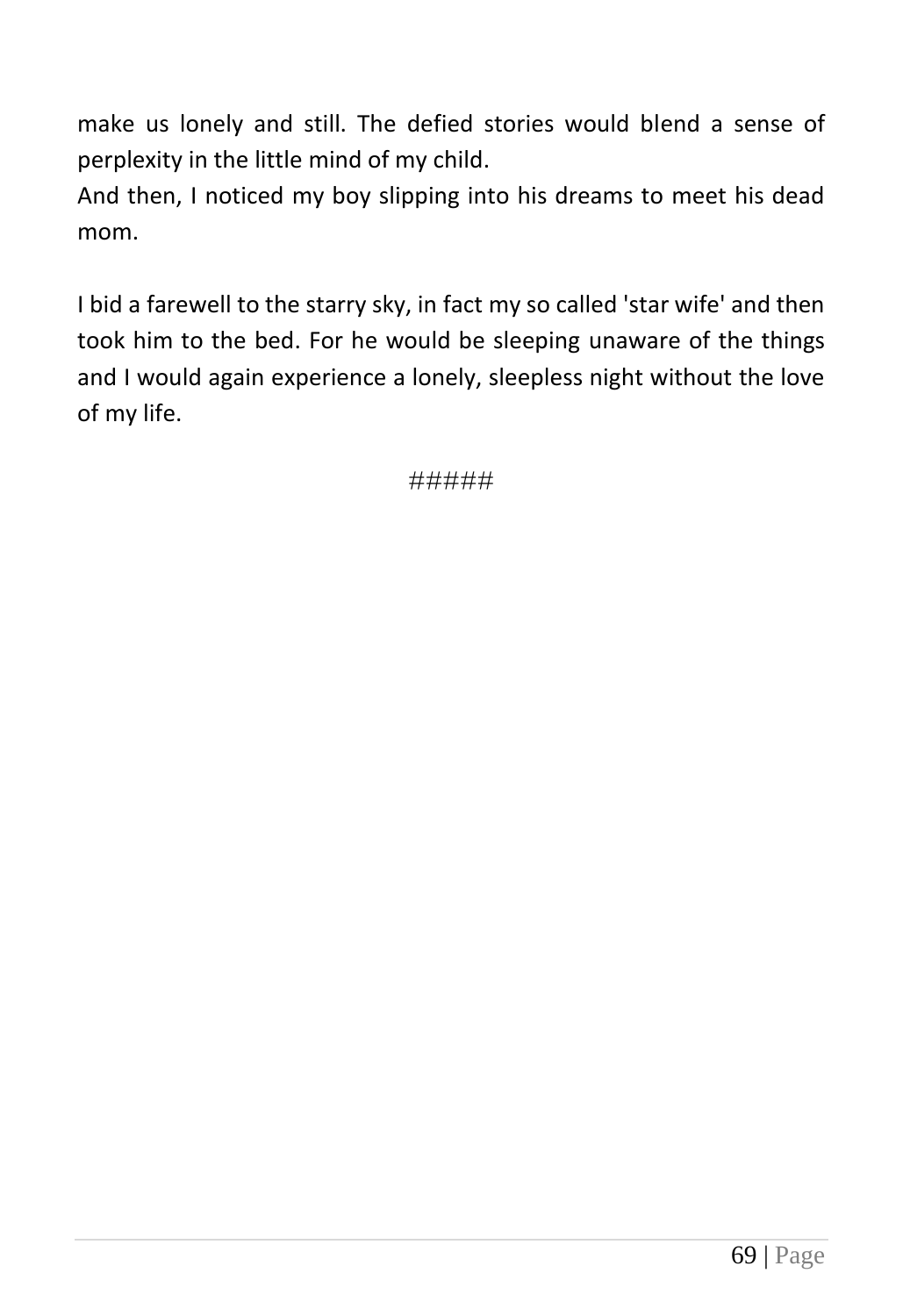## **Whats your story?**

What's your story?

What's going on in your mind?

And what's the trouble?

That you leave in this time?

The song was blazing hard in car which kept Rohan absolutely captivated. His eyes were fixated on road but were so blank as if he was staring into oblivion. The song somehow felt like his soul sang at that moment. Rohan took a deep breath and tried to inhale its lyrics.

The road was pitch dark and the gigantic trees of deodar were adding mystic to its dreadfulness. Rohan was detached, detached from the dreariness and was deeply immersed in his own anxieties. His incessant attempts to search for a story after ground breaking success of his previous five novels was failing miserably. The main reason was Rohan's reluctance of not picking up normal erotic reads which were selling like hot cakes in market. Rohan always maintained his level of being a reputed and established author. His novels had always been about some life teaching lessons and not any such intense scene was usually described in his novels. His resistance to break this tradition took him out of Jaipur.

After a long time, Rohan was taking up a road unknown of the fact where he wanted to go. Thinking that, sometimes being directionless,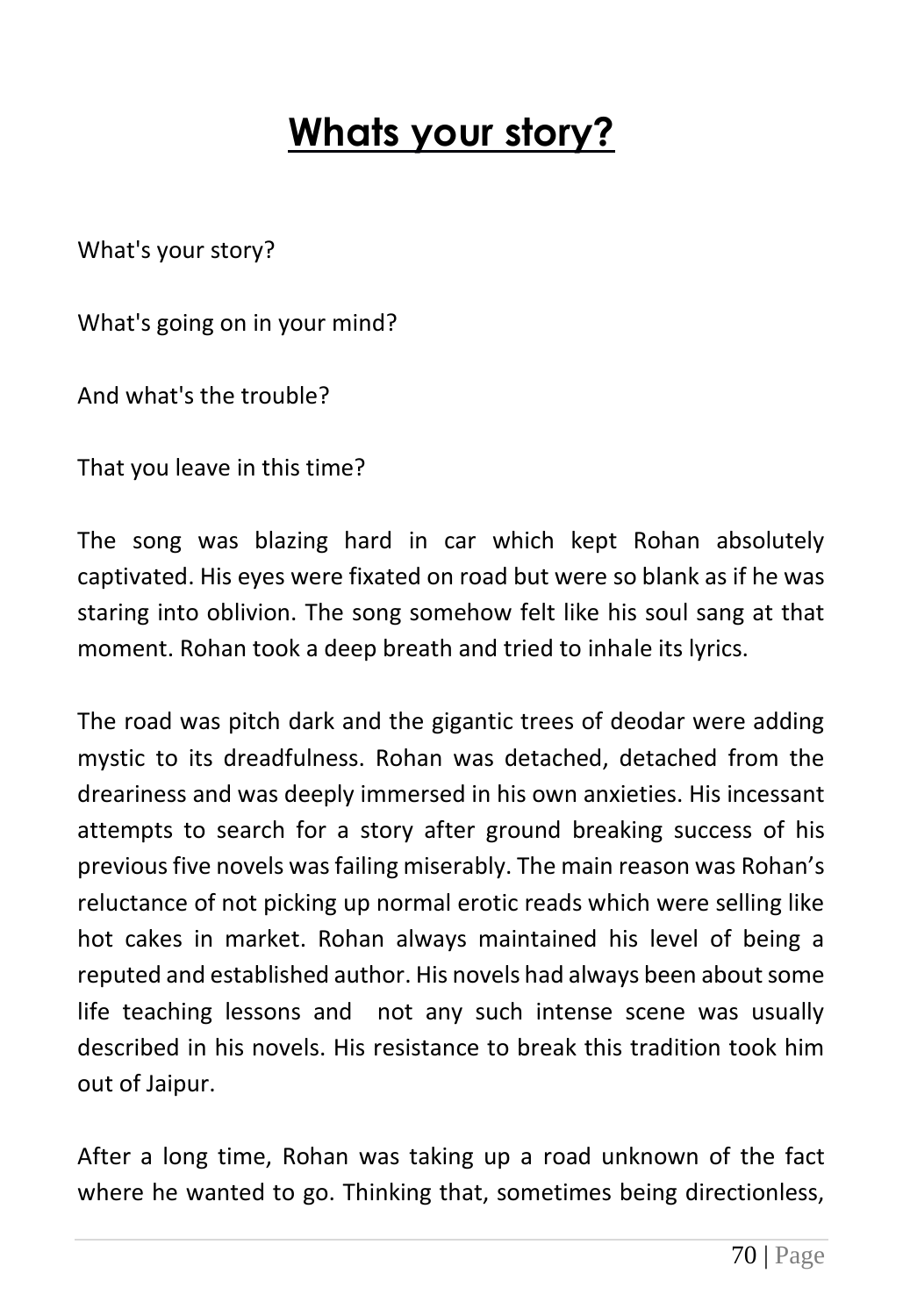gives you the direction, kept Rohan going. While driving, he thought that he would stay at some hotel in the midway and will go to Alwar or may be Delhi. His only hope was meeting new people.

Rohan -

I could hear my muffled breathing and then I tried opening my eyes. Every atom of my body, every inch space on my skin, ached big time while my mind was still puzzled in solving the mystery of how it all happened.

The sight of truck and me jam-packed in my half smashed car answered all my questions. I tried moving my leg, which seemed to be cramped and when I tried to crane my neck to get a better view of the amount of damage done in mirror, I realized the shock of my life. I was looking like a personified zombie, with one eye bleeding and it was the one which made me see the rest of the world. I instantly crumbled back to my position and tried to unlock the door.

Somehow I managed to slip out of my accident-hit car. It took me about 25 minutes to come out with a fracturing pain in my wrist. Fortunately, the lorry was in slow speed, may be this was the reason, I was not squashed completely. I thanked God and covered my paining eye with my handkerchief and looked around. I almost crawled to stand up with the support of my broken car and started staggering towards the lorry, in hope of getting some help from people. Strangely, the lorry was vacant. I estimated that I must have been unconscious for quite a long time, whereas the driver must have run from the accident spot.

I stood dejected for a while and checked time. My watch told me it was 12:15. I walked a bit more limping through and my eyes located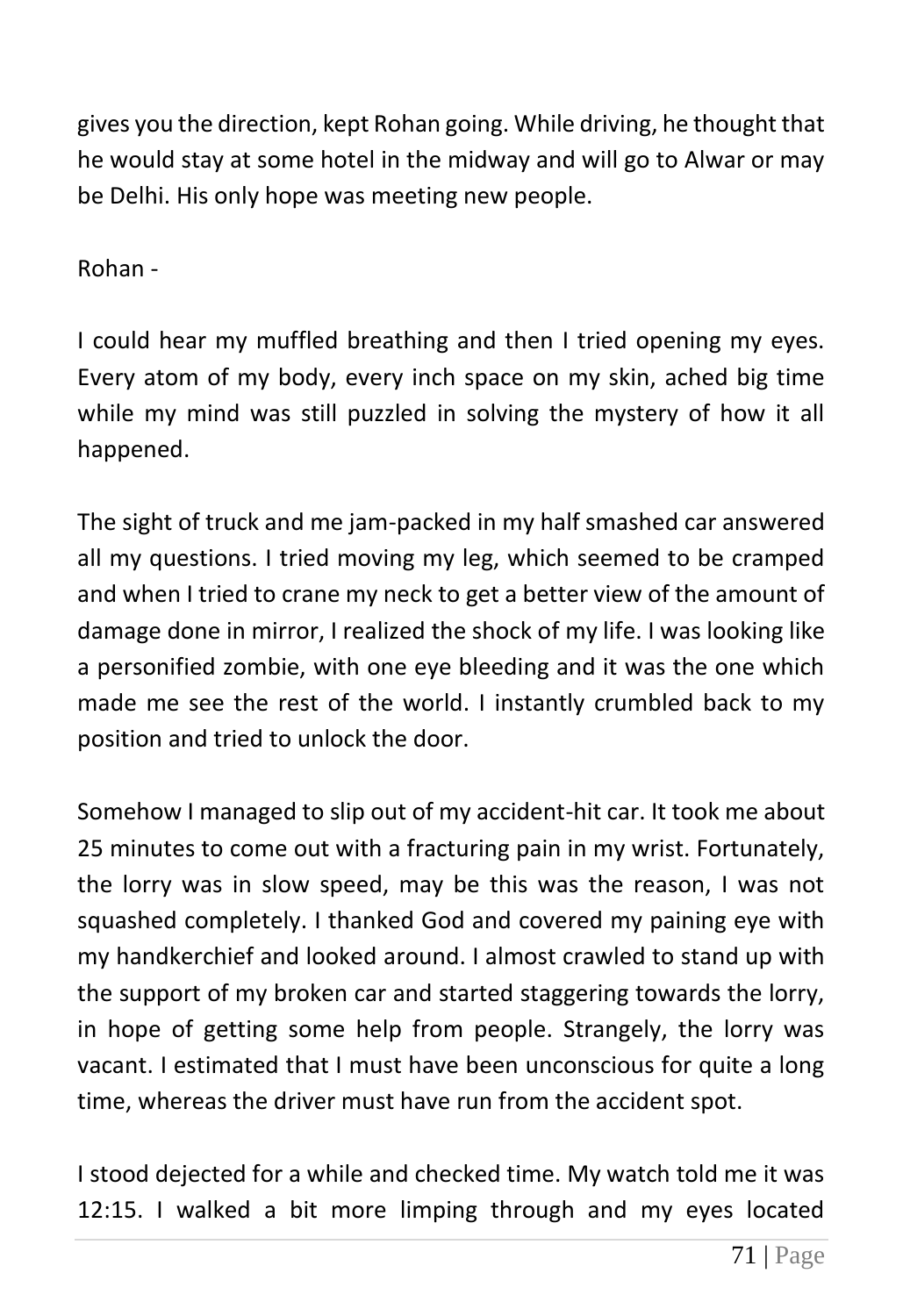headlight's light flickering from around 500 meters' distance. A car parked at such an odd hour of night at highway, may have sounded gravely weird or dangerous but I felt like I got what I had asked for; human beings to help me. I started walking towards it.

When I was almost few steps away from it, I repented my mistake of coming without even waving. The perplexed girl inside the car, got scared looking at my zombie look and limping walk. She instantly pulled up the window glass and was terrified and comatose in fear.

I folded my hands and indicated to the accident sight that my car had been smashed. That is when she looked towards the direction of my fingers and wiped her sweat, took a deep breath and gulped water before finally sliding the window down.

"I am stuck here since my car is not moving. Can you please help?", a honey coated sweet voice erupted out of her and despite of just facing a life threatening accident, it sounded musical melody to my ears. She had normal eyes, in fact smaller eyes than normal but deep ones, with fair complexion and sharp features. Her long oval shaped face was only accentuating her beauty. I blinked for a moment and replied with courtesy, "Sure, Ma'am. Would you in return help me to get back to my city Jaipur? Not that its a condition, but take it as a request.", I blessed my wits to add some humor in such a situation to make her feel at ease.

My effort of breaking the ice , did not work the way I wanted it to be but hesitatingly she agreed. I should have thought that being a girl, she is supposed to be hesitant. While looking into the intricacies of what happened to the car, I enquired her name. She told me it was Shweta Malhotra. My further probing revealed that this resplendent , slender, beauty in blue salwaar kameez was working as an HR manager in some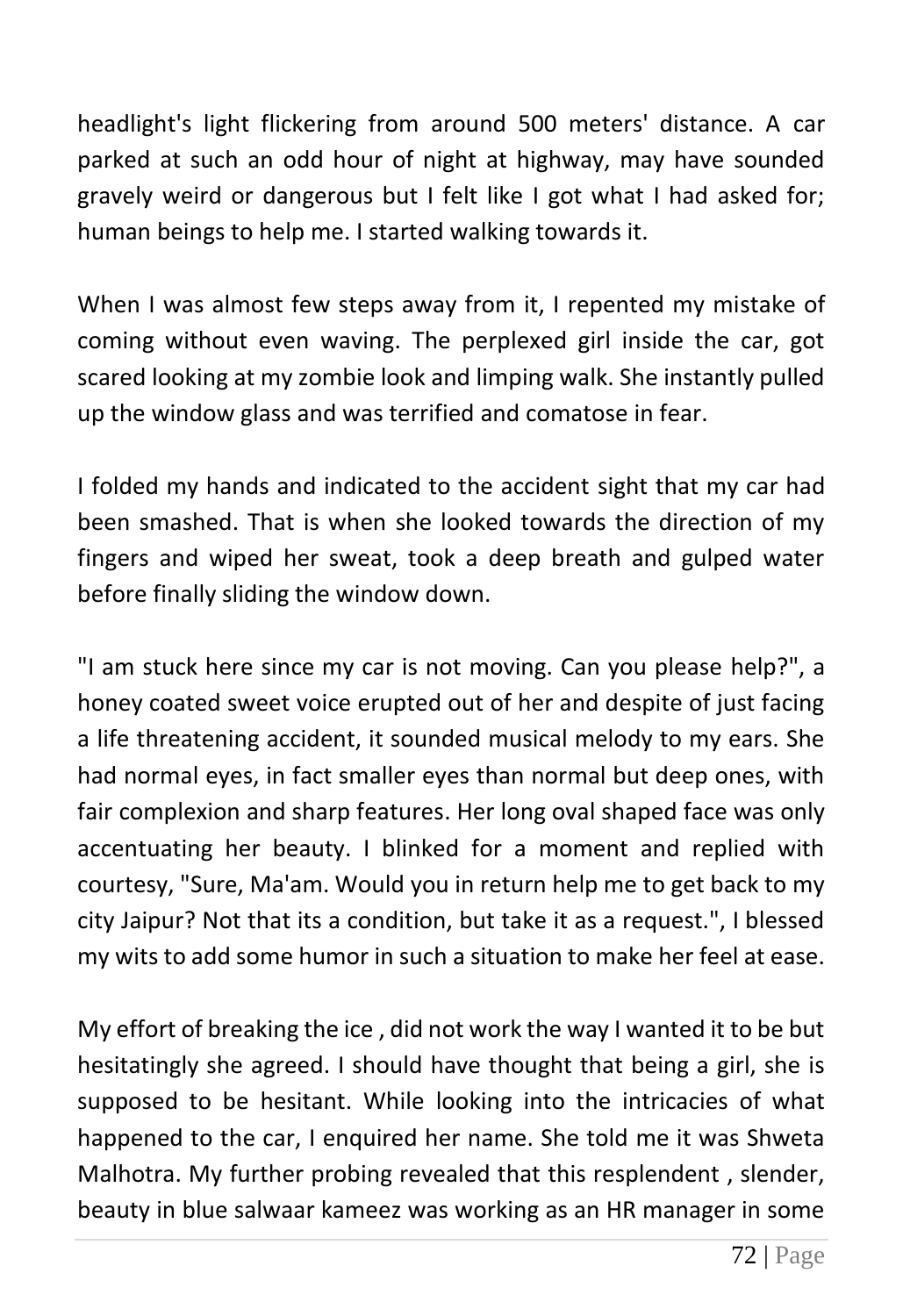company in Jaipur itself. I finally mended the car and thus began our journey back to Jaipur.

Shweta -

Rohan turned out to be a nice fellow and made me comfortable throughout our trip. Due to his severe eye injury, he was looking more of a zombie than a human. Otherwise, this tall, dark, and sturdy guy was no less than a model and to my surprise, he turned out to be a writer. Life sometimes takes you to the things you try to run from. Rohan came into my life when I started escaping from books.

Since he was injured badly, I offered him home packed sandwiches, which he seemed to relish.

"So, Shweta, what do you love doing in leisure?" , asked Rohan in a muffled voice with his mouth full of sandwich. His childlike innocence while munching sandwich made me smile first and then gulp. I wanted to say that I used to love reading and writing but not anymore but I restrained, because certainly he did not know my story.

"Umm. I watch TV and I talk to friends. I love to talk you know", I managed to come up with a genuine sounding answer. Well, at least it sounded one to me.

"How about you? I mean I know your answer", I instantly pounced on him with questions so that I don't need to answer much. I laughed a bit since I had asked a silly question about his hobby. "Let me guess, were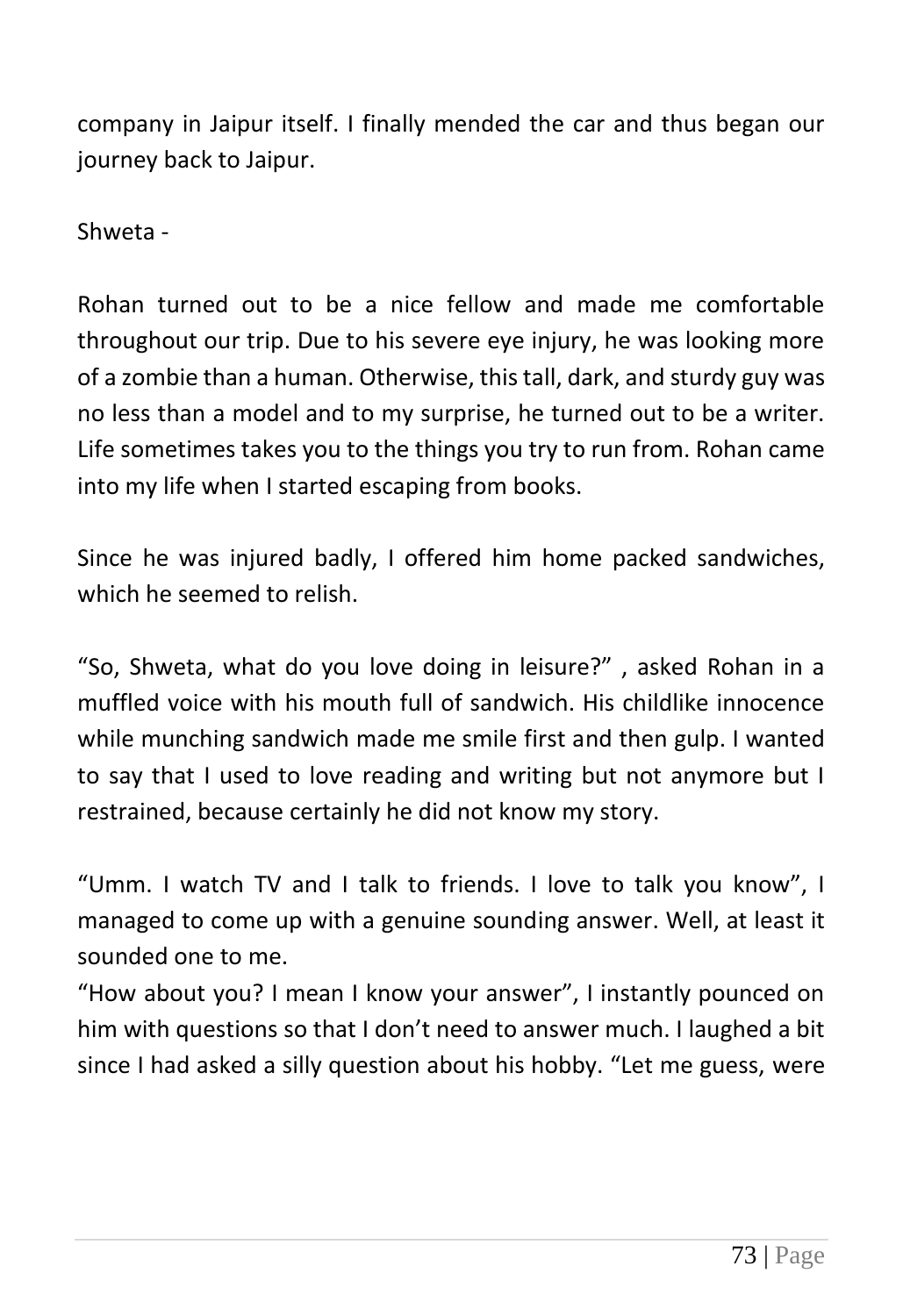you on a trip for your writing work?", I tried diverting his mind off me, with the best question this time.

"Hey, Shweta. My God! How do you come to know? Well exactly I am. I was highly dejected and I feel ashamed to say that after scribbling five best sellers, this wordsmiths' charm has suddenly dwindled down", said he with drooped shoulders and disappointed eyes, while looking in the other direction. It pinched to see him helpless, I don't know why.

"Oh. I just guessed it right. Generally writers take up tours like that ; come on, you will definitely get a story. Who knows, this journey of ours becomes a new story for you?", I muttered to cheer him up but failed miserably. He was looking ahead on the road, lost in his own world of pain, with helplessness, dejection and no hope in his eyes.

After driving for five minutes in silence, where none of us seemed uncomfortable being quiet, I suddenly came up with an idea and suggested him.

"Hey. Rohan. Why don't I tell you a story. May be you can write or modify it according to you?", I suggested with utmost doubts of rejection of my idea. Fearing that writers may have their own ego and may not accept stories from non-writers.

"Oh! Wow , you have a story? Great. That would be amazing. But Shweta, we are half an hour away from the city now. So what if you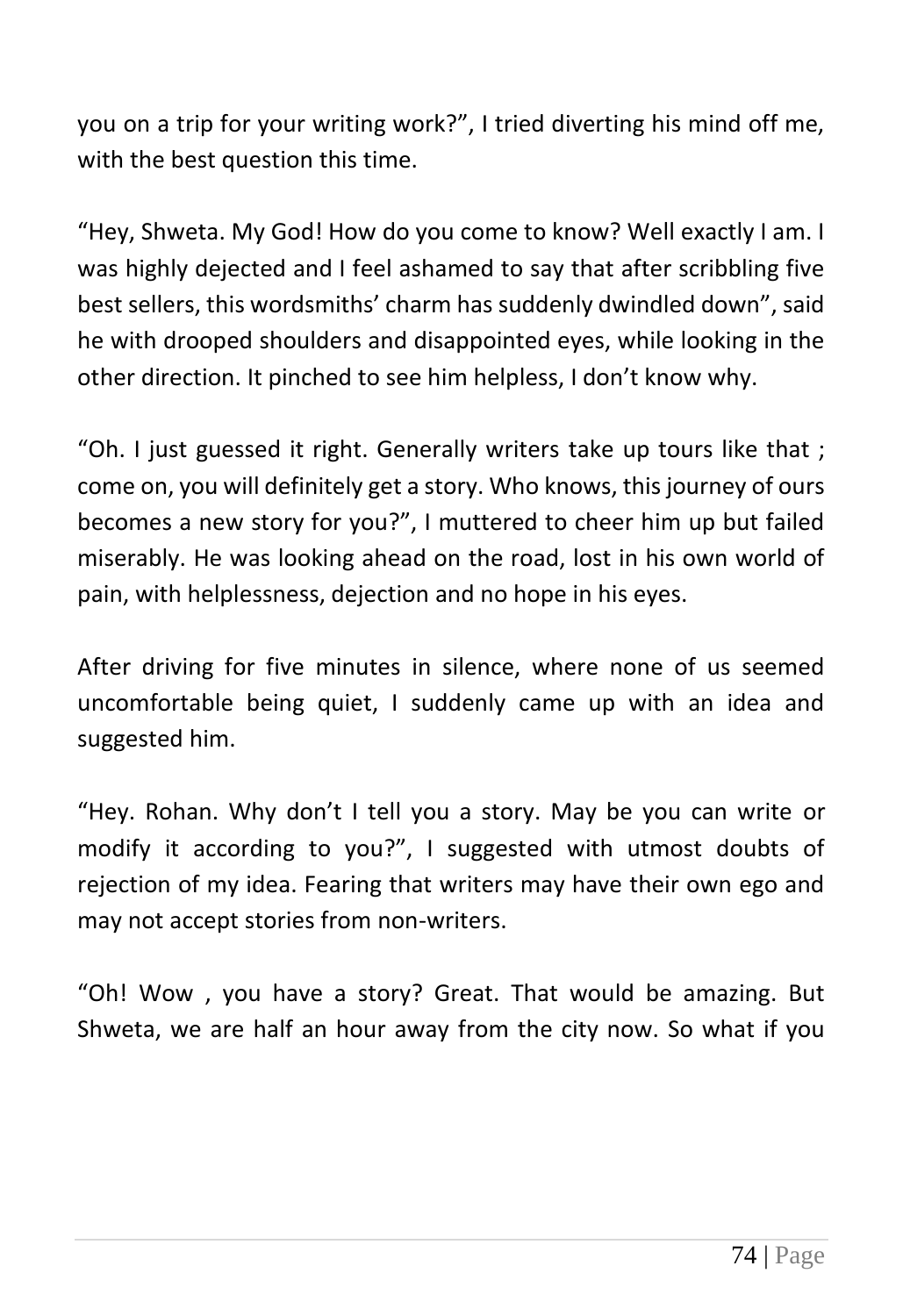don't get to complete it?", his acceptance and curiosity took me aback, and I felt good and valued, yet again.

Shweta's proposal of story telling was happily accepted by Rohan and somewhere sent tingles to his heart from the relief that despite of an accident, he finally got to hear some story.

"There was a boy named Rahul, disheveled clothes, deprived of education, since his father passed away early and mother was fending for both of them. When he turned eight, he took up the responsibility on his shoulders to share work with his mother.", Shweta began and spoke it all in one go and waited for Rohan's response.

"Ok. Good going Shweta. Then what happened?", Rohan asked with curious look. "Rahul knew the basic alphabets and spellings as he had attended few primary classes till he turned five. He could read and write tiny words in English too. One fine day, when he was cleaning up the the stationary on his master's son's table, he saw that two of the pens were not working and were trashed in bin. He picked up the pens from there, and asked his master that whether they were of any use or he could take them. To which the master happily agreed to give away them to him. Rahul joyfully went back home, promising himself to buy a refill and keep practicing with these pens in his old notebooks. He wanted to remember what all he learnt in school.", Shweta revealed and paused to have a sip of water from her pink colored bottle, which had a quote on it saying, "Writing is writers' struggle against silence".

"Wow, nice quote on writing!", remarked Rohan. Shweta was taken aback suddenly and frowned in a knee jerk reaction. Rohan found it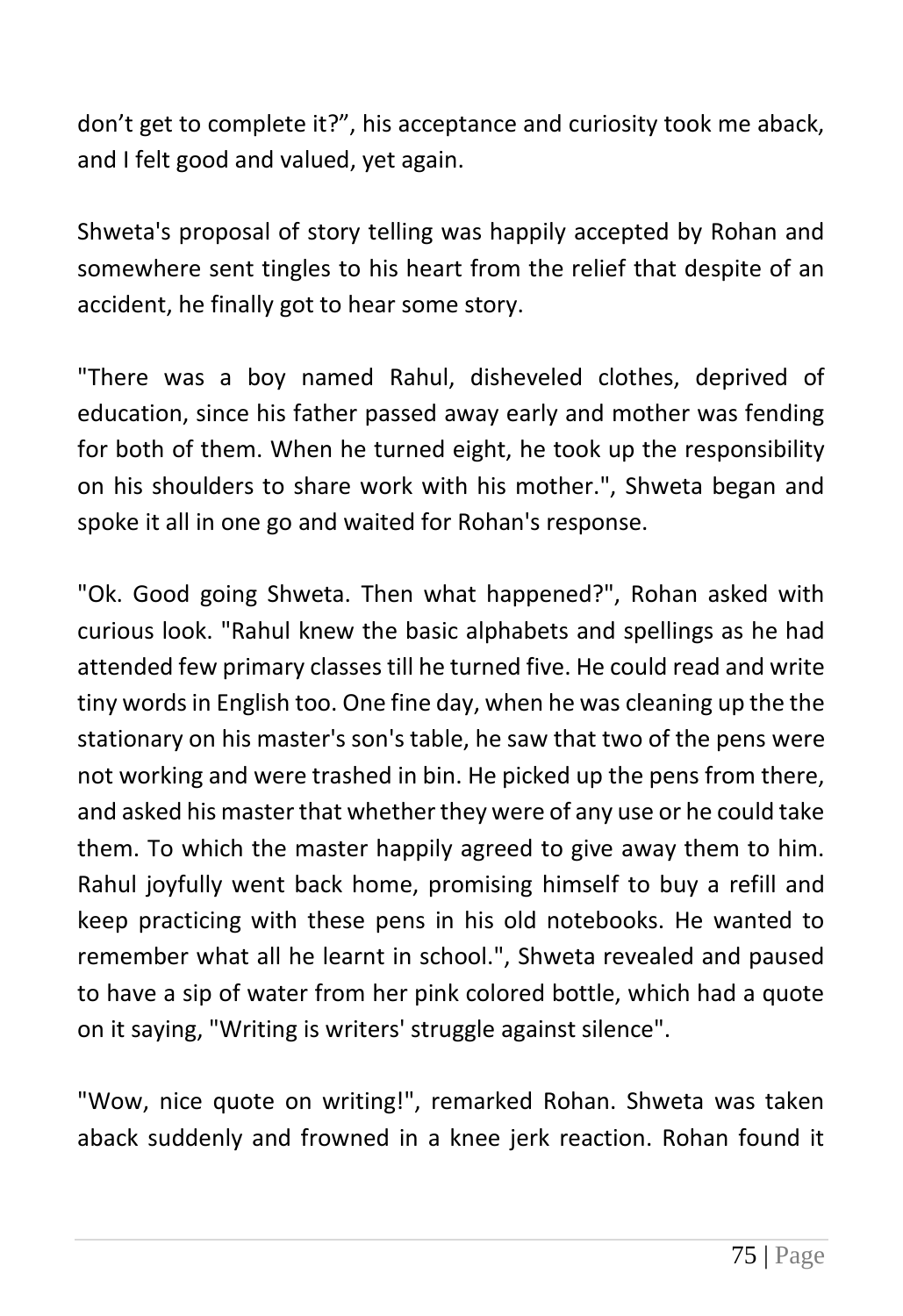weird and thought may be she had an axe to grind, but he chose to ignore and remain zipped on the issue.

After two minutes of torturous silence, Shweta resumed, "Rahul started writing from one of the pens after buying refills in the notebooks he carried at his master's home where he used to study in spare time. One day his master saw him and by having a look at his handwriting and his curiosity to learn, he talked to his mother for funding his school education. His mother's eyes twinkled in thousand hopes and dreams for her child but she was hesitant in taking any favors from anyone. So she agreed on the condition that she will be working at their place without taking wages and just food will be enough for them, since Rahul's education was already being funded by them. Rahul studied in the best international school and learnt faster than other kids and always passed with flying colors. He still had kept safe those two pens as token of respect. When he turned 16, a story writing competition was held and he picked one of those two pens to write a story." Shweta stopped abruptly.

"What happened? Why did you stop Shweta?", enquired Rohan. "There is a hospital right ahead of us and I think you should first get some medication there." Shweta suggested and opted to stay in the car as Rohan was quite comfortable going by himself. They resumed their journey but now since they had entered the city, it was time to depart.

"Thanks Shweta, I have got the gauging done and we have entered the city, but I seriously want to listen to the full story. Can we sit somewhere outside?", pleaded the enthusiastic writer in Rohan.

Shweta looked at her wrist watch and her eyes said it all before she could. "I guess, it won't be a trouble if I drive to my home which is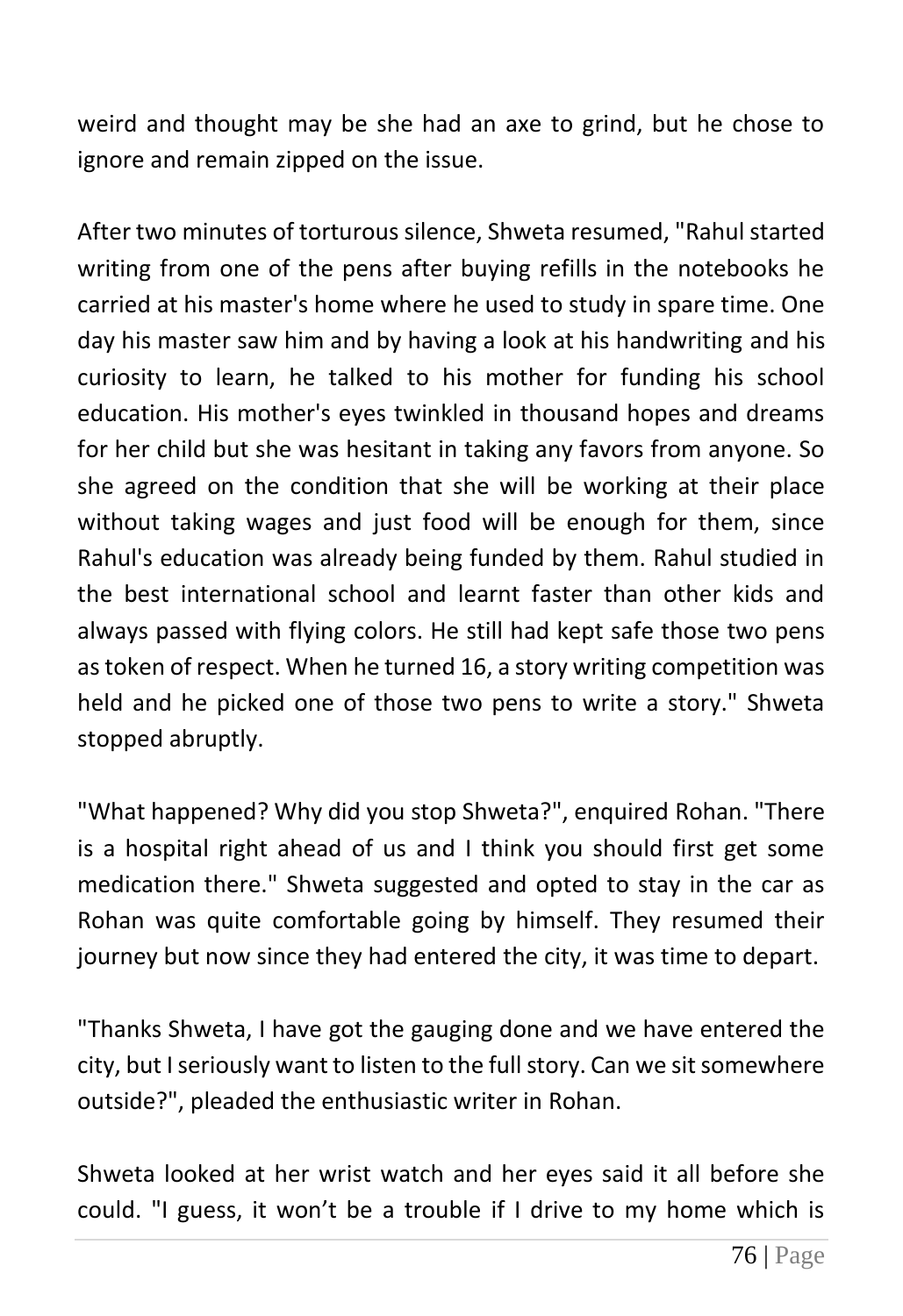another 30 minutes from here and tell you the story on the way. Since it is 3:30 in the morning, can you please drop me till my flat upstairs and then get a cab and go? Our purpose will be solved?" Shweta suggested with a gulp.

"Yeah sure! Perfect, now please resume the story", Rohan agreed happily like a kid. "Rahul won the competition and he kept on winning every story writing and soon became an author. He never threw his pens away. Little did he know that one of those pens had a power. A power to make you win if you are not harming anyone. The pen rewarded its owner through success and victory till the time, it was not misused.", Shweta became quiet after saying to check Rohan's reaction.

"Oh wow! But how and when did the owner misuse it ?", Rohan's excitement was not ceasing. "When Rahul once changed the pen , his novel flopped, it was then he came to realize the power of his pen. He once wrote a story in which he killed all the other writers wishing it to be true. So that there would be no competition. He was trying to misuse the power of pen. The moment malice entered his heart, he met with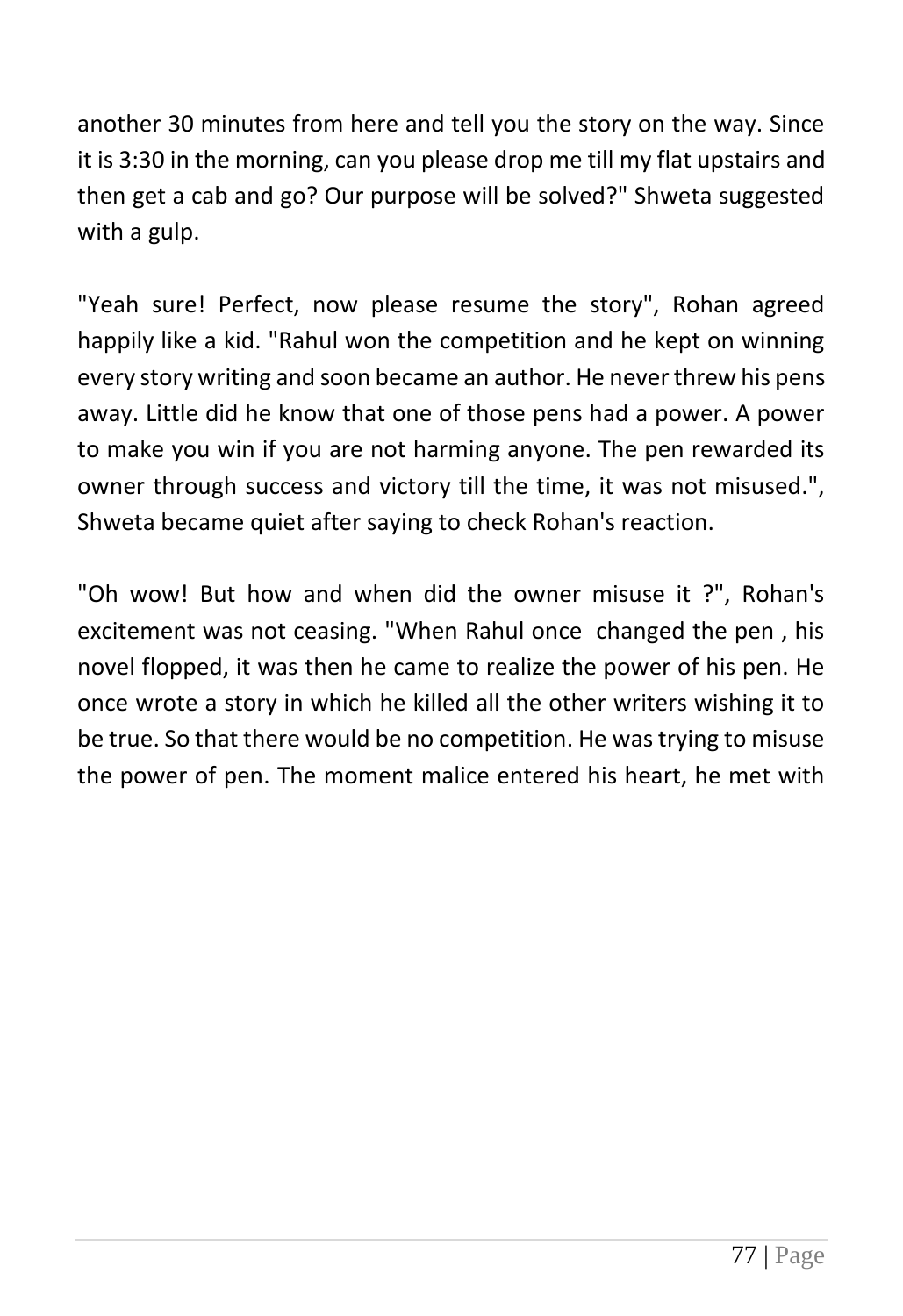an accident and could not survive that day itself.", Shweta completed the story.

"Oh! That's tragic", said Rohan. "I wish such a pen existed", he laughed and smirked and she joined him in the laughter.

"What if it does? What would you do? Will you misuse it?", asked Shweta while stopping the car in front of a residential building.

"Oh well! Why would I? When I already am achieving success with my good work. And is this you building Shweta?", Rohan asked.

"Yes. But Rohan, I would just say one thing. Greed kills", And with that, Shweta got out of car and so did Rohan. He did not forget his promise to drop her upstairs.

When they reached lift, it was not working. So they chose to go by stairs. On second floor's stairs, Shweta handed him the keys and told him to go in 313 on third floor, as she had forgot her mobile in the car.

Rohan agreed and went upstairs. He searched flat no 313 and unlocked it. He tried to rummage his hands on the entry wall inside to find switch for light. As he switched on the light, his eyes fell on Shweta's photo on the opposite wall, serene, beautiful with enchanting smile. But a garlanded photo with a pen placed neatly, on a table underneath the photo. Shweta who went downstairs to get her mobile, never came back since she went away from this world long back. The garlanded photo was the testimonial.

#####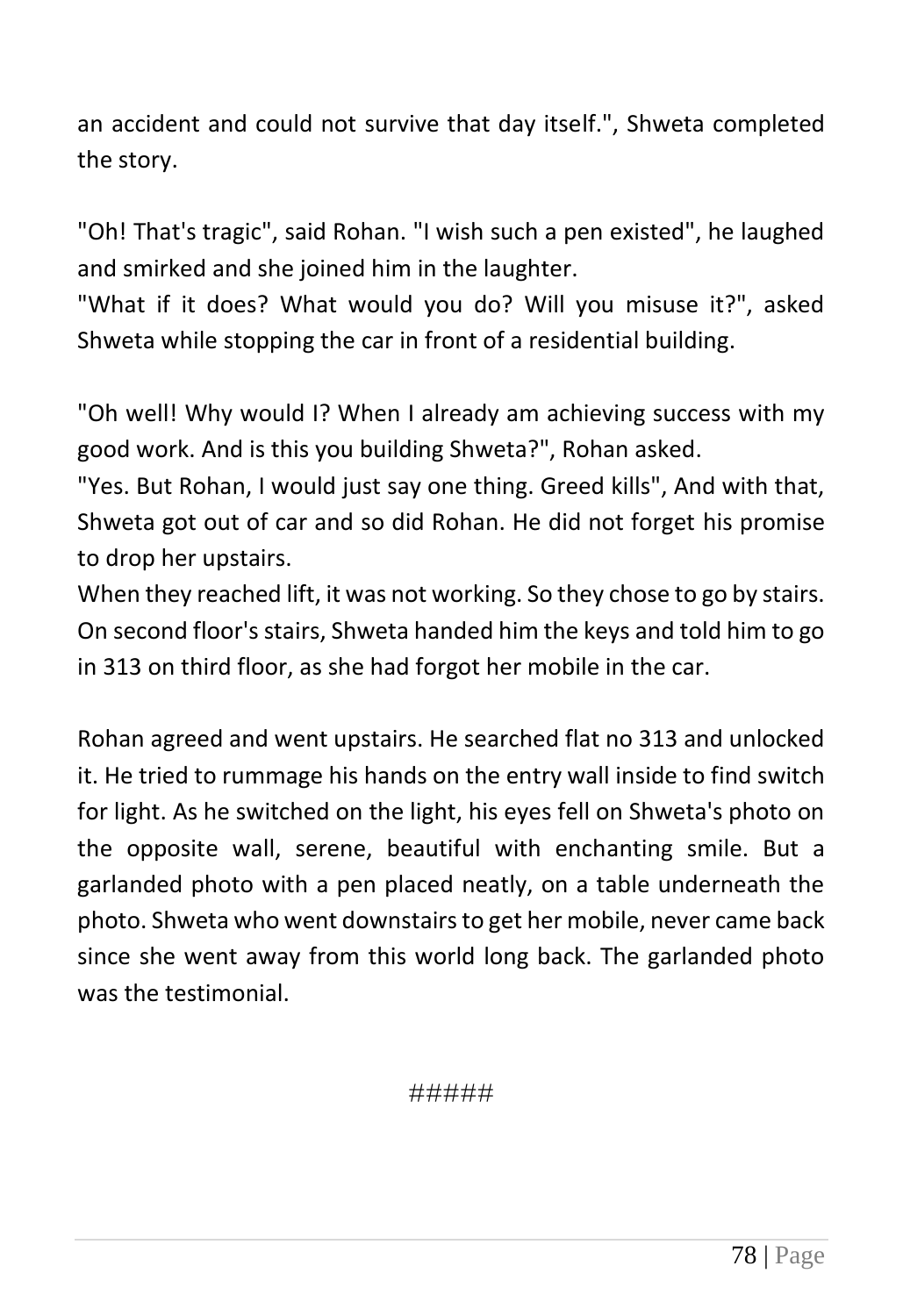## **You and I -An incomplete story**

The clouds were breaking and shining to just give a hint of sun into this wonderful picture. The temperature was one that was dreamed of on the hottest and the coldest days. It was not too hot, and it definitely was not too cold. This new sunlight seemed to change the color of everything. The grass which was once a forest green had now turned glistening green. The trees which seemed dark at first, now actually resembled brown bark and green leaves. Even the metal fence that went around the softball stadium had turned from grey to silver. There seems to be more movement now, and Ritesh could hear a bird chirping nearby .The sun seemed to be playing hide-and-go-seek with the clouds. He could definitely spend all his day at this heavenly place as it was such a magnificent site an artist should cover.

The clouds imprisoned the sun. The trees, in the breeze, shook like little kids on their first day of school. The sound of the cars and people reminded him of how busy the world is. An old abandoned softball stadium looked as though it had not seen any player in years. The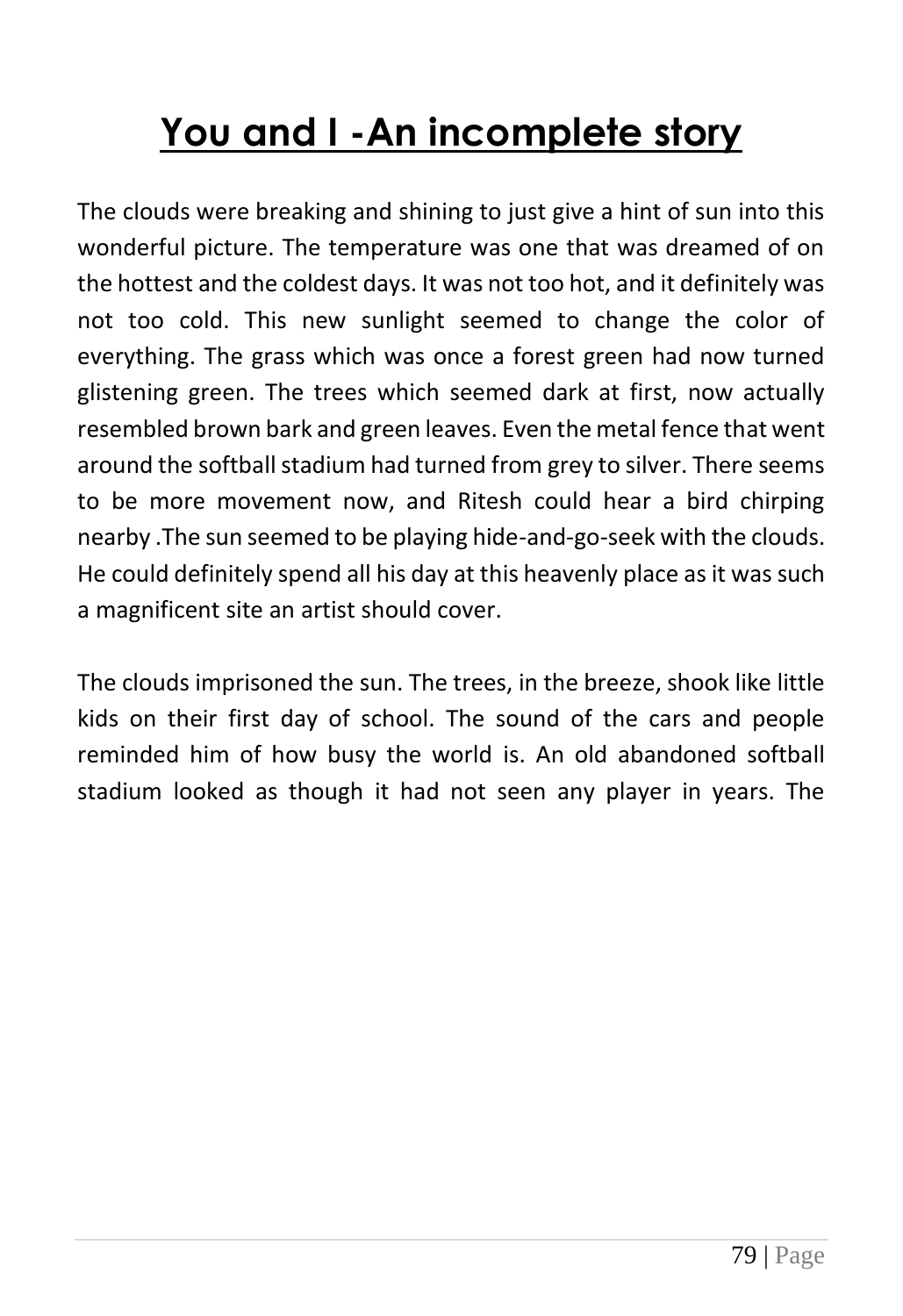playground, that once held the smiling faces of children, now too was as lonesome as an old widow. The rain had left behind puddles. Amidst all this, Ritesh decided to capture the beautiful art of nature since he could feel the reincarnation of a long lost artist at the sight of the alluring park.

As he entered the park, no one were to be seen. Ritesh thought of sitting under a golden apple tree and then start off with his art.

The moment he sat, he could see a girl hiding behind the tree. His curiousity made him more eager to see who was hiding behind the tree and what could be the reason.

As he moved towards the tree, he felt spellbound with the not so earthy aura of a young maiden.

The girl he saw, wore a medieval gown with red ribbon in her pigtails and a scarf draped all over her neckline and her beautiful face. Since he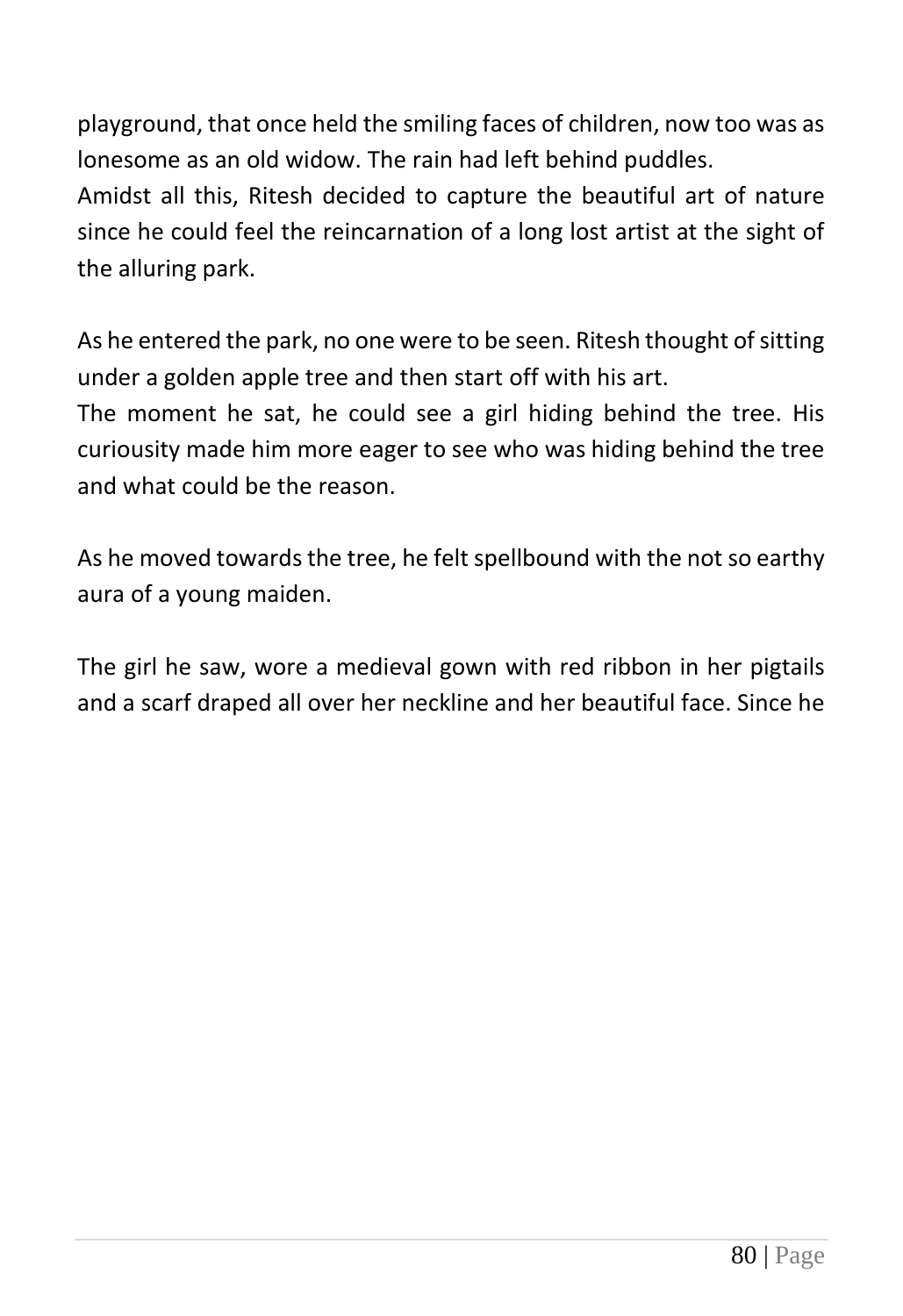could not see her properly, he just noticed that her eyes were hazel blue. The girl seemed to be a perfect model for his painting.

'Hello. I must say you are elegantly gorgeous.'

The girl did not reply instead she nodded with a smile.

'Can I ask a favor from you?'

The girl again nodded in anticipation.

'I want you to be my painting model. I request you ma'am. You are extremely beautiful. May I know your name?',Ritesh said. 'Samaira',she said and smiled making him know that she was all ready to be his model.

Ritesh knew he would not be able to finish the painting in a single day and was happy for he knew that now, until his painting is completed he would meet Samaira.

'Love at first sight' or just a fatal attraction it was. But yes he was heavily drowned in her blue shiny eyes.

With a very unusual feel his heart experienced, he asked Samaira to adjust according to the positions she was supposed to maintain. With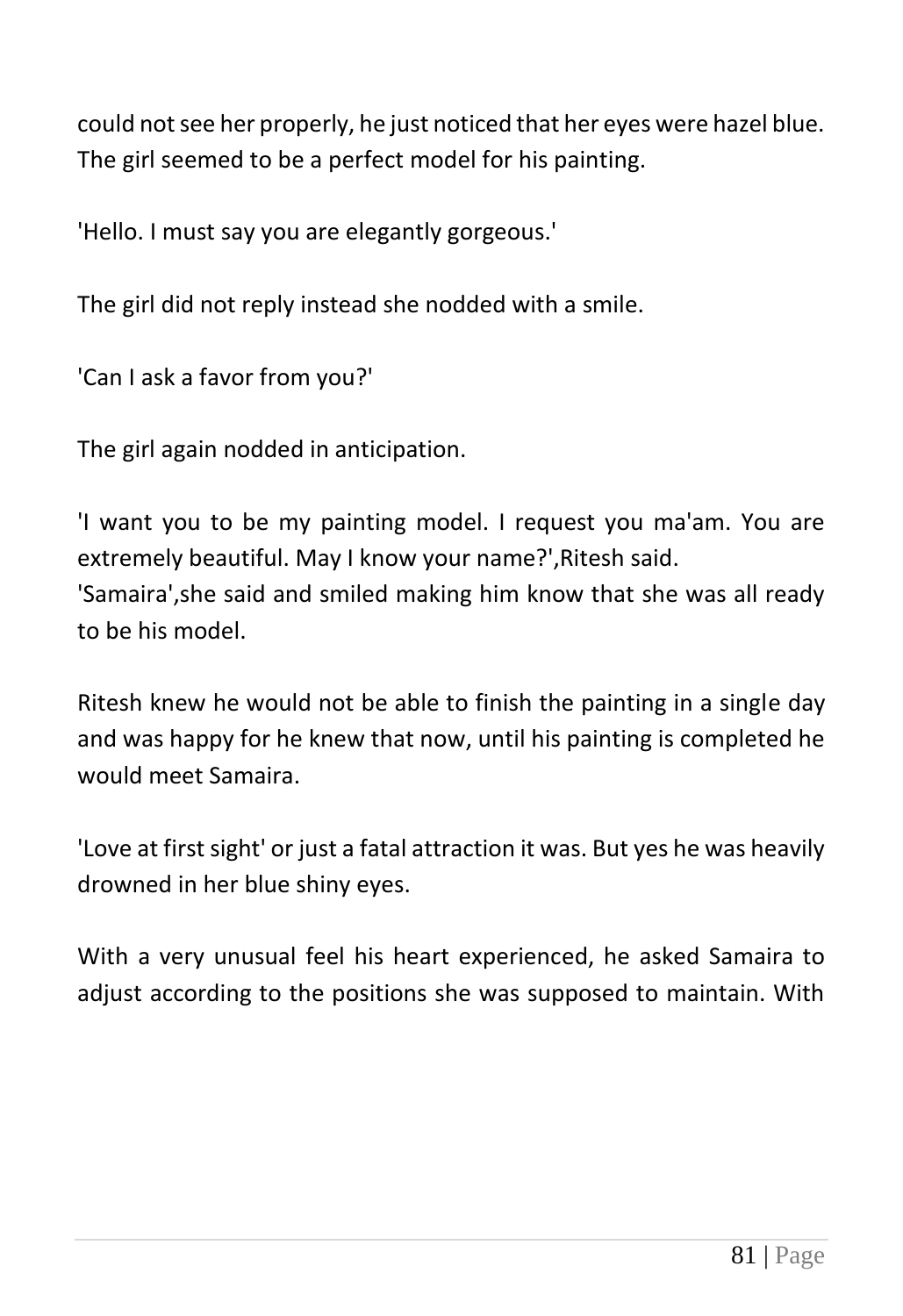the onset of evening, Ritesh found that Samaira was being a little anxious.

And out of courtesy he asked him to drop her back to her home.

Samaira agreed. That day, Ritesh had the best walk of his life with the girl he could feel attracted to.

'So, will you come tomorrow so that I can complete my painting?'

She nodded in a yes.

'So tell me something about yourself.'

'I don't like talking much, will you be quiet for a moment', she replied bluntly.

They all were silent until Samaira reached her house.

It was a big colonel house, with amarbel encaging the front view.The gate was as big as an elephant.Bats and birds howled nearby.And most of all, the house was engulfed in the middle of the forest.

It somehow looked scary to him.

Yet he managed to bid her a goodbye with a smile.

'Don't forget to come, I will be waiting', saying this Ritesh left the scary feels land.

Days went on and they both started meeting regularly in the same alluring park.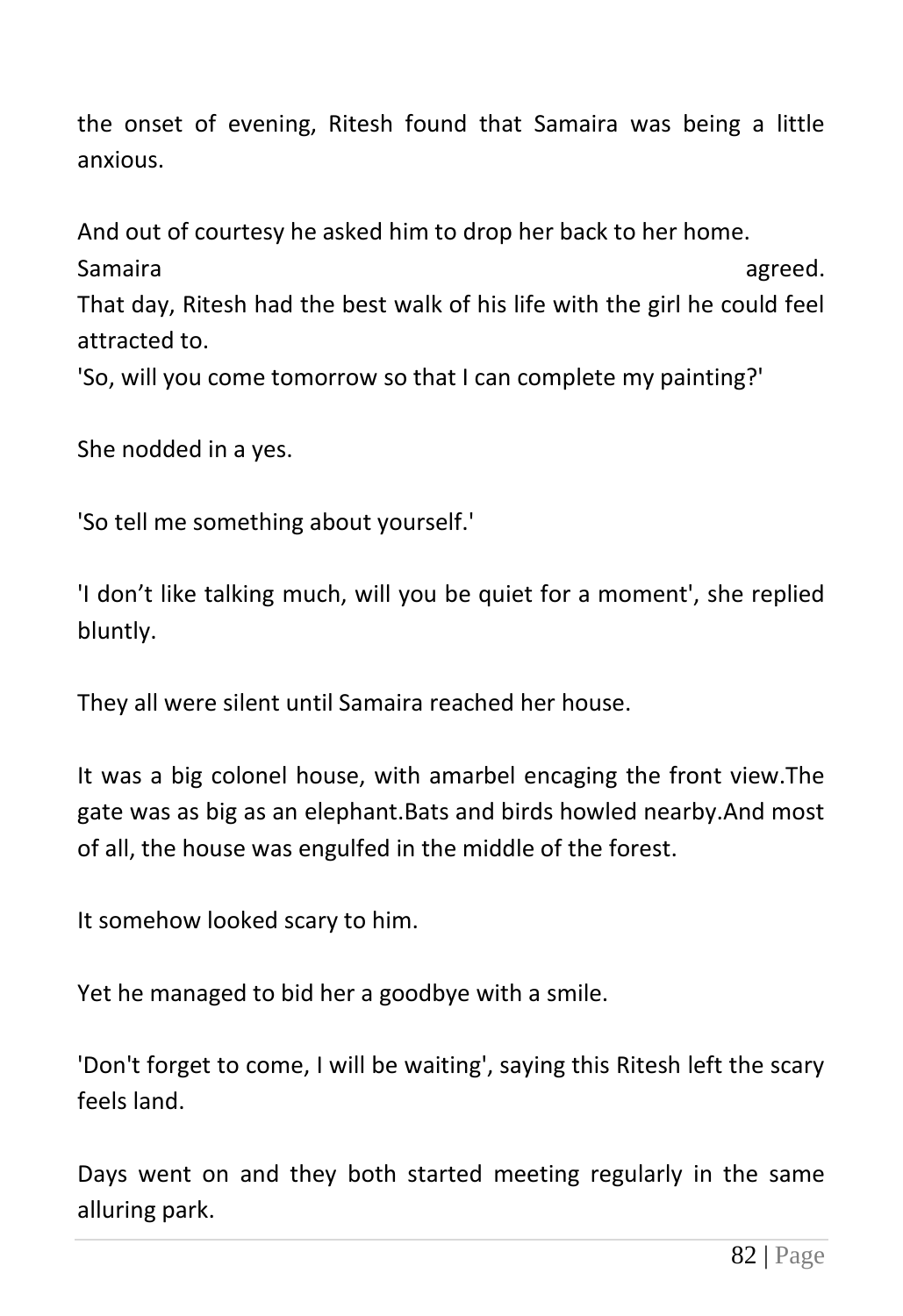They both started sharing a bond.

And one day in the middle of the painting session, Ritesh stood up.

He went to Samaira and cupping her face he said ,'The day I saw you was the day I started getting attracted towards your unearthly beauty, your mystical smile and your not so fashionable, yet stylish behavior. I don't know when I fell for your aura, your smile and your hazel blue eyes. I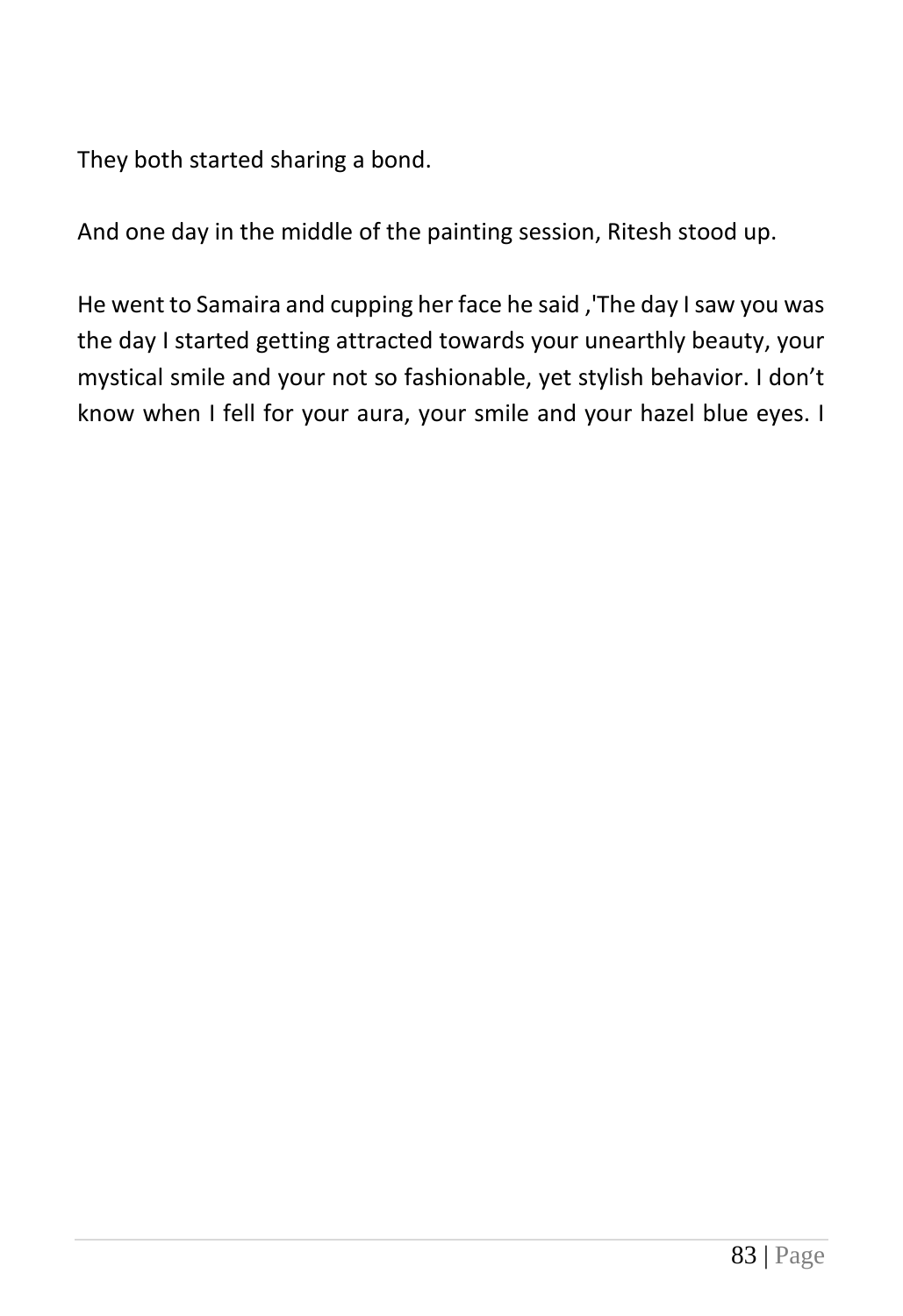love you and I want to be your morning tea. I don't care where you live, what your family does. All I know is, I want you in my life.'

Samaira did not utter a word, tears flowed from her eyes like the purest Ganges. She clutched his hands and dragged him to a place well known for both of them, that was Samaira's house.

Ritesh was completely confused.

As the gate opened, the ambience turned into a strange one.

Crackled leaves , broken fences all marked that something unusual was going to happen.

As the entered the house, Ritesh could not stay quiet and said, 'Where are your family members Samaira and why is this all so dull and dark?'

'I don't have a family, Ritesh. And I will let you know why this is so. Just come with me.'

Ritesh followed her and then on reaching a dusty store room she stopped, opened the gate of the room and made him enter too.

She tried to lift the broken furniture and some bundles of old torn clothes.

An old cupboard was visible to both of them.

Ritesh noticed there were tears in Samaira's eyes which had turned blood red to hazel blue.

She asked Ritesh to open up the cupboard.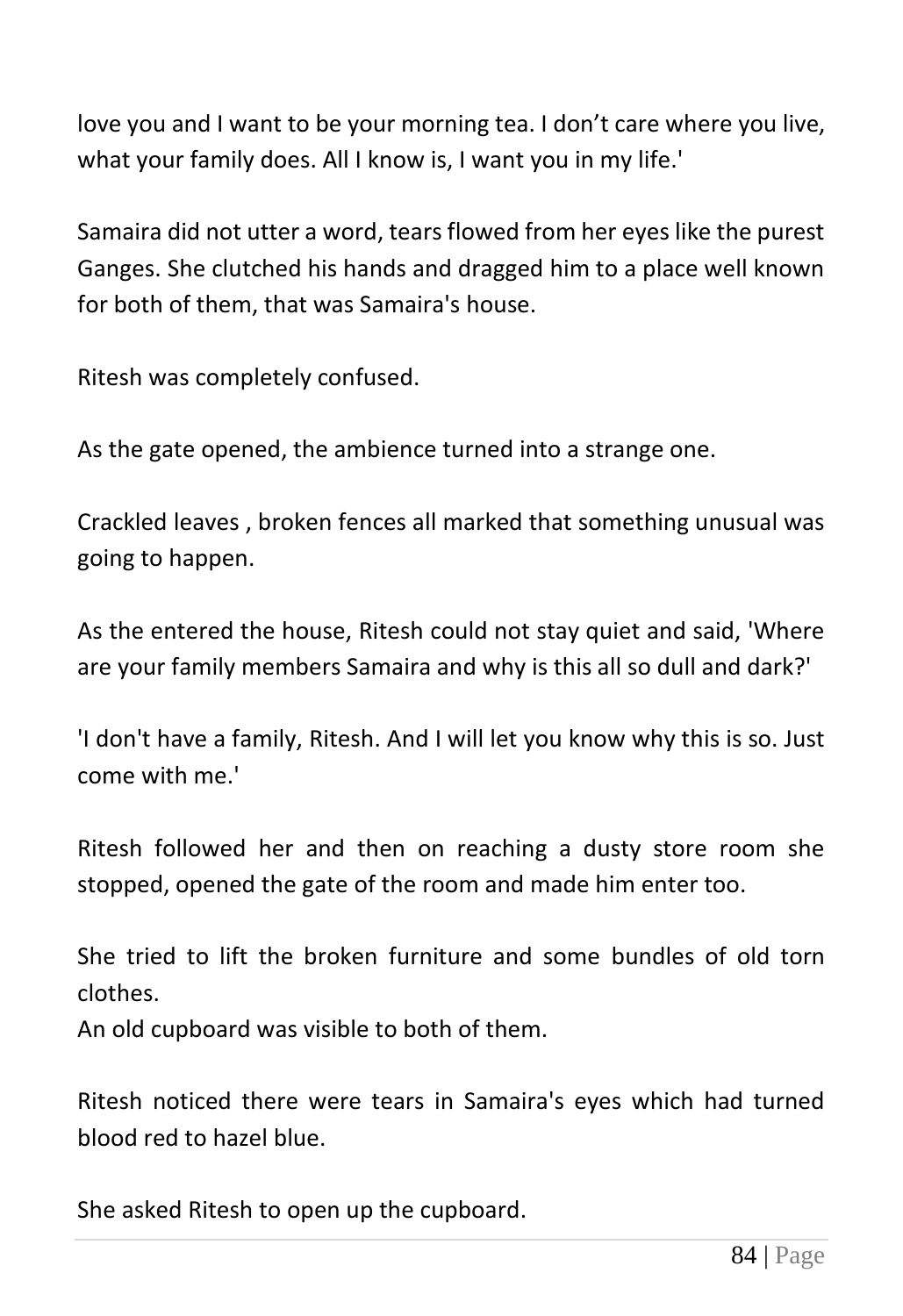As he opened the closet, he was shocked to see what fell off the cupboard. It was a body, yes, a corpse.

The body looked exactly like Samaira, the same clothes were on the body which she wore when they first met in the park.

He could not even shout, yet he sat there broken with tears flowing from his heavy eyes.

He searched for Samaira but she did not responded.

He could not help but howl for her.

She was now sitting with one of her hands on his lap and the other on her own dead body.

'Ritesh, I am not a human. I am a soul, a wandering soul, searching for justice. I wandered here and there until the day I met you. I don't know how and why a soul fell for a human but yes this has happened. I am in love with you. But when you confessed what you feel in the park, I felt you are the only one I could tell what the truth is. Why I sit there lonesome in the park and why I feel anxious on the onset of evening.' Ritesh just cried and was almost lying next to Samaira's corpse.

'Ritesh, it happened 5 years ago. I was 20 then. I used to live with my family in Delhi. Being a punjabi girl I was full of life and chirpy. I made friends, loved and lived. Until the day, I met a guy, Rahul. Rahul was the son of a rich man and he wooed me in the best possible way he could, because I was considered to be the most beautiful one of our college. Soon we were together as a couple. Everything went well. He was the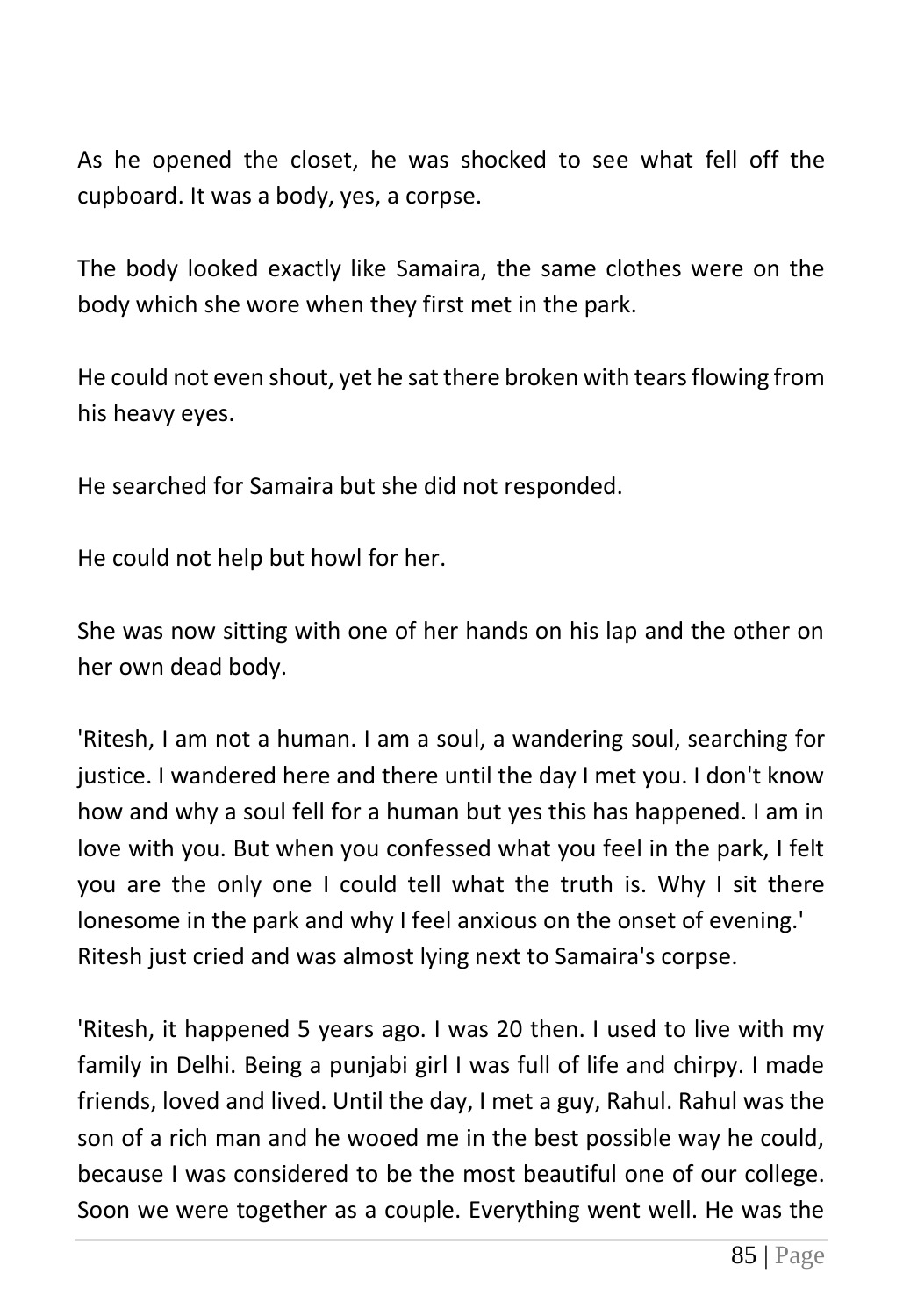perfect one a girl could dream of. We smiled, laughed, cried loved and spent time together. I was falling for him all the more. And then one fine Friday we decided to visit the hills of Macloedgunj.

This very place is his farm house.

All his friends, Ravi, Aisha, Dinesh were enjoying with all of us. The trip was the best one I supposed. We were about to leave for Delhi the next morning. I was feeling the breeze there in the park and then suddenly I felt someone clutched me from behind. I turned and saw ,it was Rahul and he was fully drunk. He tried to take control of me and I resisted. And then in the wake of his alcohol and lust he threw me followed by which my head was injured by a boulder fence. I cried for help, blood flowed from my head, but no one came. Ravi, Dinesh, Aisha everyone was busy in hiding me as they thought I am dead. Dinesh took me and kept me in this cupboard. I was alive. I was breathing. Yet he paid no heed and I was locked in here, with blood flowing and I was suffocating. Soon with no air to breathe, I died, in fact my body died and my soul yearned for justice. Justice for what Rahul did to me, justice for what Dinesh did to me by my own hands. I was wandering to take revenge and then I saw their car crashing down by a mountain sliding due to land slide. God did justice to me. Yet, my soul yearned for revenge. And I could not go to the other world, the world of souls. I wanted to but then it was too late. I was blessed that one day I might find my true love and he would be the